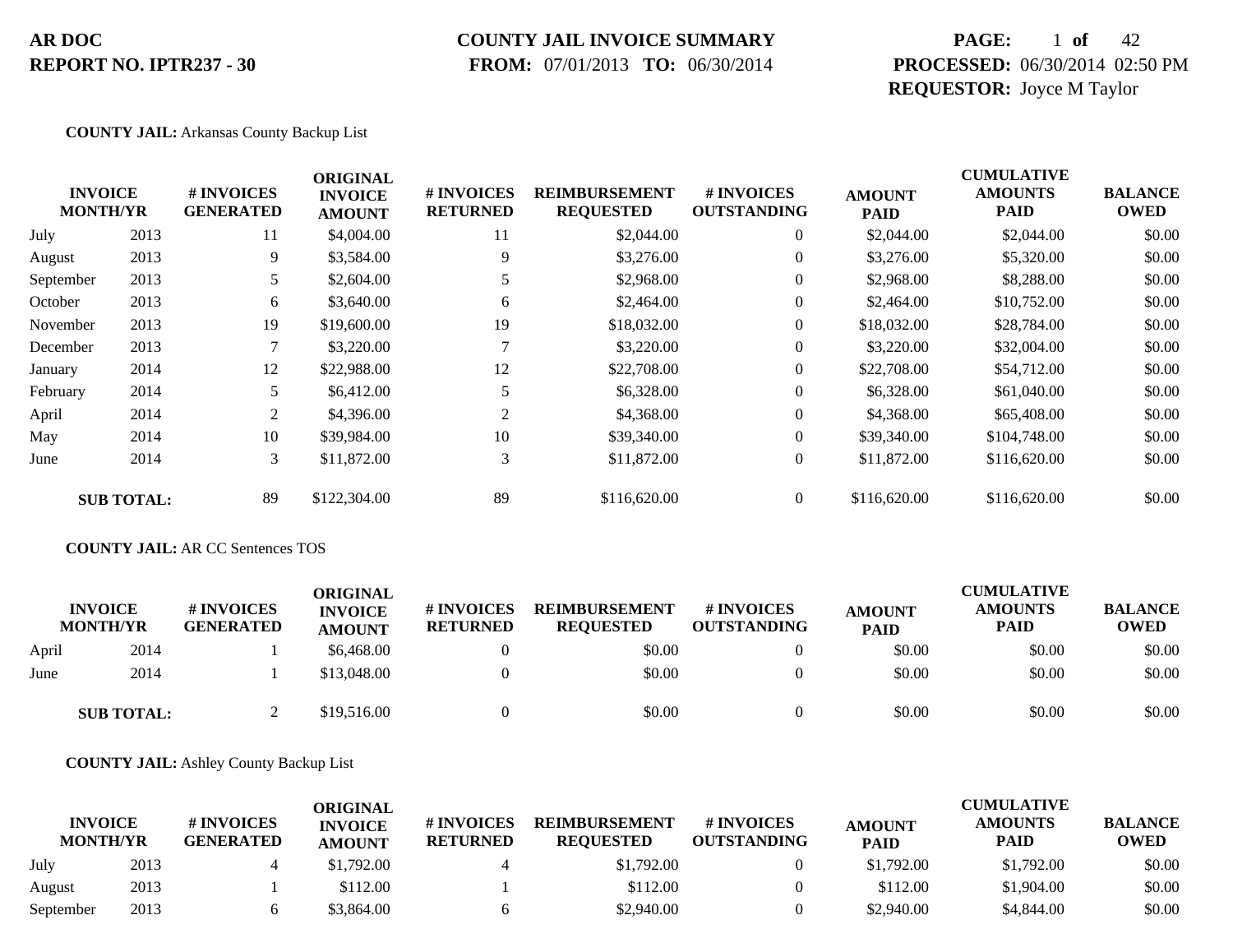#### **COUNTY JAIL INVOICE SUMMARY**

 **FROM:** 07/01/2013 **TO:** 06/30/2014

### **PAGE:** 2 **of** 42 **PROCESSED:** 06/30/2014 02:50 PM **REQUESTOR:** Joyce M Taylor

**COUNTY JAIL:** Ashley County Backup List

|          | <b>INVOICE</b><br><b>MONTH/YR</b> | <b>#INVOICES</b><br><b>GENERATED</b> | <b>ORIGINAL</b><br><b>INVOICE</b><br><b>AMOUNT</b> | # INVOICES<br><b>RETURNED</b> | <b>REIMBURSEMENT</b><br><b>REQUESTED</b> | # INVOICES<br><b>OUTSTANDING</b> | <b>AMOUNT</b><br><b>PAID</b> | <b>CUMULATIVE</b><br><b>AMOUNTS</b><br><b>PAID</b> | <b>BALANCE</b><br><b>OWED</b> |
|----------|-----------------------------------|--------------------------------------|----------------------------------------------------|-------------------------------|------------------------------------------|----------------------------------|------------------------------|----------------------------------------------------|-------------------------------|
| October  | 2013                              |                                      | \$7,448.00                                         |                               | \$7,448.00                               | $\theta$                         | \$7,448.00                   | \$12,292.00                                        | \$0.00                        |
| November | 2013                              | 12                                   | \$13,244.00                                        | 12                            | \$12,096.00                              | 0                                | \$12,096.00                  | \$24,388.00                                        | \$0.00                        |
| December | 2013                              | 3                                    | \$5,516.00                                         |                               | \$5,516.00                               | $\overline{0}$                   | \$5,516.00                   | \$29,904.00                                        | \$0.00                        |
| January  | 2014                              | 17                                   | \$39,788.00                                        | 17                            | \$34,972.00                              | $\overline{0}$                   | \$34,972.00                  | \$64,876.00                                        | \$0.00                        |
| February | 2014                              | 11                                   | \$32,788.00                                        | 11                            | \$32,284.00                              | $\boldsymbol{0}$                 | \$32,284.00                  | \$97,160.00                                        | \$0.00                        |
| March    | 2014                              | 18                                   | \$79,660.00                                        | 18                            | \$71,316.00                              | $\overline{0}$                   | \$71,316.00                  | \$168,476.00                                       | \$0.00                        |
| April    | 2014                              | 15                                   | \$57,204.00                                        | 15                            | \$50,680.00                              | $\overline{0}$                   | \$50,680.00                  | \$219,156.00                                       | \$0.00                        |
| May      | 2014                              | 23                                   | \$70,448.00                                        | 23                            | \$70,448.00                              | $\overline{0}$                   | \$70,448.00                  | \$289,604.00                                       | \$0.00                        |
| June     | 2014                              | 19                                   | \$39,564.00                                        | 19                            | \$39,564.00                              | $\boldsymbol{0}$                 | \$39,564.00                  | \$329,168.00                                       | \$0.00                        |
|          | <b>SUB TOTAL:</b>                 | 134                                  | \$351,428.00                                       | 134                           | \$329,168.00                             | $\overline{0}$                   | \$329,168.00                 | \$329,168.00                                       | \$0.00                        |

**COUNTY JAIL:** Baxter County Backup List

|           | <b>CUMULATIVE</b><br><b>ORIGINAL</b> |                                |                                 |                               |                                          |                                  |                              |                               |                               |
|-----------|--------------------------------------|--------------------------------|---------------------------------|-------------------------------|------------------------------------------|----------------------------------|------------------------------|-------------------------------|-------------------------------|
|           | <b>INVOICE</b><br><b>MONTH/YR</b>    | # INVOICES<br><b>GENERATED</b> | <b>INVOICE</b><br><b>AMOUNT</b> | # INVOICES<br><b>RETURNED</b> | <b>REIMBURSEMENT</b><br><b>REQUESTED</b> | # INVOICES<br><b>OUTSTANDING</b> | <b>AMOUNT</b><br><b>PAID</b> | <b>AMOUNTS</b><br><b>PAID</b> | <b>BALANCE</b><br><b>OWED</b> |
| July      | 2013                                 | 10                             | \$7,560.00                      | 10                            | \$7,560.00                               | $\overline{0}$                   | \$7,560.00                   | \$7,560.00                    | \$0.00                        |
| August    | 2013                                 |                                | \$364.00                        |                               | \$364.00                                 | $\overline{0}$                   | \$364.00                     | \$7,924.00                    | \$0.00                        |
| September | 2013                                 | 6                              | \$3,220.00                      | 6                             | \$3,220.00                               | $\overline{0}$                   | \$3,220.00                   | \$11,144.00                   | \$0.00                        |
| October   | 2013                                 | 3                              | \$2,576.00                      |                               | \$2,044.00                               | $\boldsymbol{0}$                 | \$2,044.00                   | \$13,188.00                   | \$0.00                        |
| November  | 2013                                 | 14                             | \$14,672.00                     | 14                            | \$13,244.00                              | $\overline{0}$                   | \$13,244.00                  | \$26,432.00                   | \$0.00                        |
| December  | 2013                                 | 5                              | \$7,616.00                      |                               | \$7,616.00                               | $\overline{0}$                   | \$7,616.00                   | \$34,048.00                   | \$0.00                        |
| January   | 2014                                 | 13                             | \$16,156.00                     | 13                            | \$14,112.00                              | $\overline{0}$                   | \$14,112.00                  | \$48,160.00                   | \$0.00                        |
| February  | 2014                                 | 5                              | \$6,300.00                      |                               | \$6,300.00                               | $\overline{0}$                   | \$6,300.00                   | \$54,460.00                   | \$0.00                        |
| March     | 2014                                 |                                | \$2,576.00                      |                               | \$2,576.00                               | $\overline{0}$                   | \$2,576.00                   | \$57,036.00                   | \$0.00                        |
| May       | 2014                                 | 6                              | \$19,516.00                     | 6                             | \$12,880.00                              | $\overline{0}$                   | \$12,880.00                  | \$69,916.00                   | \$0.00                        |
| June      | 2014                                 | 2                              | \$4,368.00                      | 2                             | \$1,736.00                               | $\overline{0}$                   | \$1,736.00                   | \$71,652.00                   | \$0.00                        |
|           | <b>SUB TOTAL:</b>                    | 66                             | \$84,924.00                     | 66                            | \$71,652.00                              | $\overline{0}$                   | \$71,652.00                  | \$71,652.00                   | \$0.00                        |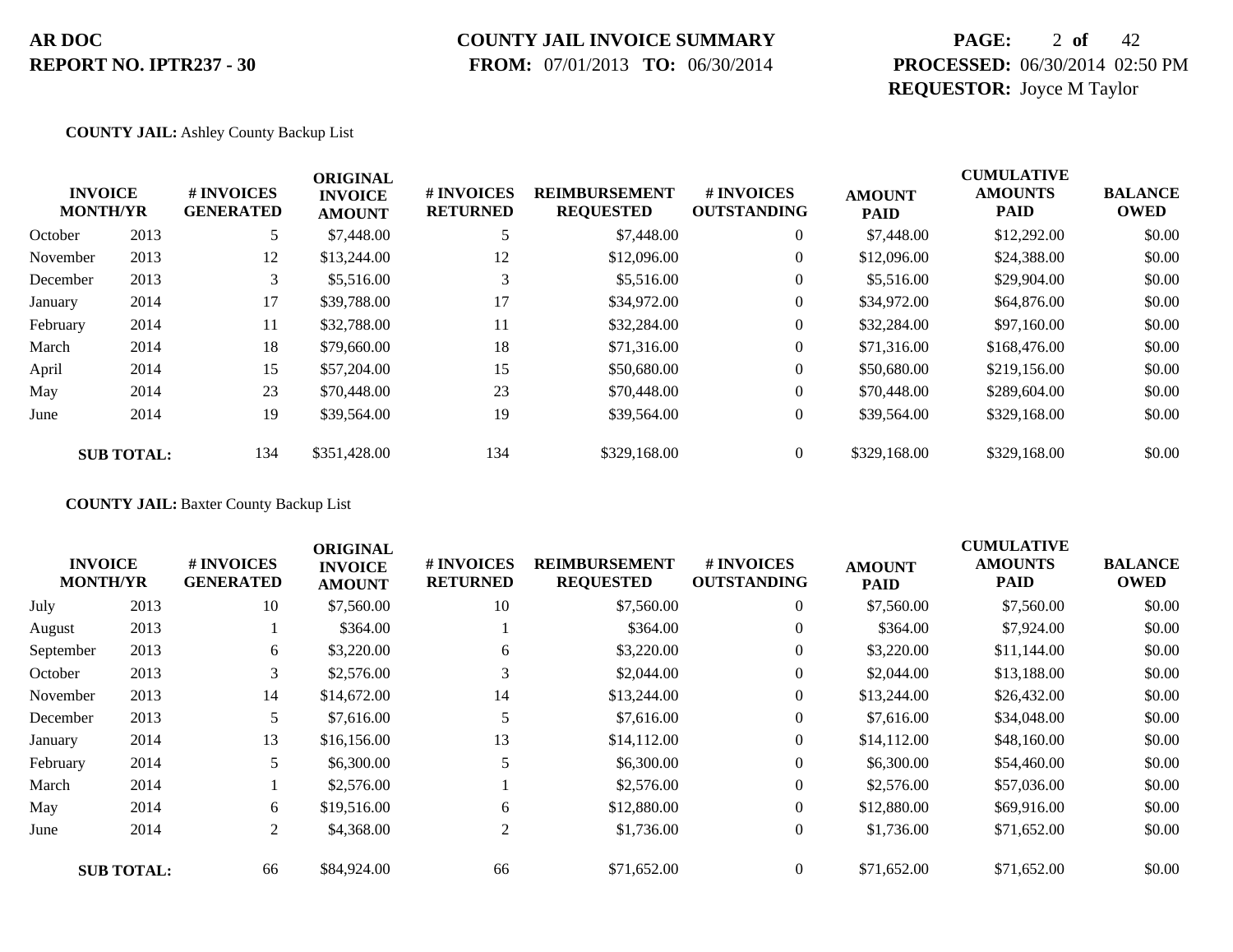#### **COUNTY JAIL INVOICE SUMMARY**

 **FROM:** 07/01/2013 **TO:** 06/30/2014

### **PAGE:** 3 **of** 42 **PROCESSED:** 06/30/2014 02:50 PM **REQUESTOR:** Joyce M Taylor

**COUNTY JAIL:** Benton County Backup List

|           | <b>INVOICE</b><br><b>MONTH/YR</b> | # INVOICES<br><b>GENERATED</b> | <b>ORIGINAL</b><br><b>INVOICE</b><br><b>AMOUNT</b> | # INVOICES<br><b>RETURNED</b> | <b>REIMBURSEMENT</b><br><b>REQUESTED</b> | # INVOICES<br><b>OUTSTANDING</b> | <b>AMOUNT</b><br><b>PAID</b> | <b>CUMULATIVE</b><br><b>AMOUNTS</b><br><b>PAID</b> | <b>BALANCE</b><br><b>OWED</b> |
|-----------|-----------------------------------|--------------------------------|----------------------------------------------------|-------------------------------|------------------------------------------|----------------------------------|------------------------------|----------------------------------------------------|-------------------------------|
| July      | 2013                              | 42                             | \$67,424.00                                        | 42                            | \$67,424.00                              | $\overline{0}$                   | \$67,424.00                  | \$67,424.00                                        | \$0.00                        |
| August    | 2013                              | 18                             | \$15,232.00                                        | 18                            | \$15,232.00                              | $\overline{0}$                   | \$15,232.00                  | \$82,656.00                                        | \$0.00                        |
| September | 2013                              | 6                              | \$2,352.00                                         | 6                             | \$2,352.00                               | $\overline{0}$                   | \$2,352.00                   | \$85,008.00                                        | \$0.00                        |
| October   | 2013                              | 20                             | \$50,764.00                                        | 20                            | \$50,764.00                              | $\mathbf{0}$                     | \$50,764.00                  | \$135,772.00                                       | \$0.00                        |
| November  | 2013                              | 18                             | \$28,364.00                                        | 18                            | \$27,748.00                              | $\boldsymbol{0}$                 | \$27,748.00                  | \$163,520.00                                       | \$0.00                        |
| December  | 2013                              | 11                             | \$26,068.00                                        | 11                            | \$25,508.00                              | $\overline{0}$                   | \$25,508.00                  | \$189,028.00                                       | \$0.00                        |
| January   | 2014                              | 79                             | \$245,896.00                                       | 79                            | \$245,476.00                             | $\overline{0}$                   | \$245,476.00                 | \$434,504.00                                       | \$0.00                        |
| February  | 2014                              | 33                             | \$81,004.00                                        | 33                            | \$81,004.00                              | $\overline{0}$                   | \$81,004.00                  | \$515,508.00                                       | \$0.00                        |
| March     | 2014                              | 19                             | \$68,880.00                                        | 19                            | \$68,880.00                              | $\overline{0}$                   | \$68,880.00                  | \$584,388.00                                       | \$0.00                        |
| April     | 2014                              | 70                             | \$289,044.00                                       | 69                            | \$277,452.00                             | $\Omega$                         | \$277,452.00                 | \$861,840.00                                       | \$0.00                        |
| May       | 2014                              | 53                             | \$234,304.00                                       | 53                            | \$220,248.00                             | $\overline{0}$                   | \$220,248.00                 | \$1,082,088.00                                     | \$0.00                        |
| June      | 2014                              | 23                             | \$69,804.00                                        | $\theta$                      | \$0.00                                   | $\overline{0}$                   | \$0.00                       | \$1,082,088.00                                     | \$0.00                        |
|           | <b>SUB TOTAL:</b>                 | 392                            | \$1,179,136.00                                     | 368                           | \$1,082,088.00                           | $\overline{0}$                   | \$1,082,088.00               | \$1,082,088.00                                     | \$0.00                        |

#### **COUNTY JAIL:** Boone County Backup List

| <b>INVOICE</b><br><b>MONTH/YR</b> |      | # INVOICES<br><b>GENERATED</b> | <b>ORIGINAL</b><br><b>INVOICE</b><br><b>AMOUNT</b> | <b># INVOICES</b><br><b>RETURNED</b> | <b>REIMBURSEMENT</b><br><b>REQUESTED</b> | # INVOICES<br><b>OUTSTANDING</b> | <b>AMOUNT</b><br><b>PAID</b> | <b>CUMULATIVE</b><br><b>AMOUNTS</b><br><b>PAID</b> | <b>BALANCE</b><br><b>OWED</b> |
|-----------------------------------|------|--------------------------------|----------------------------------------------------|--------------------------------------|------------------------------------------|----------------------------------|------------------------------|----------------------------------------------------|-------------------------------|
| July                              | 2013 | 4                              | \$1,848.00                                         | 4                                    | \$1,848.00                               |                                  | \$1,848.00                   | \$1,848.00                                         | \$0.00                        |
| August                            | 2013 |                                | \$392.00                                           |                                      | \$392.00                                 |                                  | \$392.00                     | \$2,240.00                                         | \$0.00                        |
| September                         | 2013 | 8                              | \$5,516.00                                         | 8                                    | \$3,668.00                               |                                  | \$3,668.00                   | \$5,908.00                                         | \$0.00                        |
| October                           | 2013 | 4                              | \$4,144.00                                         | 4                                    | \$4,032.00                               |                                  | \$4,032.00                   | \$9,940.00                                         | \$0.00                        |
| November                          | 2013 | 6                              | \$9,072.00                                         | 6                                    | \$8,960.00                               |                                  | \$8,960.00                   | \$18,900.00                                        | \$0.00                        |
| December                          | 2013 | 4                              | \$5,320.00                                         | 4                                    | \$5,320.00                               |                                  | \$5,320.00                   | \$24,220.00                                        | \$0.00                        |
| February                          | 2014 | 8                              | \$18,928.00                                        | 8                                    | \$18,928.00                              |                                  | \$18,928.00                  | \$43,148.00                                        | \$0.00                        |
| March                             | 2014 |                                | \$20,048.00                                        |                                      | \$20,048.00                              |                                  | \$20,048.00                  | \$63,196.00                                        | \$0.00                        |
| April                             | 2014 | 5                              | \$24,276.00                                        |                                      | \$22,820.00                              |                                  | \$22,820.00                  | \$86,016.00                                        | \$0.00                        |
| May                               | 2014 | 6                              | \$27,944.00                                        | 6                                    | \$26,376.00                              |                                  | \$26,376.00                  | \$112,392.00                                       | \$0.00                        |
| June                              | 2014 | 4                              | \$10,864.00                                        |                                      | \$0.00                                   |                                  | \$0.00                       | \$112,392.00                                       | \$0.00                        |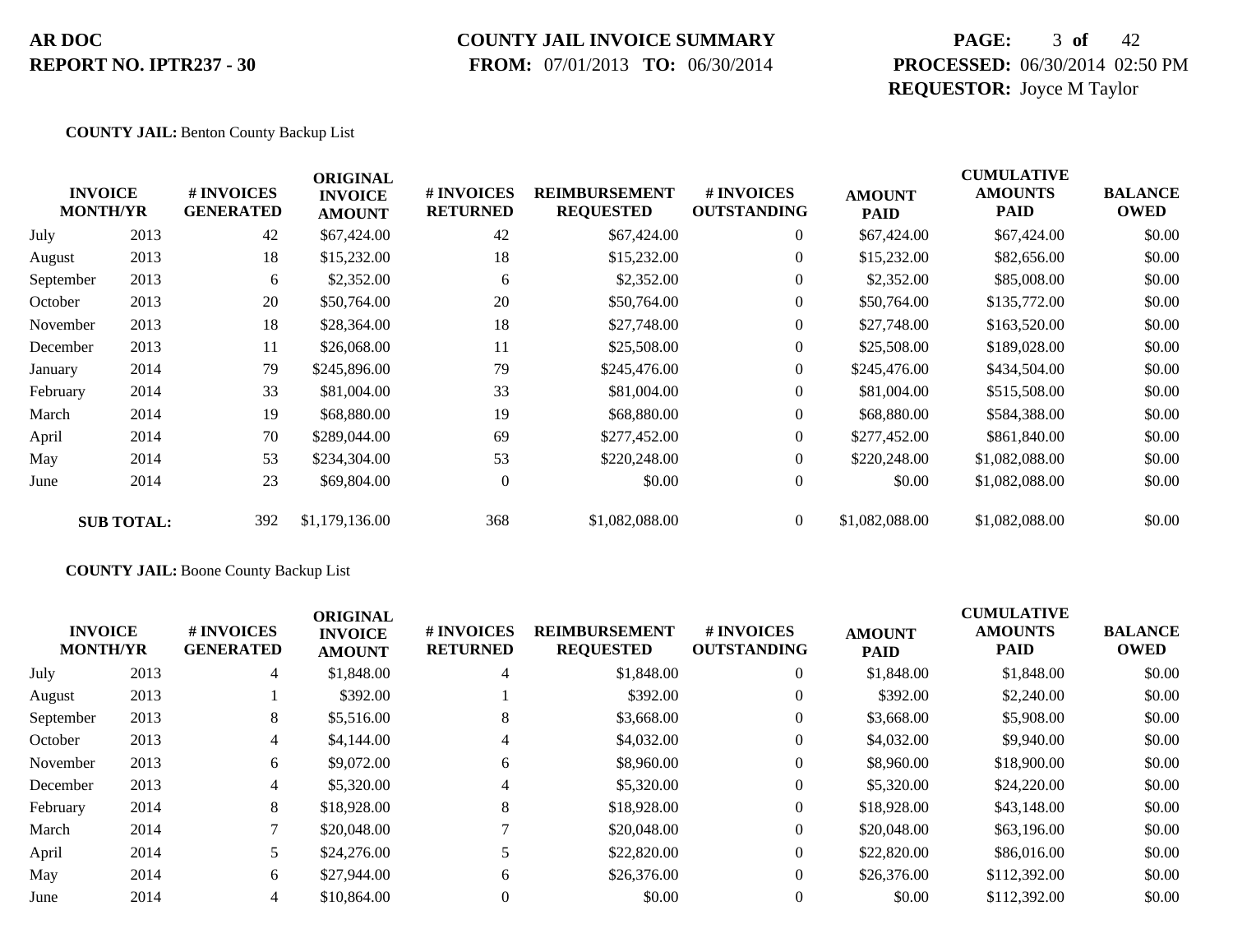**PAGE:** 4 **of** 42 **PROCESSED:** 06/30/2014 02:50 PM **REQUESTOR:** Joyce M Taylor

**COUNTY JAIL:** Boone County Backup List

| <b>INVOICE</b><br><b>MONTH/YR</b> | # INVOICES<br><b>GENERATED</b> | ORIGINAL<br><b>INVOICE</b><br><b>AMOUNT</b> | # INVOICES<br><b>RETURNED</b> | <b>REIMBURSEMENT</b><br><b>REOUESTED</b> | # INVOICES<br><b>OUTSTANDING</b> | <b>AMOUNT</b><br><b>PAID</b> | <b>CUMULATIVE</b><br><b>AMOUNTS</b><br>PAID | <b>BALANCE</b><br><b>OWED</b> |
|-----------------------------------|--------------------------------|---------------------------------------------|-------------------------------|------------------------------------------|----------------------------------|------------------------------|---------------------------------------------|-------------------------------|
| <b>SUB TOTAL:</b>                 |                                | \$128,352.00                                | 53                            | \$112,392.00                             |                                  | \$112,392.00                 | \$112,392.00                                | \$0.00                        |

**COUNTY JAIL:** Bradley County Backup List

|           |                   |                  | <b>ORIGINAL</b> |                 |                      |                    | <b>CUMULATIVE</b> |                |                |  |
|-----------|-------------------|------------------|-----------------|-----------------|----------------------|--------------------|-------------------|----------------|----------------|--|
|           | <b>INVOICE</b>    | <b>#INVOICES</b> | <b>INVOICE</b>  | # INVOICES      | <b>REIMBURSEMENT</b> | # INVOICES         | <b>AMOUNT</b>     | <b>AMOUNTS</b> | <b>BALANCE</b> |  |
|           | <b>MONTH/YR</b>   | <b>GENERATED</b> | <b>AMOUNT</b>   | <b>RETURNED</b> | <b>REQUESTED</b>     | <b>OUTSTANDING</b> | <b>PAID</b>       | <b>PAID</b>    | <b>OWED</b>    |  |
| July      | 2013              | 3                | \$2,072.00      |                 | \$1,232.00           | $\theta$           | \$1,232.00        | \$1,232.00     | \$0.00         |  |
| August    | 2013              |                  | \$560.00        |                 | \$560.00             | $\overline{0}$     | \$560.00          | \$1,792.00     | \$0.00         |  |
| September | 2013              | 3                | \$1,344.00      |                 | \$1,344.00           | $\theta$           | \$1,344.00        | \$3,136.00     | \$0.00         |  |
| October   | 2013              |                  | \$476.00        |                 | \$476.00             | $\theta$           | \$476.00          | \$3,612.00     | \$0.00         |  |
| November  | 2013              |                  | \$1,008.00      |                 | \$0.00               | $\theta$           | \$0.00            | \$3,612.00     | \$0.00         |  |
| January   | 2014              | 3                | \$3,780.00      |                 | \$3,780.00           | $\theta$           | \$3,780.00        | \$7,392.00     | \$0.00         |  |
| April     | 2014              | 3                | \$3,752.00      |                 | \$3,752.00           | $\theta$           | \$3,752.00        | \$11,144.00    | \$0.00         |  |
| May       | 2014              |                  | \$196.00        |                 | \$0.00               | $\theta$           | \$0.00            | \$11,144.00    | \$0.00         |  |
|           | <b>SUB TOTAL:</b> | 16               | \$13,188,00     | 16              | \$11,144.00          |                    | \$11,144.00       | \$11,144.00    | \$0.00         |  |

#### **COUNTY JAIL:** Brinkley Police Department Backup

|      |                                   |                                | ORIGINAL                        |                               |                                          |                                  |                              | <b>CUMULATIVE</b>             |                               |
|------|-----------------------------------|--------------------------------|---------------------------------|-------------------------------|------------------------------------------|----------------------------------|------------------------------|-------------------------------|-------------------------------|
|      | <b>INVOICE</b><br><b>MONTH/YR</b> | # INVOICES<br><b>GENERATED</b> | <b>INVOICE</b><br><b>AMOUNT</b> | # INVOICES<br><b>RETURNED</b> | <b>REIMBURSEMENT</b><br><b>REQUESTED</b> | # INVOICES<br><b>OUTSTANDING</b> | <b>AMOUNT</b><br><b>PAID</b> | <b>AMOUNTS</b><br><b>PAID</b> | <b>BALANCE</b><br><b>OWED</b> |
| June | 2014                              |                                | \$4,172.00                      |                               | \$2,716.00                               |                                  | \$2,716.00                   | \$2,716.00                    | \$0.00                        |
|      | <b>SUB TOTAL:</b>                 |                                | \$4,172.00                      |                               | \$2,716.00                               |                                  | \$2,716.00                   | \$2,716.00                    | \$0.00                        |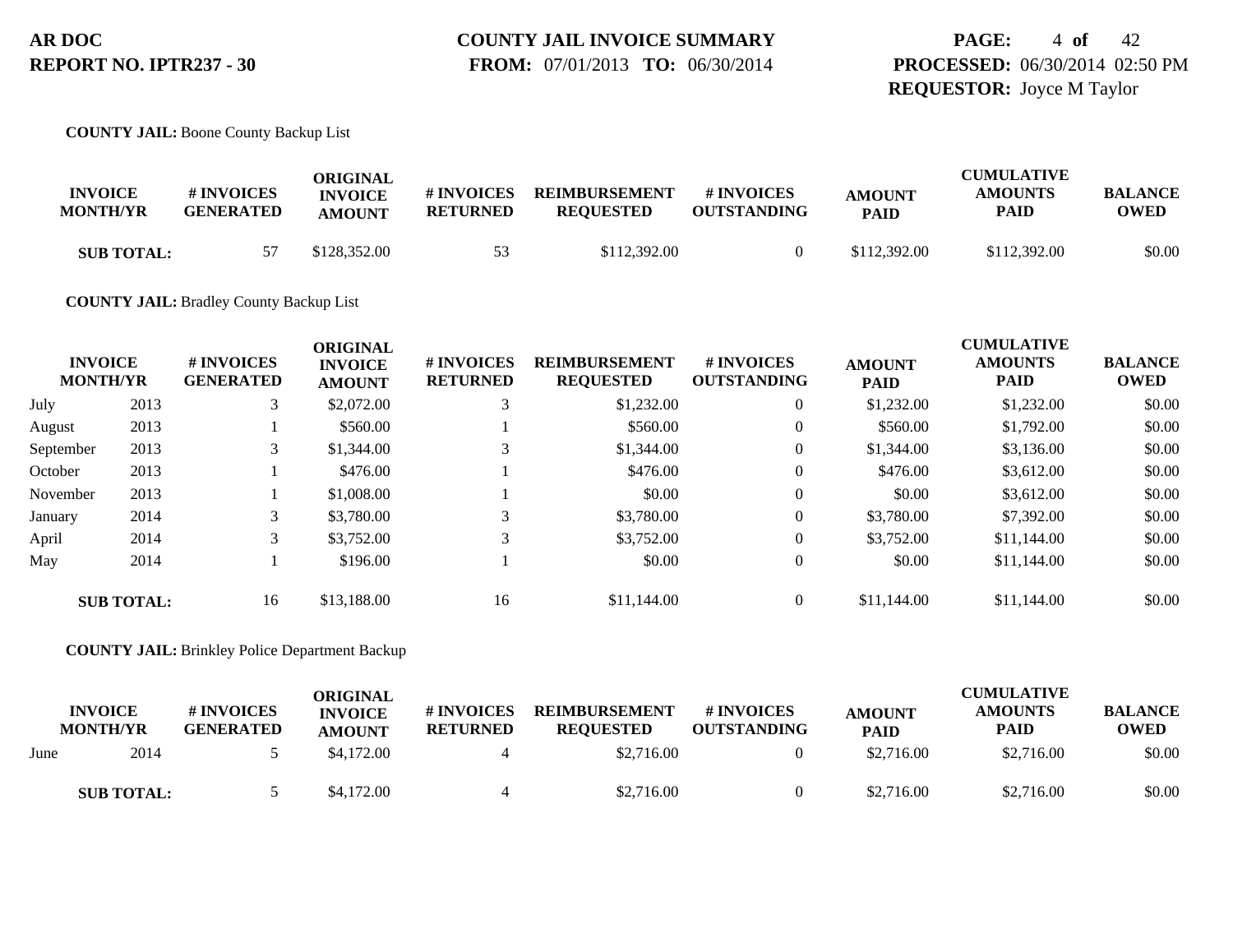# **COUNTY JAIL INVOICE SUMMARY**

 **FROM:** 07/01/2013 **TO:** 06/30/2014

### **PAGE:** 5 **of** 42 **PROCESSED:** 06/30/2014 02:50 PM **REQUESTOR:** Joyce M Taylor

#### **COUNTY JAIL:** Calhoun County Backup List

| <b>INVOICE</b><br><b>MONTH/YR</b> |                   | # INVOICES<br><b>GENERATED</b> | ORIGINAL<br><b>INVOICE</b><br><b>AMOUNT</b> | <b># INVOICES</b><br><b>RETURNED</b> | <b>REIMBURSEMENT</b><br><b>REQUESTED</b> | # INVOICES<br><b>OUTSTANDING</b> | <b>AMOUNT</b><br><b>PAID</b> | <b>CUMULATIVE</b><br><b>AMOUNTS</b><br><b>PAID</b> | <b>BALANCE</b><br><b>OWED</b> |
|-----------------------------------|-------------------|--------------------------------|---------------------------------------------|--------------------------------------|------------------------------------------|----------------------------------|------------------------------|----------------------------------------------------|-------------------------------|
| September                         | 2013              |                                | \$504.00                                    |                                      | \$504.00                                 |                                  | \$504.00                     | \$504.00                                           | \$0.00                        |
| January                           | 2014              |                                | \$4,424.00                                  |                                      | \$2,156.00                               |                                  | \$2,156.00                   | \$2,660.00                                         | \$0.00                        |
| March                             | 2014              |                                | \$2,408.00                                  |                                      | \$2,408.00                               |                                  | \$2,408.00                   | \$5,068.00                                         | \$0.00                        |
| April                             | 2014              |                                | \$1,232.00                                  |                                      | \$1,232.00                               |                                  | \$1,232.00                   | \$6,300.00                                         | \$0.00                        |
| May                               | 2014              |                                | \$3,724.00                                  |                                      | \$3,724.00                               |                                  | \$3,724.00                   | \$10,024.00                                        | \$0.00                        |
|                                   | <b>SUB TOTAL:</b> | 12                             | \$12,292.00                                 | 12                                   | \$10,024.00                              |                                  | \$10,024.00                  | \$10,024.00                                        | \$0.00                        |

#### **COUNTY JAIL:** Carroll County Backup List

|          | <b>INVOICE</b><br><b>MONTH/YR</b> | <b>#INVOICES</b><br><b>GENERATED</b> | <b>ORIGINAL</b><br><b>INVOICE</b><br><b>AMOUNT</b> | <b># INVOICES</b><br><b>RETURNED</b> | <b>REIMBURSEMENT</b><br><b>REQUESTED</b> | # INVOICES<br><b>OUTSTANDING</b> | <b>AMOUNT</b><br><b>PAID</b> | <b>CUMULATIVE</b><br><b>AMOUNTS</b><br><b>PAID</b> | <b>BALANCE</b><br><b>OWED</b> |
|----------|-----------------------------------|--------------------------------------|----------------------------------------------------|--------------------------------------|------------------------------------------|----------------------------------|------------------------------|----------------------------------------------------|-------------------------------|
| August   | 2013                              |                                      | \$196.00                                           |                                      | \$196.00                                 | 0                                | \$196.00                     | \$196.00                                           | \$0.00                        |
| October  | 2013                              | 2                                    | \$2,604.00                                         |                                      | \$2,604.00                               | $\mathbf{0}$                     | \$2,604.00                   | \$2,800.00                                         | \$0.00                        |
| November | 2013                              | $\overline{4}$                       | \$7,308.00                                         | 4                                    | \$7,308.00                               | $\theta$                         | \$7,308.00                   | \$10,108.00                                        | \$0.00                        |
| January  | 2014                              | 10                                   | \$28,756.00                                        | 10                                   | \$28,756.00                              | $\mathbf{0}$                     | \$28,756.00                  | \$38,864.00                                        | \$0.00                        |
| February | 2014                              | $\overline{4}$                       | \$16,044.00                                        | 4                                    | \$16,044.00                              | $\overline{0}$                   | \$16,044.00                  | \$54,908.00                                        | \$0.00                        |
| March    | 2014                              |                                      | \$2,044.00                                         |                                      | \$952.00                                 | $\theta$                         | \$952.00                     | \$55,860.00                                        | \$0.00                        |
| April    | 2014                              | $\mathfrak{Z}$                       | \$12,152.00                                        | 3                                    | \$12,152.00                              | $\boldsymbol{0}$                 | \$12,152.00                  | \$68,012.00                                        | \$0.00                        |
| May      | 2014                              | 11                                   | \$53,928.00                                        | 11                                   | \$53,928.00                              | $\overline{0}$                   | \$53,928.00                  | \$121,940.00                                       | \$0.00                        |
| June     | 2014                              | 5                                    | \$14,000.00                                        |                                      | \$13,832.00                              | $\boldsymbol{0}$                 | \$13,832.00                  | \$135,772.00                                       | \$0.00                        |
|          | <b>SUB TOTAL:</b>                 | 41                                   | \$137,032.00                                       | 41                                   | \$135,772.00                             |                                  | \$135,772.00                 | \$135,772.00                                       | \$0.00                        |

#### **COUNTY JAIL:** Chicot County Backup List

| <b>INVOICE</b><br><b>MONTH/YR</b> |      | # INVOICES<br><b>GENERATED</b> | ORIGINAL<br><b>INVOICE</b><br><b>AMOUNT</b> | # INVOICES<br><b>RETURNED</b> | <b>REIMBURSEMENT</b><br><b>REOUESTED</b> | # INVOICES<br><b>OUTSTANDING</b> | <b>AMOUNT</b><br><b>PAID</b> | <b>CUMULATIVE</b><br><b>AMOUNTS</b><br><b>PAID</b> | <b>BALANCE</b><br><b>OWED</b> |
|-----------------------------------|------|--------------------------------|---------------------------------------------|-------------------------------|------------------------------------------|----------------------------------|------------------------------|----------------------------------------------------|-------------------------------|
| July                              | 2013 |                                | \$448.00                                    |                               | \$420.00                                 |                                  | \$420.00                     | \$420.00                                           | \$0.00                        |
| September                         | 2013 |                                | ,708.00                                     |                               | \$1,708.00                               |                                  | \$1,708.00                   | \$2,128.00                                         | \$0.00                        |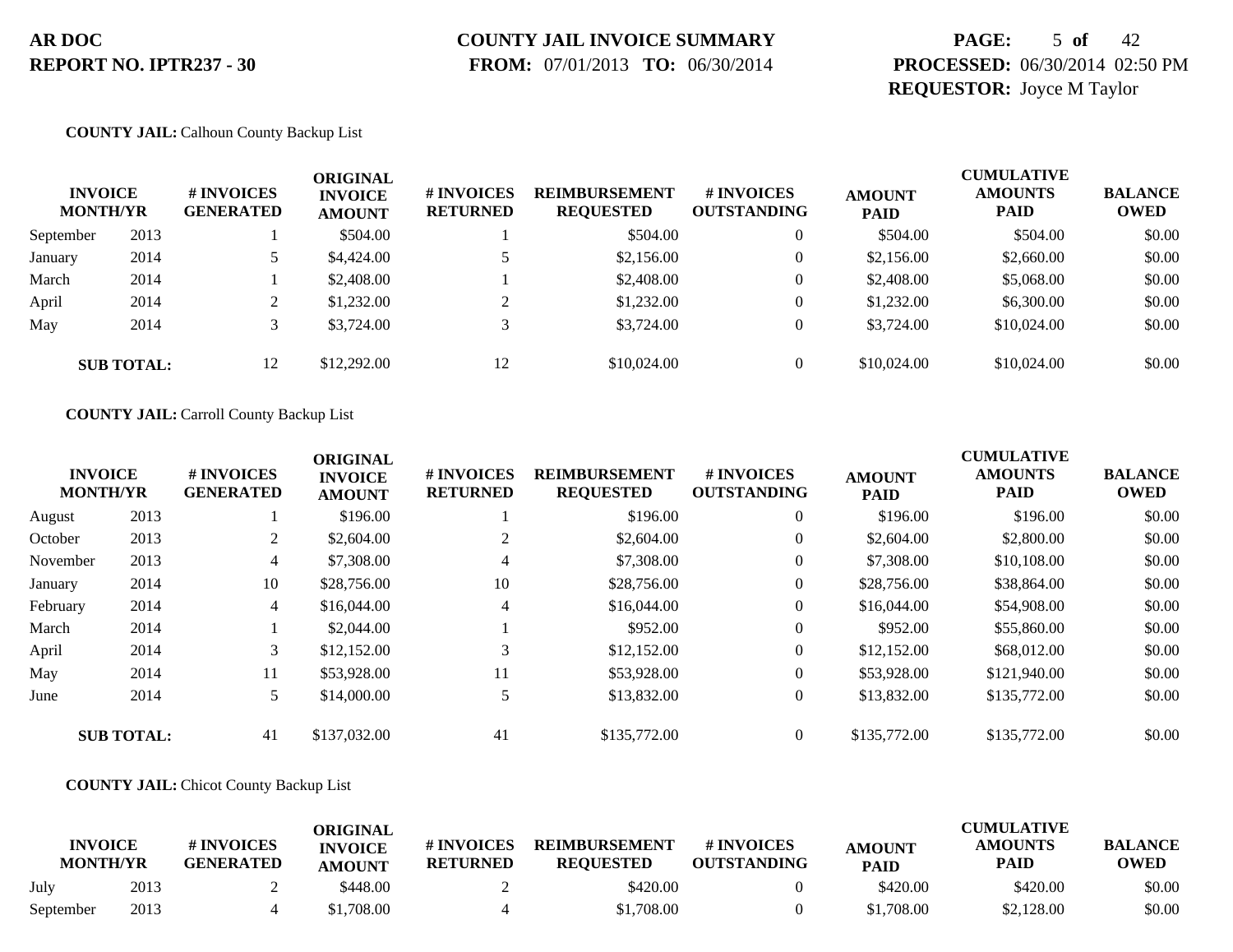## **COUNTY JAIL INVOICE SUMMARY**

 **FROM:** 07/01/2013 **TO:** 06/30/2014

### **PAGE:** 6 **of** 42 **PROCESSED:** 06/30/2014 02:50 PM **REQUESTOR:** Joyce M Taylor

#### **COUNTY JAIL:** Chicot County Backup List

|          | <b>INVOICE</b><br><b>MONTH/YR</b> | # INVOICES<br><b>GENERATED</b> | <b>ORIGINAL</b><br><b>INVOICE</b><br><b>AMOUNT</b> | # INVOICES<br><b>RETURNED</b> | <b>REIMBURSEMENT</b><br><b>REQUESTED</b> | <b>#INVOICES</b><br><b>OUTSTANDING</b> | <b>AMOUNT</b><br><b>PAID</b> | <b>CUMULATIVE</b><br><b>AMOUNTS</b><br><b>PAID</b> | <b>BALANCE</b><br><b>OWED</b> |
|----------|-----------------------------------|--------------------------------|----------------------------------------------------|-------------------------------|------------------------------------------|----------------------------------------|------------------------------|----------------------------------------------------|-------------------------------|
| November | 2013                              |                                | \$1,232.00                                         |                               | \$0.00                                   | $\theta$                               | \$0.00                       | \$2,128.00                                         | \$0.00                        |
| December | 2013                              | 3                              | \$2,856.00                                         |                               | \$2,296.00                               | 0                                      | \$2,296.00                   | \$4,424.00                                         | \$0.00                        |
| January  | 2014                              |                                | \$1,344.00                                         |                               | \$1,344.00                               | 0                                      | \$1,344.00                   | \$5,768.00                                         | \$0.00                        |
| February | 2014                              | 9                              | \$18,116.00                                        | 9                             | \$18,116.00                              | 0                                      | \$18,116.00                  | \$23,884.00                                        | \$0.00                        |
| March    | 2014                              | 8                              | \$13,020.00                                        | 8                             | \$12,964.00                              | 0                                      | \$12,964.00                  | \$36,848.00                                        | \$0.00                        |
| April    | 2014                              |                                | \$11,872.00                                        |                               | \$11,872.00                              | $\overline{0}$                         | \$11,872.00                  | \$48,720.00                                        | \$0.00                        |
| May      | 2014                              | 4                              | \$4,564.00                                         | 4                             | \$4,312.00                               | $\overline{0}$                         | \$4,312.00                   | \$53,032.00                                        | \$0.00                        |
| June     | 2014                              |                                | \$364.00                                           |                               | \$364.00                                 | $\overline{0}$                         | \$364.00                     | \$53,396.00                                        | \$0.00                        |
|          | <b>SUB TOTAL:</b>                 | 40                             | \$55,524.00                                        | 40                            | \$53,396.00                              | $\Omega$                               | \$53,396.00                  | \$53,396.00                                        | \$0.00                        |

#### **COUNTY JAIL:** Clark County Backup List

|                                   |                   |                                      | <b>ORIGINAL</b>                 |                               |                                          |                                  | <b>CUMULATIVE</b>            |                               |                               |  |
|-----------------------------------|-------------------|--------------------------------------|---------------------------------|-------------------------------|------------------------------------------|----------------------------------|------------------------------|-------------------------------|-------------------------------|--|
| <b>INVOICE</b><br><b>MONTH/YR</b> |                   | <b>#INVOICES</b><br><b>GENERATED</b> | <b>INVOICE</b><br><b>AMOUNT</b> | # INVOICES<br><b>RETURNED</b> | <b>REIMBURSEMENT</b><br><b>REQUESTED</b> | # INVOICES<br><b>OUTSTANDING</b> | <b>AMOUNT</b><br><b>PAID</b> | <b>AMOUNTS</b><br><b>PAID</b> | <b>BALANCE</b><br><b>OWED</b> |  |
| July                              | 2013              | 5                                    | \$1,820.00                      | 5                             | \$1,820.00                               | $\overline{0}$                   | \$1,820.00                   | \$1,820.00                    | \$0.00                        |  |
| August                            | 2013              |                                      | \$420.00                        |                               | \$420.00                                 | $\theta$                         | \$420.00                     | \$2,240.00                    | \$0.00                        |  |
| September                         | 2013              | 3                                    | \$756.00                        | 3                             | \$1,232.00                               | $\theta$                         | \$1,232.00                   | \$3,472.00                    | \$0.00                        |  |
| October                           | 2013              |                                      | \$5,068.00                      |                               | \$5,068.00                               | $\theta$                         | \$5,068.00                   | \$8,540.00                    | \$0.00                        |  |
| November                          | 2013              | 12                                   | \$8,960.00                      | 12                            | \$8,960.00                               | $\overline{0}$                   | \$8,960.00                   | \$17,500.00                   | \$0.00                        |  |
| January                           | 2014              | 12                                   | \$9,856.00                      | 12                            | \$9,856.00                               | $\theta$                         | \$9,856.00                   | \$27,356.00                   | \$0.00                        |  |
| February                          | 2014              |                                      | \$392.00                        |                               | \$392.00                                 | $\overline{0}$                   | \$392.00                     | \$27,748.00                   | \$0.00                        |  |
| March                             | 2014              | 2                                    | \$4,060.00                      |                               | \$4,060,00                               | $\overline{0}$                   | \$4,060.00                   | \$31,808.00                   | \$0.00                        |  |
| April                             | 2014              | 4                                    | \$1,988.00                      | 4                             | \$1,988.00                               | $\overline{0}$                   | \$1,988.00                   | \$33,796.00                   | \$0.00                        |  |
| June                              | 2014              | 6                                    | \$3,948.00                      | 6                             | \$3,948.00                               | $\overline{0}$                   | \$3,948.00                   | \$37,744.00                   | \$0.00                        |  |
|                                   | <b>SUB TOTAL:</b> | 51                                   | \$37,268.00                     | 51                            | \$37,744.00                              | $\Omega$                         | \$37,744.00                  | \$37,744.00                   | \$0.00                        |  |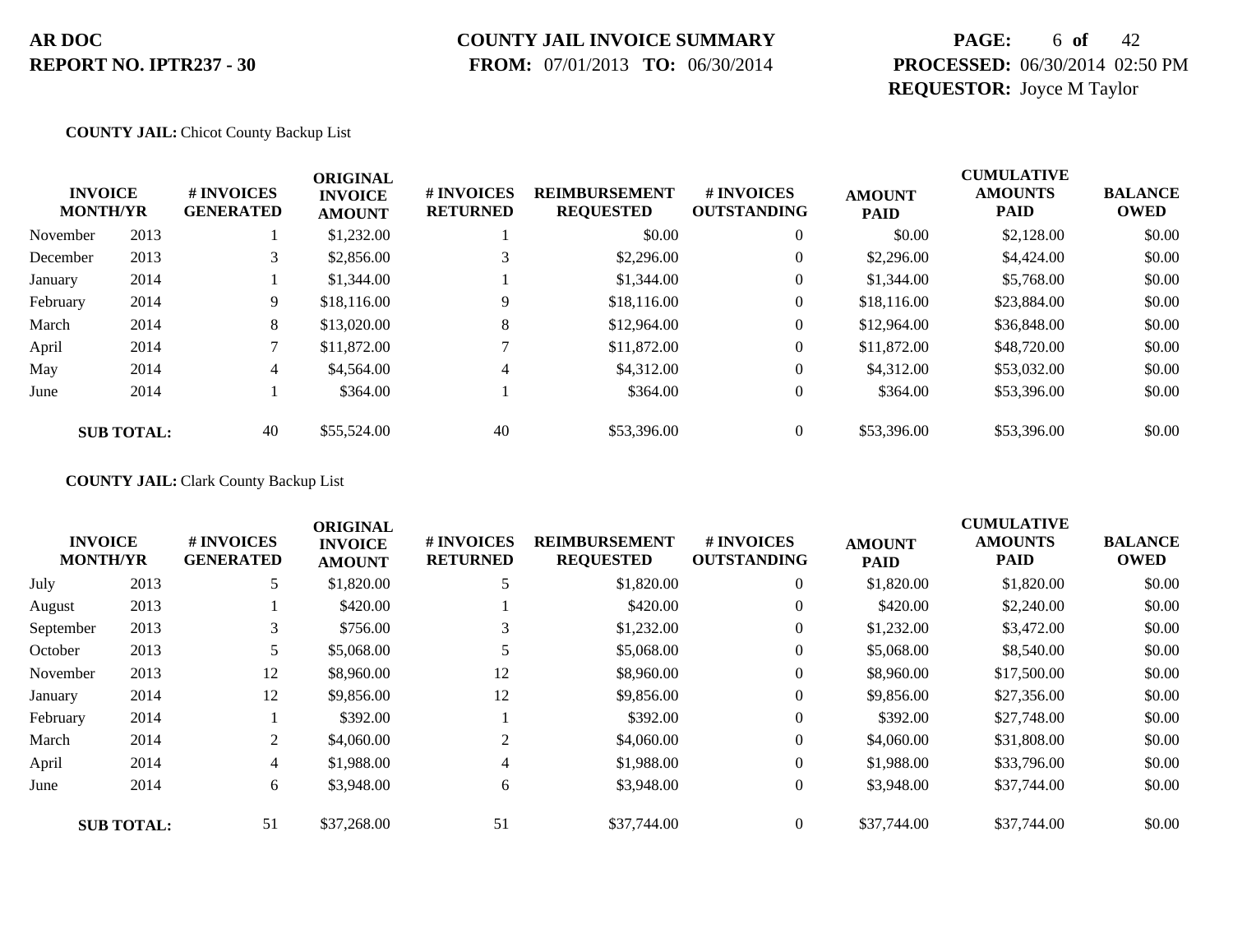#### **COUNTY JAIL INVOICE SUMMARY**

 **FROM:** 07/01/2013 **TO:** 06/30/2014

### **PAGE:** 7 **of** 42 **PROCESSED:** 06/30/2014 02:50 PM **REQUESTOR:** Joyce M Taylor

#### **COUNTY JAIL:** Clay County Backup List

|                 |                   |                                | <b>ORIGINAL</b>                 |                               |                                          |                                  |                              | <b>CUMULATIVE</b>             |                               |
|-----------------|-------------------|--------------------------------|---------------------------------|-------------------------------|------------------------------------------|----------------------------------|------------------------------|-------------------------------|-------------------------------|
| <b>MONTH/YR</b> | <b>INVOICE</b>    | # INVOICES<br><b>GENERATED</b> | <b>INVOICE</b><br><b>AMOUNT</b> | # INVOICES<br><b>RETURNED</b> | <b>REIMBURSEMENT</b><br><b>REQUESTED</b> | # INVOICES<br><b>OUTSTANDING</b> | <b>AMOUNT</b><br><b>PAID</b> | <b>AMOUNTS</b><br><b>PAID</b> | <b>BALANCE</b><br><b>OWED</b> |
| August          | 2013              |                                | \$28.00                         |                               | \$28.00                                  | $\theta$                         | \$28.00                      | \$28.00                       | \$0.00                        |
| September       | 2013              |                                | \$1,456.00                      |                               | \$1,456.00                               | $\overline{0}$                   | \$1,456.00                   | \$1,484.00                    | \$0.00                        |
| October         | 2013              | 5                              | \$3,528.00                      |                               | \$3,528.00                               | 0                                | \$3,528.00                   | \$5,012.00                    | \$0.00                        |
| November        | 2013              | 2                              | \$2,240.00                      | $\overline{2}$                | \$2,240.00                               | $\overline{0}$                   | \$2,240.00                   | \$7,252.00                    | \$0.00                        |
| December        | 2013              | 6                              | \$13,160.00                     | 6                             | \$13,160.00                              | $\overline{0}$                   | \$13,160.00                  | \$20,412.00                   | \$0.00                        |
| January         | 2014              |                                | \$980.00                        |                               | \$980.00                                 | $\boldsymbol{0}$                 | \$980.00                     | \$21,392.00                   | \$0.00                        |
| February        | 2014              | 3                              | \$7,840.00                      | 3                             | \$7,840.00                               | $\overline{0}$                   | \$7,840.00                   | \$29,232.00                   | \$0.00                        |
| March           | 2014              |                                | \$84.00                         |                               | \$84.00                                  | $\overline{0}$                   | \$84.00                      | \$29,316.00                   | \$0.00                        |
| April           | 2014              | 18                             | \$70,812.00                     | 18                            | \$69,104.00                              | $\overline{0}$                   | \$69,104.00                  | \$98,420.00                   | \$0.00                        |
| May             | 2014              | 6                              | \$29,260.00                     | 6                             | \$29,260.00                              | $\overline{0}$                   | \$29,260.00                  | \$127,680.00                  | \$0.00                        |
| June            | 2014              | $\overline{4}$                 | \$15,148.00                     | 4                             | \$15,148.00                              | $\overline{0}$                   | \$15,148.00                  | \$142,828.00                  | \$0.00                        |
|                 | <b>SUB TOTAL:</b> | 52                             | \$144,536.00                    | 52                            | \$142,828.00                             | $\overline{0}$                   | \$142,828.00                 | \$142,828.00                  | \$0.00                        |

#### **COUNTY JAIL:** Cleburne County Backup List

|           | <b>INVOICE</b><br><b>MONTH/YR</b> | # INVOICES<br><b>GENERATED</b> | <b>ORIGINAL</b><br><b>INVOICE</b><br><b>AMOUNT</b> | # INVOICES<br><b>RETURNED</b> | <b>REIMBURSEMENT</b><br><b>REQUESTED</b> | # INVOICES<br><b>OUTSTANDING</b> | <b>AMOUNT</b><br><b>PAID</b> | <b>CUMULATIVE</b><br><b>AMOUNTS</b><br><b>PAID</b> | <b>BALANCE</b><br><b>OWED</b> |
|-----------|-----------------------------------|--------------------------------|----------------------------------------------------|-------------------------------|------------------------------------------|----------------------------------|------------------------------|----------------------------------------------------|-------------------------------|
| August    | 2013                              |                                | \$168.00                                           |                               | \$168.00                                 | $\overline{0}$                   | \$168.00                     | \$168.00                                           | \$0.00                        |
| September | 2013                              |                                | \$84.00                                            |                               | \$84.00                                  | $\overline{0}$                   | \$84.00                      | \$252.00                                           | \$0.00                        |
| October   | 2013                              | 5.                             | \$5,180.00                                         |                               | \$5,180.00                               | $\overline{0}$                   | \$5,180.00                   | \$5,432.00                                         | \$0.00                        |
| November  | 2013                              | 6                              | \$2,968.00                                         | 6                             | \$2,968.00                               | $\overline{0}$                   | \$2,968.00                   | \$8,400.00                                         | \$0.00                        |
| January   | 2014                              | 6                              | \$9,324.00                                         | 6                             | \$9,324.00                               | $\overline{0}$                   | \$9,324.00                   | \$17,724.00                                        | \$0.00                        |
| February  | 2014                              | $\overline{4}$                 | \$10,080.00                                        | 4                             | \$10,080.00                              | $\theta$                         | \$10,080.00                  | \$27,804.00                                        | \$0.00                        |
| March     | 2014                              | $\overline{4}$                 | \$2,184.00                                         | $\overline{4}$                | \$2,184.00                               | $\overline{0}$                   | \$2,184.00                   | \$29,988.00                                        | \$0.00                        |
| April     | 2014                              | 5                              | \$7,616.00                                         |                               | \$7,616.00                               | $\overline{0}$                   | \$7,616.00                   | \$37,604.00                                        | \$0.00                        |
| May       | 2014                              | 8                              | \$20,244.00                                        | 8                             | \$20,244.00                              | $\overline{0}$                   | \$20,244.00                  | \$57,848.00                                        | \$0.00                        |
| June      | 2014                              | 9                              | \$18,004.00                                        | 9                             | \$18,004.00                              | $\overline{0}$                   | \$18,004.00                  | \$75,852.00                                        | \$0.00                        |
|           | <b>SUB TOTAL:</b>                 | 49                             | \$75,852.00                                        | 49                            | \$75,852.00                              | $\theta$                         | \$75,852.00                  | \$75,852.00                                        | \$0.00                        |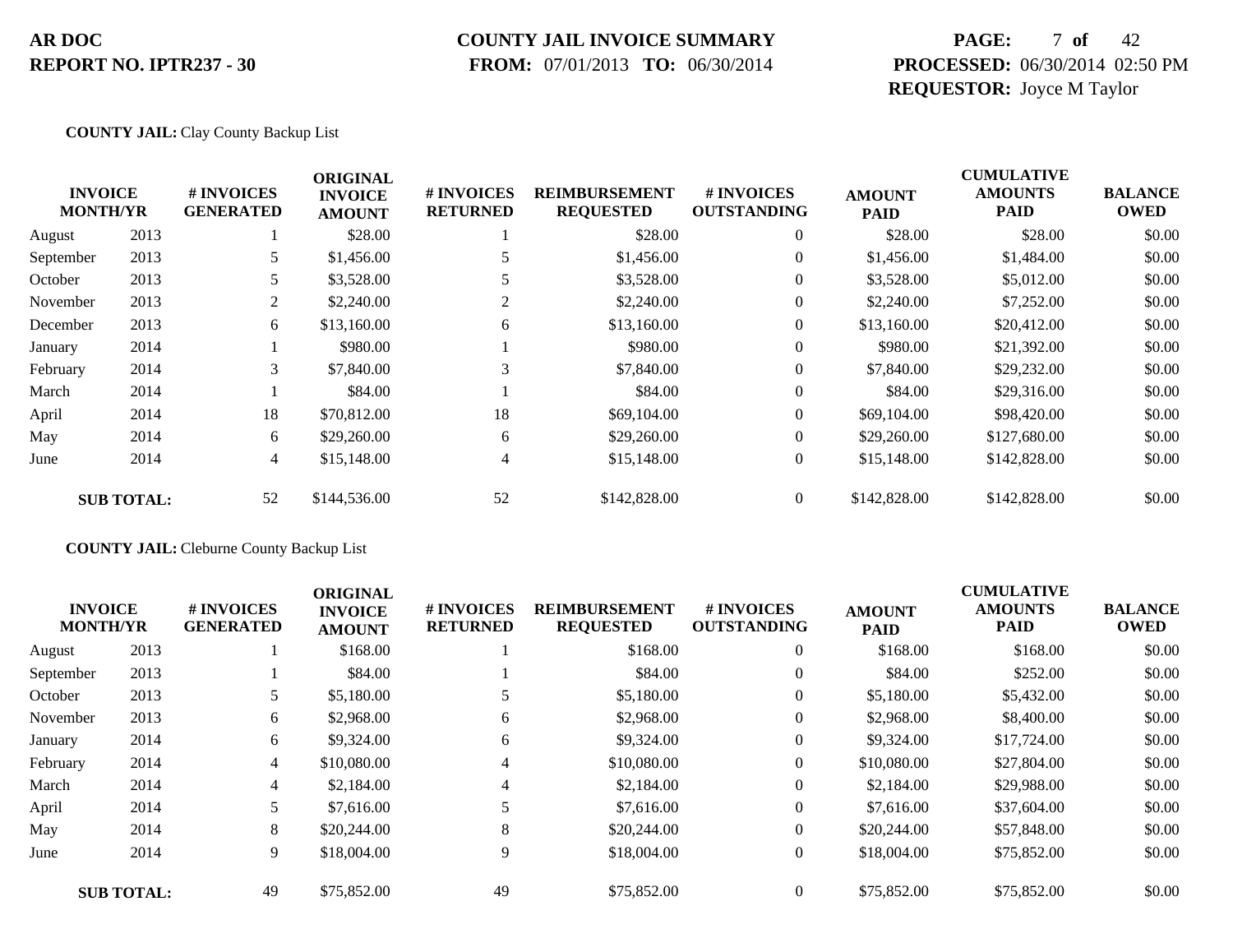# **COUNTY JAIL INVOICE SUMMARY**

 **FROM:** 07/01/2013 **TO:** 06/30/2014

### **PAGE:** 8 **of** 42 **PROCESSED:** 06/30/2014 02:50 PM **REQUESTOR:** Joyce M Taylor

#### **COUNTY JAIL:** Cleveland Cnty Backup List

| <b>INVOICE</b><br><b>MONTH/YR</b> |                   | # INVOICES<br><b>GENERATED</b> | <b>ORIGINAL</b><br><b>INVOICE</b><br><b>AMOUNT</b> | # INVOICES<br><b>RETURNED</b> | <b>REIMBURSEMENT</b><br><b>REQUESTED</b> | # INVOICES<br><b>OUTSTANDING</b> | <b>AMOUNT</b><br><b>PAID</b> | <b>CUMULATIVE</b><br><b>AMOUNTS</b><br><b>PAID</b> | <b>BALANCE</b><br><b>OWED</b> |
|-----------------------------------|-------------------|--------------------------------|----------------------------------------------------|-------------------------------|------------------------------------------|----------------------------------|------------------------------|----------------------------------------------------|-------------------------------|
| July                              | 2013              | 4                              | \$1,260.00                                         | 4                             | \$1,120.00                               |                                  | \$1,120.00                   | \$1,120.00                                         | \$0.00                        |
| November                          | 2013              |                                | \$11,368.00                                        |                               | \$10,304.00                              |                                  | \$10,304.00                  | \$11,424.00                                        | \$0.00                        |
| January                           | 2014              | 3                              | \$4,172.00                                         |                               | \$4,284.00                               | 0                                | \$4,284.00                   | \$15,708.00                                        | \$0.00                        |
| February                          | 2014              |                                | \$2,632.00                                         |                               | \$0.00                                   | $\overline{0}$                   | \$0.00                       | \$15,708.00                                        | \$0.00                        |
| April                             | 2014              |                                | \$3,612.00                                         |                               | \$756.00                                 |                                  | \$756.00                     | \$16,464.00                                        | \$0.00                        |
| May                               | 2014              | $\gamma$                       | \$3,696.00                                         |                               | \$3,696.00                               |                                  | \$3,696.00                   | \$20,160.00                                        | \$0.00                        |
| June                              | 2014              | 2                              | \$2,520.00                                         |                               | \$1,414.00                               | $\overline{0}$                   | \$1,414.00                   | \$21,574.00                                        | \$0.00                        |
|                                   | <b>SUB TOTAL:</b> | 24                             | \$29,260.00                                        | 24                            | \$21,574.00                              |                                  | \$21,574.00                  | \$21,574.00                                        | \$0.00                        |

#### **COUNTY JAIL:** Columbia County Backup List

|          | <b>INVOICE</b><br><b>MONTH/YR</b> | # INVOICES<br><b>GENERATED</b> | <b>ORIGINAL</b><br><b>INVOICE</b><br><b>AMOUNT</b> | # INVOICES<br><b>RETURNED</b> | <b>REIMBURSEMENT</b><br><b>REQUESTED</b> | # INVOICES<br><b>OUTSTANDING</b> | <b>AMOUNT</b><br><b>PAID</b> | <b>CUMULATIVE</b><br><b>AMOUNTS</b><br><b>PAID</b> | <b>BALANCE</b><br><b>OWED</b> |
|----------|-----------------------------------|--------------------------------|----------------------------------------------------|-------------------------------|------------------------------------------|----------------------------------|------------------------------|----------------------------------------------------|-------------------------------|
| July     | 2013                              | 6                              | \$4,228.00                                         | 6                             | \$4,228.00                               | $\overline{0}$                   | \$4,228.00                   | \$4,228.00                                         | \$0.00                        |
| August   | 2013                              |                                | \$616.00                                           |                               | \$616.00                                 | $\overline{0}$                   | \$616.00                     | \$4,844.00                                         | \$0.00                        |
| October  | 2013                              | 9                              | \$15,764.00                                        | Q                             | \$13,244.00                              | $\overline{0}$                   | \$13,244.00                  | \$18,088,00                                        | \$0.00                        |
| January  | 2014                              | 3                              | \$5,488.00                                         |                               | \$4,480.00                               | $\overline{0}$                   | \$4,480.00                   | \$22,568.00                                        | \$0.00                        |
| February | 2014                              |                                | \$1,316.00                                         |                               | \$1,316.00                               | $\overline{0}$                   | \$1,316.00                   | \$23,884.00                                        | \$0.00                        |
| March    | 2014                              |                                | \$1,120.00                                         |                               | \$980.00                                 | $\overline{0}$                   | \$980.00                     | \$24,864.00                                        | \$0.00                        |
| April    | 2014                              |                                | \$24,136.00                                        |                               | \$18,704.00                              | $\overline{0}$                   | \$18,704.00                  | \$43,568.00                                        | \$0.00                        |
| June     | 2014                              | 4                              | \$15,876.00                                        | 4                             | \$10,696.00                              | $\overline{0}$                   | \$10,696.00                  | \$54,264.00                                        | \$0.00                        |
|          | <b>SUB TOTAL:</b>                 | 32                             | \$68,544.00                                        | 32                            | \$54,264.00                              | $\Omega$                         | \$54,264.00                  | \$54,264.00                                        | \$0.00                        |

#### **COUNTY JAIL:** Conway County Backup List

|      | <b>INVOICE</b><br><b>MONTH/YR</b> | # INVOICES<br><b>GENERATED</b> | <b>ORIGINAL</b><br><b>INVOICE</b><br><b>AMOUNT</b> | # INVOICES<br><b>RETURNED</b> | <b>REIMBURSEMENT</b><br><b>REOUESTED</b> | <b>#INVOICES</b><br><b>OUTSTANDING</b> | <b>AMOUNT</b><br><b>PAID</b> | <b>CUMULATIVE</b><br><b>AMOUNTS</b><br>PAID | <b>BALANCE</b><br><b>OWED</b> |
|------|-----------------------------------|--------------------------------|----------------------------------------------------|-------------------------------|------------------------------------------|----------------------------------------|------------------------------|---------------------------------------------|-------------------------------|
| July | 2013                              |                                | \$1.232.00                                         |                               | \$1,232.00                               |                                        | \$1,232.00                   | \$1,232.00                                  | \$0.00                        |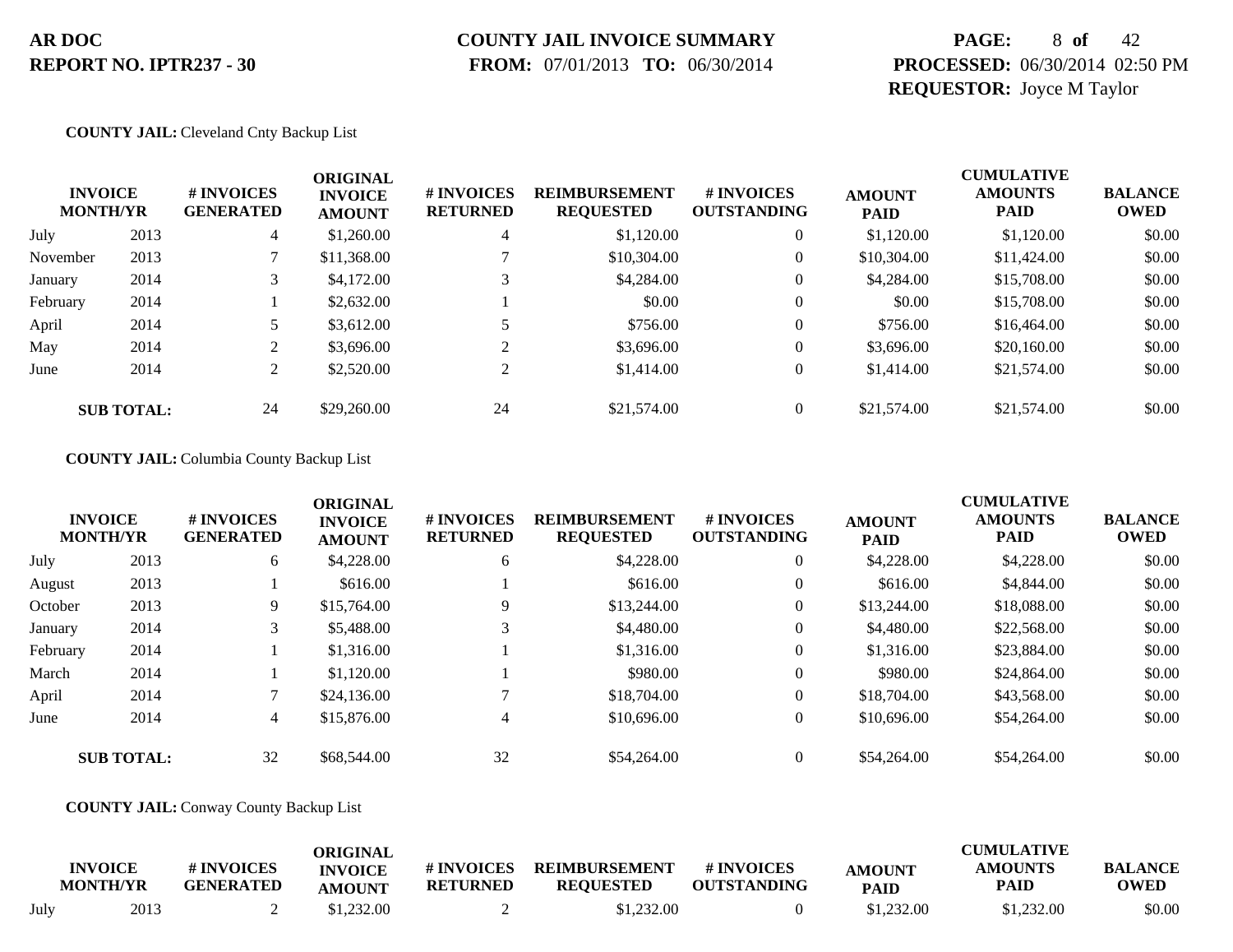### **COUNTY JAIL INVOICE SUMMARY**

 **FROM:** 07/01/2013 **TO:** 06/30/2014

### **PAGE:** 9 **of** 42 **PROCESSED:** 06/30/2014 02:50 PM **REQUESTOR:** Joyce M Taylor

#### **COUNTY JAIL:** Conway County Backup List

| <b>INVOICE</b><br><b>MONTH/YR</b> |                   | # INVOICES<br><b>GENERATED</b> | <b>ORIGINAL</b><br><b>INVOICE</b><br><b>AMOUNT</b> | # INVOICES<br><b>RETURNED</b> | <b>REIMBURSEMENT</b><br><b>REQUESTED</b> | # INVOICES<br><b>OUTSTANDING</b> | <b>AMOUNT</b><br><b>PAID</b> | <b>CUMULATIVE</b><br><b>AMOUNTS</b><br><b>PAID</b> | <b>BALANCE</b><br><b>OWED</b> |
|-----------------------------------|-------------------|--------------------------------|----------------------------------------------------|-------------------------------|------------------------------------------|----------------------------------|------------------------------|----------------------------------------------------|-------------------------------|
| August                            | 2013              |                                | \$1,736.00                                         | 5                             | \$1,736.00                               | $\overline{0}$                   | \$1,736.00                   | \$2,968.00                                         | \$0.00                        |
| September                         | 2013              |                                | \$112.00                                           |                               | \$112.00                                 | $\overline{0}$                   | \$112.00                     | \$3,080.00                                         | \$0.00                        |
| November                          | 2013              |                                | \$84.00                                            |                               | \$84.00                                  | $\overline{0}$                   | \$84.00                      | \$3,164.00                                         | \$0.00                        |
| January                           | 2014              |                                | \$19,152.00                                        |                               | \$18,536.00                              | $\mathbf{0}$                     | \$18,536.00                  | \$21,700.00                                        | \$0.00                        |
| February                          | 2014              |                                | \$140.00                                           | $\Omega$                      | \$0.00                                   | $\overline{0}$                   | \$0.00                       | \$21,700.00                                        | \$0.00                        |
| March                             | 2014              |                                | \$2,016.00                                         |                               | \$2,016.00                               | $\overline{0}$                   | \$2,016.00                   | \$23,716.00                                        | \$0.00                        |
| April                             | 2014              |                                | \$24,276.00                                        |                               | \$24,276.00                              | $\overline{0}$                   | \$24,276.00                  | \$47,992.00                                        | \$0.00                        |
| May                               | 2014              |                                | \$13,524.00                                        |                               | \$11,928.00                              | $\overline{0}$                   | \$11,928.00                  | \$59,920.00                                        | \$0.00                        |
| June                              | 2014              | 6                              | \$18,816.00                                        | 6                             | \$18,816.00                              | $\overline{0}$                   | \$18,816.00                  | \$78,736.00                                        | \$0.00                        |
|                                   | <b>SUB TOTAL:</b> | 34                             | \$81,088,00                                        | 33                            | \$78,736.00                              | $\overline{0}$                   | \$78,736.00                  | \$78,736.00                                        | \$0.00                        |

**COUNTY JAIL:** Craighead Cnty Backup List

|                                   |                   |                                | <b>ORIGINAL</b>                 |                               |                                          |                                  |                              | <b>CUMULATIVE</b>             |                               |
|-----------------------------------|-------------------|--------------------------------|---------------------------------|-------------------------------|------------------------------------------|----------------------------------|------------------------------|-------------------------------|-------------------------------|
| <b>INVOICE</b><br><b>MONTH/YR</b> |                   | # INVOICES<br><b>GENERATED</b> | <b>INVOICE</b><br><b>AMOUNT</b> | # INVOICES<br><b>RETURNED</b> | <b>REIMBURSEMENT</b><br><b>REQUESTED</b> | # INVOICES<br><b>OUTSTANDING</b> | <b>AMOUNT</b><br><b>PAID</b> | <b>AMOUNTS</b><br><b>PAID</b> | <b>BALANCE</b><br><b>OWED</b> |
| July                              | 2013              | 33                             | \$28,784.00                     | 33                            | \$28,784.00                              | $\boldsymbol{0}$                 | \$28,784.00                  | \$28,784.00                   | \$0.00                        |
| August                            | 2013              | 8                              | \$2,380.00                      | 8                             | \$2,380.00                               | $\mathbf{0}$                     | \$2,380.00                   | \$31,164.00                   | \$0.00                        |
| September                         | 2013              |                                | \$56.00                         |                               | \$56.00                                  | $\overline{0}$                   | \$56.00                      | \$31,220.00                   | \$0.00                        |
| October                           | 2013              | 18                             | \$24,164.00                     | 18                            | \$24,164.00                              | $\boldsymbol{0}$                 | \$24,164.00                  | \$55,384.00                   | \$0.00                        |
| November                          | 2013              | 12                             | \$12,740.00                     | 12                            | \$12,740.00                              | $\overline{0}$                   | \$12,740.00                  | \$68,124.00                   | \$0.00                        |
| December                          | 2013              | 20                             | \$40,488.00                     | 20                            | \$40,488.00                              | $\overline{0}$                   | \$40,488.00                  | \$108,612.00                  | \$0.00                        |
| January                           | 2014              | 11                             | \$31,948.00                     | 11                            | \$31,948.00                              | $\mathbf{0}$                     | \$31,948.00                  | \$140,560.00                  | \$0.00                        |
| February                          | 2014              | 14                             | \$30,296.00                     | 14                            | \$30,296.00                              | $\boldsymbol{0}$                 | \$30,296.00                  | \$170,856.00                  | \$0.00                        |
| March                             | 2014              | 19                             | \$59,948.00                     | 19                            | \$59,948.00                              | $\mathbf{0}$                     | \$59,948.00                  | \$230,804.00                  | \$0.00                        |
| April                             | 2014              | 36                             | \$121,352.00                    | 36                            | \$121,352.00                             | $\overline{0}$                   | \$121,352.00                 | \$352,156.00                  | \$0.00                        |
| May                               | 2014              | 18                             | \$72,324.00                     | 18                            | \$72,324.00                              | $\overline{0}$                   | \$72,324.00                  | \$424,480.00                  | \$0.00                        |
| June                              | 2014              | 21                             | \$83,664.00                     | $\Omega$                      | \$0.00                                   | $\mathbf{0}$                     | \$0.00                       | \$424,480.00                  | \$0.00                        |
|                                   | <b>SUB TOTAL:</b> | 211                            | \$508,144.00                    | 190                           | \$424,480.00                             | $\Omega$                         | \$424,480.00                 | \$424,480.00                  | \$0.00                        |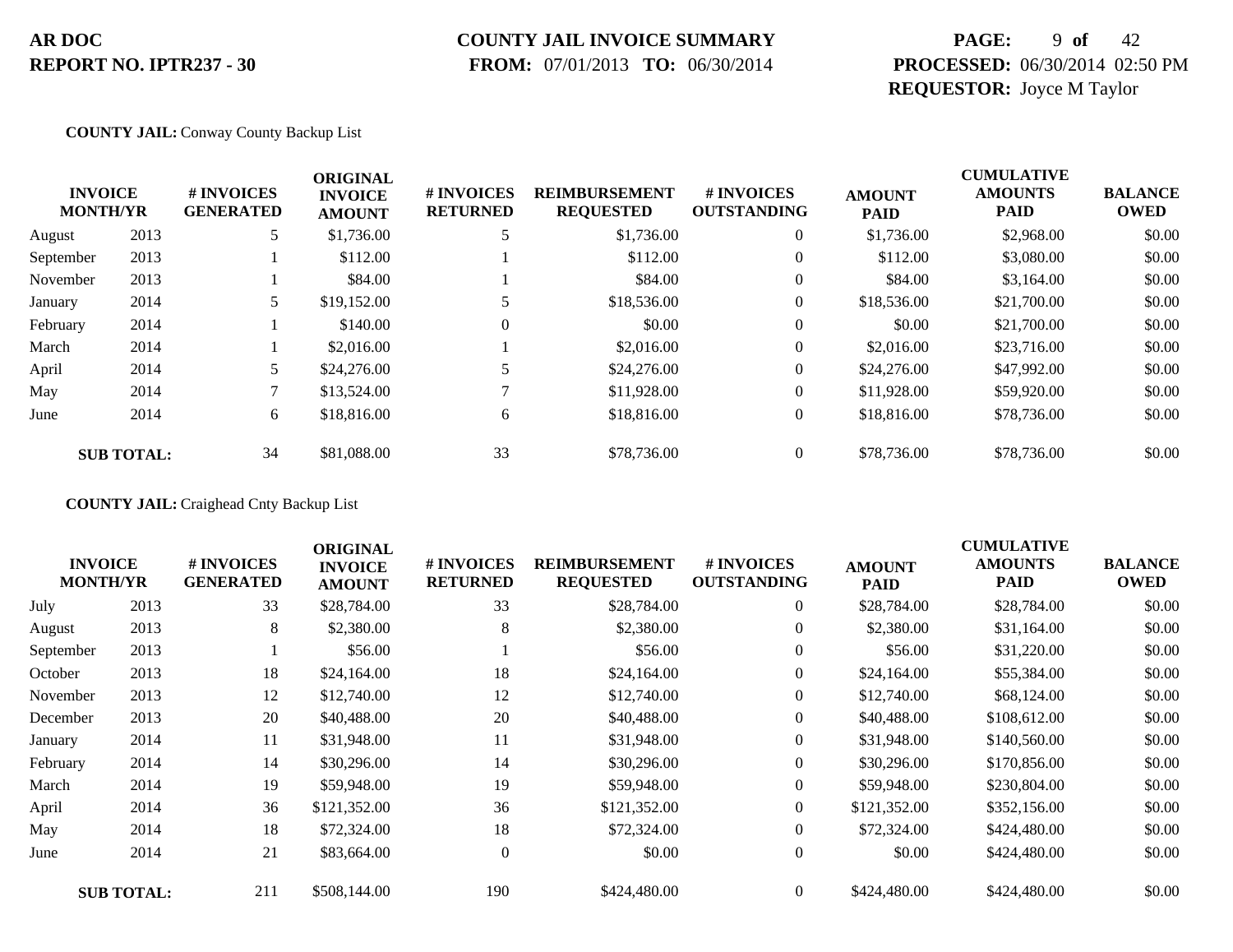### **COUNTY JAIL INVOICE SUMMARY**

 **FROM:** 07/01/2013 **TO:** 06/30/2014

### **PAGE:** 10 **of** 42 **PROCESSED:** 06/30/2014 02:50 PM **REQUESTOR:** Joyce M Taylor

#### **COUNTY JAIL:** Crawford County Backup List

| <b>MONTH/YR</b> | <b>INVOICE</b>    | # INVOICES<br><b>GENERATED</b> | <b>ORIGINAL</b><br><b>INVOICE</b><br><b>AMOUNT</b> | # INVOICES<br><b>RETURNED</b> | <b>REIMBURSEMENT</b><br><b>REQUESTED</b> | # INVOICES<br><b>OUTSTANDING</b> | <b>AMOUNT</b><br><b>PAID</b> | <b>CUMULATIVE</b><br><b>AMOUNTS</b><br><b>PAID</b> | <b>BALANCE</b><br><b>OWED</b> |
|-----------------|-------------------|--------------------------------|----------------------------------------------------|-------------------------------|------------------------------------------|----------------------------------|------------------------------|----------------------------------------------------|-------------------------------|
| July            | 2013              |                                | \$6,580.00                                         |                               | \$1,204.00                               | $\overline{0}$                   | \$1,204.00                   | \$1,204.00                                         | \$0.00                        |
| August          | 2013              | 5                              | \$17,640.00                                        |                               | \$1,428.00                               | $\overline{0}$                   | \$1,428.00                   | \$2,632.00                                         | \$0.00                        |
| September       | 2013              | $\tau$                         | \$4,424.00                                         |                               | \$2,324.00                               | $\theta$                         | \$2,324.00                   | \$4,956.00                                         | \$0.00                        |
| October         | 2013              | 5                              | \$7,952.00                                         |                               | \$840.00                                 | $\theta$                         | \$840.00                     | \$5,796.00                                         | \$0.00                        |
| November        | 2013              | 3                              | \$1,064.00                                         | 3                             | \$1,064.00                               | $\boldsymbol{0}$                 | \$1,064.00                   | \$6,860.00                                         | \$0.00                        |
| December        | 2013              | 2                              | \$3,108.00                                         | $\overline{c}$                | \$3,108.00                               | $\mathbf{0}$                     | \$3,108.00                   | \$9,968.00                                         | \$0.00                        |
| January         | 2014              | 16                             | \$26,992.00                                        | 16                            | \$19,152.00                              | $\overline{0}$                   | \$19,152.00                  | \$29,120.00                                        | \$0.00                        |
| February        | 2014              | 2                              | \$2,184.00                                         | 2                             | \$2,184.00                               | $\boldsymbol{0}$                 | \$2,184.00                   | \$31,304.00                                        | \$0.00                        |
| March           | 2014              | 11                             | \$16,296.00                                        | 11                            | \$16,296.00                              | $\boldsymbol{0}$                 | \$16,296.00                  | \$47,600.00                                        | \$0.00                        |
| April           | 2014              | 31                             | \$62,132.00                                        | 31                            | \$30,408.00                              | $\overline{0}$                   | \$30,408.00                  | \$78,008.00                                        | \$0.00                        |
| May             | 2014              | 18                             | \$31,724.00                                        | 18                            | \$12,656.00                              | $\overline{0}$                   | \$12,656.00                  | \$90,664.00                                        | \$0.00                        |
| June            | 2014              | 13                             | \$28,756.00                                        | 13                            | \$19,180.00                              | $\boldsymbol{0}$                 | \$19,180.00                  | \$109,844.00                                       | \$0.00                        |
|                 | <b>SUB TOTAL:</b> | 120                            | \$208,852.00                                       | 120                           | \$109,844.00                             | $\overline{0}$                   | \$109,844.00                 | \$109,844.00                                       | \$0.00                        |

#### **COUNTY JAIL:** Crittenden Cnty Backup List

|                                   |      |                                | <b>ORIGINAL</b>                 |                                      |                                          |                                  |                              | <b>CUMULATIVE</b>             |                               |
|-----------------------------------|------|--------------------------------|---------------------------------|--------------------------------------|------------------------------------------|----------------------------------|------------------------------|-------------------------------|-------------------------------|
| <b>INVOICE</b><br><b>MONTH/YR</b> |      | # INVOICES<br><b>GENERATED</b> | <b>INVOICE</b><br><b>AMOUNT</b> | <b># INVOICES</b><br><b>RETURNED</b> | <b>REIMBURSEMENT</b><br><b>REQUESTED</b> | # INVOICES<br><b>OUTSTANDING</b> | <b>AMOUNT</b><br><b>PAID</b> | <b>AMOUNTS</b><br><b>PAID</b> | <b>BALANCE</b><br><b>OWED</b> |
| July                              | 2013 | 33                             | \$21,364.00                     | 33                                   | \$22,120.00                              | $\overline{0}$                   | \$22,120.00                  | \$22,120.00                   | \$0.00                        |
| August                            | 2013 | 3                              | \$504.00                        |                                      | \$448.00                                 | $\overline{0}$                   | \$448.00                     | \$22,568.00                   | \$0.00                        |
| September                         | 2013 | 17                             | \$15,120.00                     | 17                                   | \$13,860.00                              | $\boldsymbol{0}$                 | \$13,860.00                  | \$36,428.00                   | \$0.00                        |
| October                           | 2013 | 3                              | \$1,204.00                      |                                      | \$1,204.00                               | $\overline{0}$                   | \$1,204.00                   | \$37,632.00                   | \$0.00                        |
| November                          | 2013 | 10                             | \$10,864.00                     | 10                                   | \$11,284.00                              | $\overline{0}$                   | \$11,284.00                  | \$48,916.00                   | \$0.00                        |
| January                           | 2014 | 26                             | \$40,852.00                     | 26                                   | \$40,236.00                              | $\overline{0}$                   | \$40,236.00                  | \$89,152.00                   | \$0.00                        |
| February                          | 2014 | 12                             | \$20,944.00                     | 12                                   | \$20,944.00                              | $\overline{0}$                   | \$20,944.00                  | \$110,096.00                  | \$0.00                        |
| March                             | 2014 | 8                              | \$29,876.00                     | 8                                    | \$30,128,00                              | $\overline{0}$                   | \$30,128,00                  | \$140,224,00                  | \$0.00                        |
| April                             | 2014 | 22                             | \$70,084.00                     | 22                                   | \$70,728.00                              | $\overline{0}$                   | \$70,728.00                  | \$210,952.00                  | \$0.00                        |
| May                               | 2014 | 17                             | \$64,680.00                     | $\theta$                             | \$0.00                                   | $\overline{0}$                   | \$0.00                       | \$210,952.00                  | \$0.00                        |
| June                              | 2014 | 11                             | \$29,064.00                     | $\Omega$                             | \$0.00                                   | $\Omega$                         | \$0.00                       | \$210,952.00                  | \$0.00                        |
|                                   |      |                                |                                 |                                      |                                          |                                  |                              |                               |                               |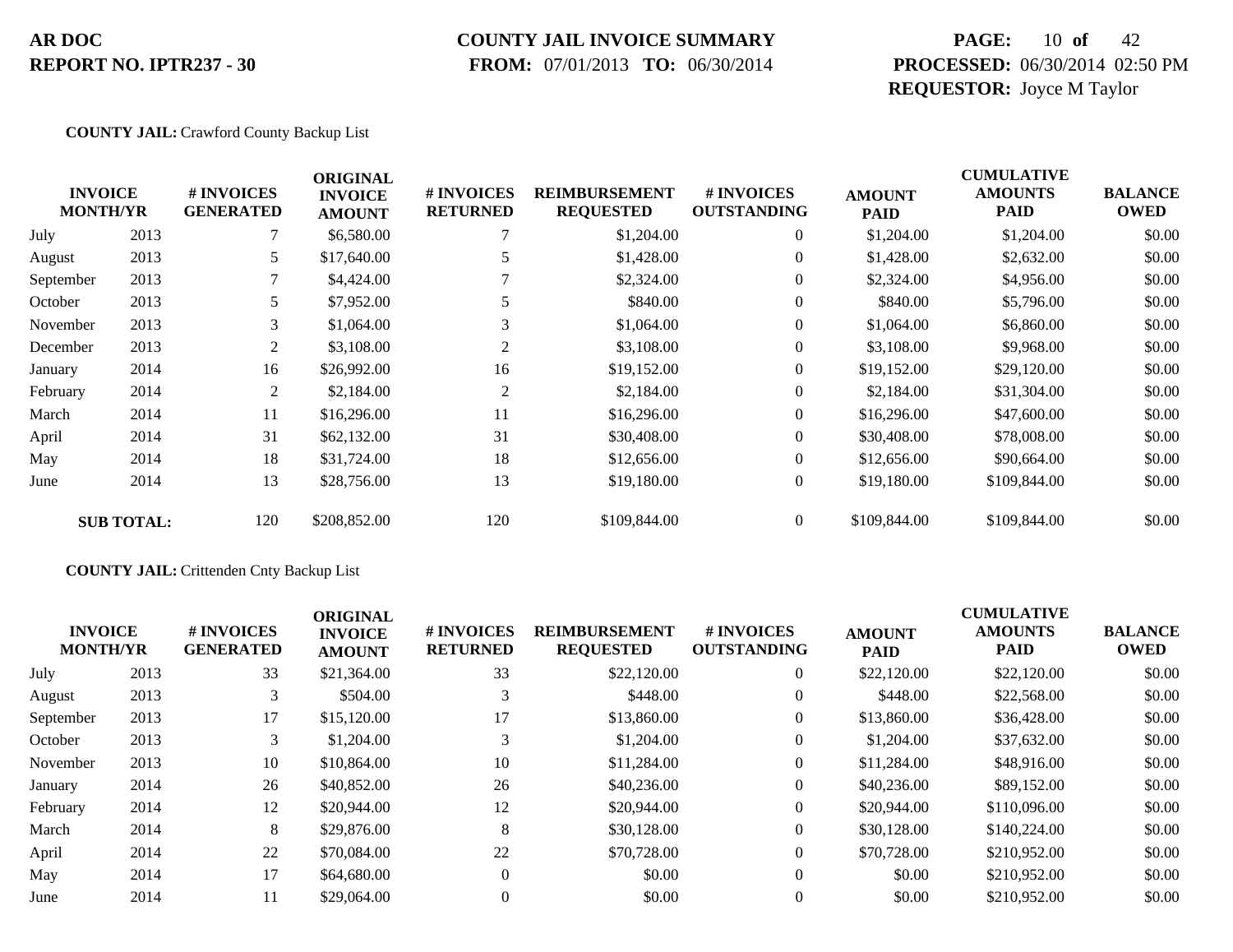### **PAGE:** 11 **of** 42 **PROCESSED:** 06/30/2014 02:50 PM **REQUESTOR:** Joyce M Taylor

#### **COUNTY JAIL:** Crittenden Cnty Backup List

| <b>INVOICE</b><br><b>MONTH/YR</b> | # INVOICES<br><b>GENERATED</b> | ORIGINAL<br><b>INVOICE</b><br><b>AMOUNT</b> | # INVOICES<br><b>RETURNED</b> | <b>REIMBURSEMENT</b><br><b>REOUESTED</b> | <b>#INVOICES</b><br><b>OUTSTANDING</b> | <b>AMOUNT</b><br><b>PAID</b> | <b>CUMULATIVE</b><br><b>AMOUNTS</b><br><b>PAID</b> | <b>BALANCE</b><br>OWED |
|-----------------------------------|--------------------------------|---------------------------------------------|-------------------------------|------------------------------------------|----------------------------------------|------------------------------|----------------------------------------------------|------------------------|
| <b>SUB TOTAL:</b>                 | 162                            | \$304,556.00                                | 134                           | \$210.952.00                             |                                        | \$210,952.00                 | \$210,952.00                                       | \$0.00                 |

**COUNTY JAIL:** Cross County Backup List

|          | <b>INVOICE</b><br><b>MONTH/YR</b> | # INVOICES<br><b>GENERATED</b> | <b>ORIGINAL</b><br><b>INVOICE</b><br><b>AMOUNT</b> | # INVOICES<br><b>RETURNED</b> | <b>REIMBURSEMENT</b><br><b>REQUESTED</b> | # INVOICES<br><b>OUTSTANDING</b> | <b>AMOUNT</b><br><b>PAID</b> | <b>CUMULATIVE</b><br><b>AMOUNTS</b><br><b>PAID</b> | <b>BALANCE</b><br><b>OWED</b> |
|----------|-----------------------------------|--------------------------------|----------------------------------------------------|-------------------------------|------------------------------------------|----------------------------------|------------------------------|----------------------------------------------------|-------------------------------|
| July     | 2013                              |                                | \$4,760.00                                         |                               | \$4,200.00                               | $\mathbf{0}$                     | \$4,200.00                   | \$4,200.00                                         | \$0.00                        |
| August   | 2013                              |                                | \$392.00                                           |                               | \$392.00                                 | $\mathbf{0}$                     | \$392.00                     | \$4,592.00                                         | \$0.00                        |
| December | 2013                              | 10                             | \$32,228.00                                        | 10                            | \$32,228.00                              | $\mathbf{0}$                     | \$32,228.00                  | \$36,820.00                                        | \$0.00                        |
| February | 2014                              |                                | \$140.00                                           |                               | \$140.00                                 | $\mathbf{0}$                     | \$140.00                     | \$36,960.00                                        | \$0.00                        |
| March    | 2014                              | 2                              | \$7,532.00                                         |                               | \$7,532.00                               | $\mathbf{0}$                     | \$7,532.00                   | \$44,492.00                                        | \$0.00                        |
| April    | 2014                              | 8                              | \$40,768,00                                        | 8                             | \$40,768,00                              | $\mathbf{0}$                     | \$40,768,00                  | \$85,260.00                                        | \$0.00                        |
| May      | 2014                              | 4                              | \$10,472.00                                        | 4                             | \$10,472.00                              | $\overline{0}$                   | \$10,472.00                  | \$95,732.00                                        | \$0.00                        |
| June     | 2014                              | 2                              | \$9,968.00                                         | $\sim$                        | \$9,968.00                               | $\theta$                         | \$9,968.00                   | \$105,700.00                                       | \$0.00                        |
|          | <b>SUB TOTAL:</b>                 | 33                             | \$106,260.00                                       | 33                            | \$105,700.00                             | $\Omega$                         | \$105,700.00                 | \$105,700.00                                       | \$0.00                        |

**COUNTY JAIL:** Dallas County Backup List

| <b>INVOICE</b><br><b>MONTH/YR</b> |      | # INVOICES<br><b>GENERATED</b> | <b>ORIGINAL</b><br><b>INVOICE</b><br><b>AMOUNT</b> | # INVOICES<br><b>RETURNED</b> | <b>REIMBURSEMENT</b><br><b>REQUESTED</b> | <b># INVOICES</b><br><b>OUTSTANDING</b> | <b>AMOUNT</b><br><b>PAID</b> | <b>CUMULATIVE</b><br><b>AMOUNTS</b><br><b>PAID</b> | <b>BALANCE</b><br>OWED |
|-----------------------------------|------|--------------------------------|----------------------------------------------------|-------------------------------|------------------------------------------|-----------------------------------------|------------------------------|----------------------------------------------------|------------------------|
| July                              | 2013 | 4                              | \$4,284.00                                         |                               | \$4,284.00                               | 0                                       | \$4,284.00                   | \$4,284.00                                         | \$0.00                 |
| August                            | 2013 |                                | \$2,100.00                                         |                               | \$2,100.00                               | 0                                       | \$2,100.00                   | \$6,384.00                                         | \$0.00                 |
| September                         | 2013 |                                | \$1,876.00                                         |                               | \$1,876.00                               | $\overline{0}$                          | \$1,876.00                   | \$8,260.00                                         | \$0.00                 |
| November                          | 2013 |                                | \$364.00                                           |                               | \$364.00                                 | $\overline{0}$                          | \$364.00                     | \$8,624.00                                         | \$0.00                 |
| December                          | 2013 |                                | \$784.00                                           |                               | \$784.00                                 | 0                                       | \$784.00                     | \$9,408.00                                         | \$0.00                 |
| January                           | 2014 | 6                              | \$16,268.00                                        | 6                             | \$16,268.00                              | $\overline{0}$                          | \$16,268.00                  | \$25,676.00                                        | \$0.00                 |
| February                          | 2014 | 4                              | \$15,960.00                                        |                               | \$7,616.00                               | $\overline{0}$                          | \$7,616.00                   | \$33,292.00                                        | \$0.00                 |
| March                             | 2014 |                                | \$13,608.00                                        |                               | \$13,608.00                              |                                         | \$13,608.00                  | \$46,900.00                                        | \$0.00                 |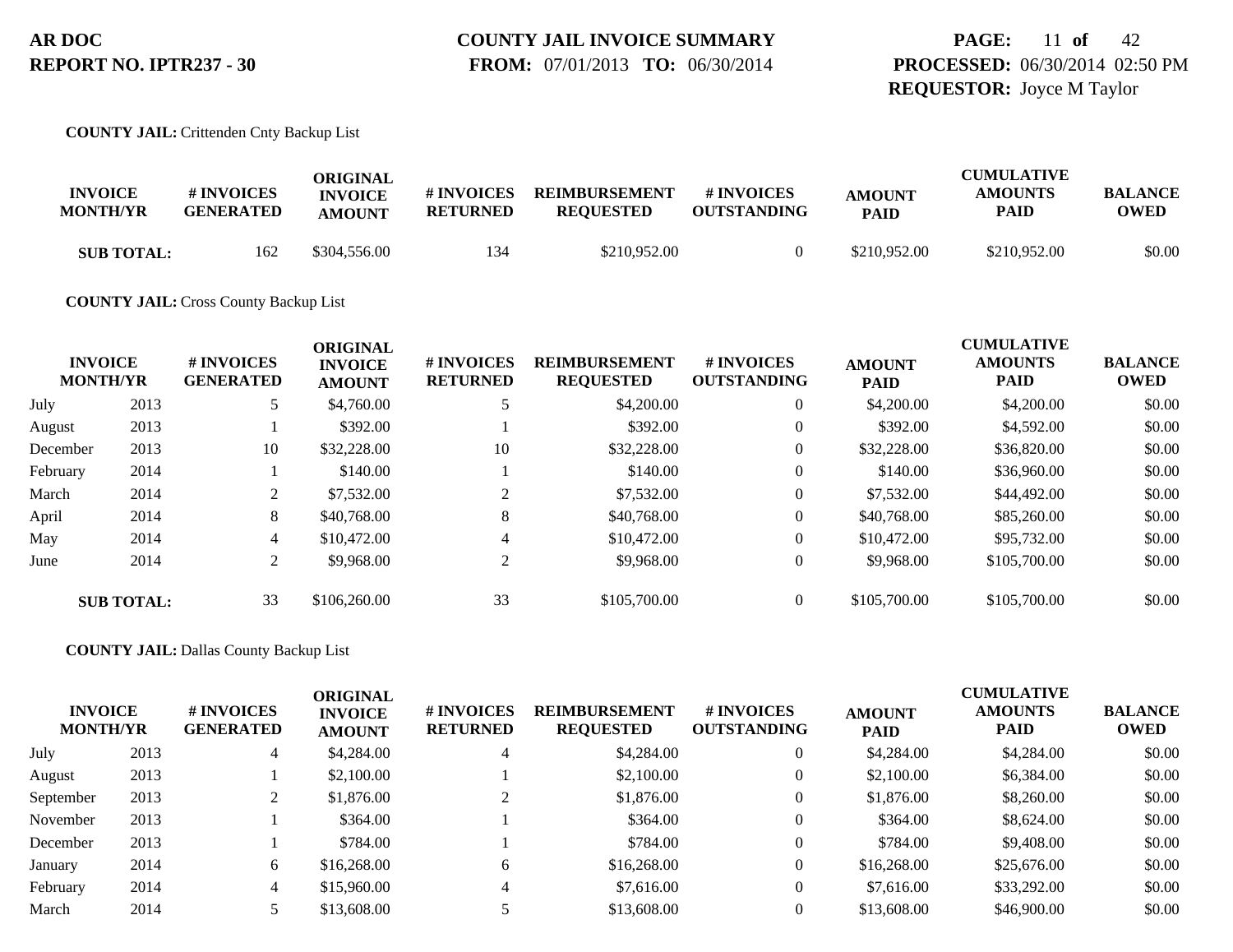# **COUNTY JAIL INVOICE SUMMARY**

 **FROM:** 07/01/2013 **TO:** 06/30/2014

### **PAGE:** 12 **of** 42 **PROCESSED:** 06/30/2014 02:50 PM **REQUESTOR:** Joyce M Taylor

#### **COUNTY JAIL:** Dallas County Backup List

|       | <b>INVOICE</b><br><b>MONTH/YR</b> | # INVOICES<br><b>GENERATED</b> | ORIGINAL<br><b>INVOICE</b><br><b>AMOUNT</b> | <b># INVOICES</b><br><b>RETURNED</b> | <b>REIMBURSEMENT</b><br><b>REOUESTED</b> | <b>#INVOICES</b><br><b>OUTSTANDING</b> | <b>AMOUNT</b><br><b>PAID</b> | <b>CUMULATIVE</b><br><b>AMOUNTS</b><br><b>PAID</b> | <b>BALANCE</b><br><b>OWED</b> |
|-------|-----------------------------------|--------------------------------|---------------------------------------------|--------------------------------------|------------------------------------------|----------------------------------------|------------------------------|----------------------------------------------------|-------------------------------|
| April | 2014                              |                                | \$6,048.00                                  |                                      | \$6,048,00                               |                                        | \$6,048.00                   | \$52,948.00                                        | \$0.00                        |
| May   | 2014                              |                                | \$11,816.00                                 |                                      | \$11,816.00                              |                                        | \$11,816.00                  | \$64,764.00                                        | \$0.00                        |
|       | <b>SUB TOTAL:</b>                 | 29                             | \$73,108.00                                 | 29                                   | \$64,764.00                              |                                        | \$64,764.00                  | \$64,764.00                                        | \$0.00                        |

**COUNTY JAIL:** Delta Regional Jail

|       | <b>INVOICE</b><br><b>MONTH/YR</b> | # INVOICES<br><b>GENERATED</b> | ORIGINAL<br><b>INVOICE</b><br><b>AMOUNT</b> | # INVOICES<br><b>RETURNED</b> | <b>REIMBURSEMENT</b><br><b>REOUESTED</b> | # INVOICES<br><b>OUTSTANDING</b> | <b>AMOUNT</b><br><b>PAID</b> | <b>CUMULATIVE</b><br><b>AMOUNTS</b><br><b>PAID</b> | <b>BALANCE</b><br><b>OWED</b> |
|-------|-----------------------------------|--------------------------------|---------------------------------------------|-------------------------------|------------------------------------------|----------------------------------|------------------------------|----------------------------------------------------|-------------------------------|
| April | 2014                              |                                | \$1,624.00                                  |                               | \$0.00                                   |                                  | \$0.00                       | \$0.00                                             | \$0.00                        |
|       | <b>SUB TOTAL:</b>                 |                                | \$1,624.00                                  |                               | \$0.00                                   |                                  | \$0.00                       | \$0.00                                             | \$0.00                        |

**COUNTY JAIL:** Desha County Backup List

|           | <b>INVOICE</b><br><b>MONTH/YR</b> | # INVOICES<br><b>GENERATED</b> | <b>ORIGINAL</b><br><b>INVOICE</b><br><b>AMOUNT</b> | # INVOICES<br><b>RETURNED</b> | <b>REIMBURSEMENT</b><br><b>REQUESTED</b> | # INVOICES<br><b>OUTSTANDING</b> | <b>AMOUNT</b><br><b>PAID</b> | <b>CUMULATIVE</b><br><b>AMOUNTS</b><br><b>PAID</b> | <b>BALANCE</b><br><b>OWED</b> |
|-----------|-----------------------------------|--------------------------------|----------------------------------------------------|-------------------------------|------------------------------------------|----------------------------------|------------------------------|----------------------------------------------------|-------------------------------|
| July      | 2013                              | 4                              | \$1,568.00                                         | 4                             | \$1,568.00                               | $\theta$                         | \$1,568.00                   | \$1,568.00                                         | \$0.00                        |
| August    | 2013                              | 2                              | \$252.00                                           | ∠                             | \$252.00                                 | $\Omega$                         | \$252.00                     | \$1,820.00                                         | \$0.00                        |
| September | 2013                              |                                | \$644.00                                           |                               | \$644.00                                 | $\theta$                         | \$644.00                     | \$2,464.00                                         | \$0.00                        |
| October   | 2013                              | 6                              | \$4,704.00                                         | 6                             | \$4,704.00                               | $\boldsymbol{0}$                 | \$4,704.00                   | \$7,168.00                                         | \$0.00                        |
| November  | 2013                              | $\overline{4}$                 | \$2,604.00                                         | 4                             | \$2,380.00                               | $\theta$                         | \$2,380.00                   | \$9,548.00                                         | \$0.00                        |
| December  | 2013                              | 2                              | \$2,688.00                                         |                               | \$2,688.00                               | $\theta$                         | \$2,688.00                   | \$12,236.00                                        | \$0.00                        |
| January   | 2014                              | 2                              | \$1,456.00                                         |                               | \$476.00                                 | $\theta$                         | \$476.00                     | \$12,712.00                                        | \$0.00                        |
| February  | 2014                              | 9                              | \$13,272.00                                        |                               | \$13,076.00                              | $\overline{0}$                   | \$13,076.00                  | \$25,788.00                                        | \$0.00                        |
| April     | 2014                              | 3                              | \$13,440.00                                        | $\sim$                        | \$13,440.00                              | $\overline{0}$                   | \$13,440.00                  | \$39,228.00                                        | \$0.00                        |
| May       | 2014                              | $\overline{4}$                 | \$14,616.00                                        | 4                             | \$14,616.00                              | $\overline{0}$                   | \$14,616.00                  | \$53,844.00                                        | \$0.00                        |
| June      | 2014                              |                                | \$2,884.00                                         |                               | \$2,884.00                               |                                  | \$2,884.00                   | \$56,728.00                                        | \$0.00                        |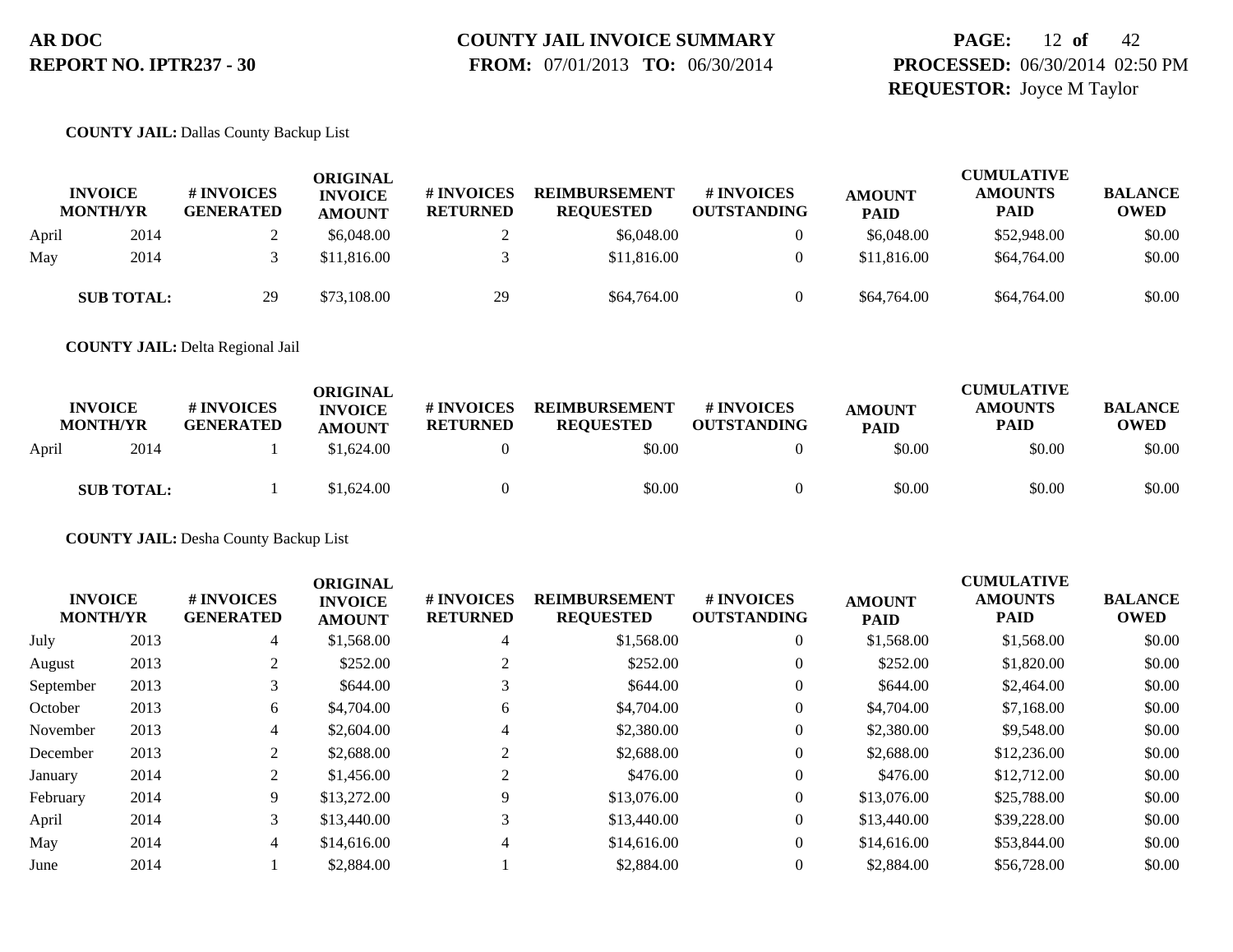### **PAGE:** 13 **of** 42 **PROCESSED:** 06/30/2014 02:50 PM **REQUESTOR:** Joyce M Taylor

#### **COUNTY JAIL:** Desha County Backup List

| <b>INVOICE</b><br><b>MONTH/YR</b> | # INVOICES<br><b>GENERATED</b> | ORIGINAL<br><b>INVOICE</b><br><b>AMOUNT</b> | # INVOICES<br><b>RETURNED</b> | <b>REIMBURSEMENT</b><br><b>REQUESTED</b> | # INVOICES<br><b>OUTSTANDING</b> | <b>AMOUNT</b><br><b>PAID</b> | <b>CUMULATIVE</b><br><b>AMOUNTS</b><br>PAID | <b>BALANCE</b><br>OWED |
|-----------------------------------|--------------------------------|---------------------------------------------|-------------------------------|------------------------------------------|----------------------------------|------------------------------|---------------------------------------------|------------------------|
| <b>SUB TOTAL:</b>                 | 40                             | \$58,128.00                                 | 40                            | \$56,728.00                              |                                  | \$56,728.00                  | \$56,728.00                                 | \$0.00                 |

**COUNTY JAIL:** Division of Youth Services

|       | <b>INVOICE</b><br><b>MONTH/YR</b> | # INVOICES<br><b>GENERATED</b> | ORIGINAL<br><b>INVOICE</b><br><b>AMOUNT</b> | # INVOICES<br><b>RETURNED</b> | <b>REIMBURSEMENT</b><br><b>REQUESTED</b> | <b>#INVOICES</b><br><b>OUTSTANDING</b> | <b>AMOUNT</b><br><b>PAID</b> | <b>CUMULATIVE</b><br><b>AMOUNTS</b><br>PAID | <b>BALANCE</b><br>OWED |
|-------|-----------------------------------|--------------------------------|---------------------------------------------|-------------------------------|------------------------------------------|----------------------------------------|------------------------------|---------------------------------------------|------------------------|
| April | 2014                              |                                | \$2,520.00                                  |                               | \$0.00                                   |                                        | \$0.00                       | \$0.00                                      | \$0.00                 |
|       | <b>SUB TOTAL:</b>                 |                                | \$2,520.00                                  |                               | \$0.00                                   |                                        | \$0.00                       | \$0.00                                      | \$0.00                 |

**COUNTY JAIL:** Drew County Backup List

|                                   |                   |                                | <b>ORIGINAL</b>                 |                               |                                          |                                  |                              | <b>CUMULATIVE</b>             |                               |
|-----------------------------------|-------------------|--------------------------------|---------------------------------|-------------------------------|------------------------------------------|----------------------------------|------------------------------|-------------------------------|-------------------------------|
| <b>INVOICE</b><br><b>MONTH/YR</b> |                   | # INVOICES<br><b>GENERATED</b> | <b>INVOICE</b><br><b>AMOUNT</b> | # INVOICES<br><b>RETURNED</b> | <b>REIMBURSEMENT</b><br><b>REQUESTED</b> | # INVOICES<br><b>OUTSTANDING</b> | <b>AMOUNT</b><br><b>PAID</b> | <b>AMOUNTS</b><br><b>PAID</b> | <b>BALANCE</b><br><b>OWED</b> |
| July                              | 2013              | 2                              | \$140.00                        | $\sim$<br>∠                   | \$140.00                                 | $\overline{0}$                   | \$140.00                     | \$140.00                      | \$0.00                        |
| August                            | 2013              | 2                              | \$840.00                        | $\sim$                        | \$840.00                                 | $\overline{0}$                   | \$840.00                     | \$980.00                      | \$0.00                        |
| September                         | 2013              | 3                              | \$2,212.00                      | 3                             | \$2,212.00                               | $\theta$                         | \$2,212.00                   | \$3,192.00                    | \$0.00                        |
| October                           | 2013              |                                | \$4,844.00                      |                               | \$4,844.00                               | $\theta$                         | \$4,844.00                   | \$8,036.00                    | \$0.00                        |
| November                          | 2013              | 4                              | \$3,276.00                      | 4                             | \$3,276.00                               | $\overline{0}$                   | \$3,276.00                   | \$11,312.00                   | \$0.00                        |
| January                           | 2014              | 13                             | \$18,144.00                     | 13                            | \$13,720.00                              | $\theta$                         | \$13,720.00                  | \$25,032.00                   | \$0.00                        |
| February                          | 2014              | 6                              | \$6,496.00                      | 6                             | \$6,496.00                               | $\theta$                         | \$6,496.00                   | \$31,528.00                   | \$0.00                        |
| April                             | 2014              | 8                              | \$10,472.00                     | 8                             | \$10,472.00                              | $\overline{0}$                   | \$10,472.00                  | \$42,000.00                   | \$0.00                        |
| May                               | 2014              | 6                              | \$14,532.00                     | 6                             | \$3,920.00                               | $\overline{0}$                   | \$3,920.00                   | \$45,920.00                   | \$0.00                        |
| June                              | 2014              | 3                              | \$1,960.00                      | 3                             | \$1,960.00                               | $\boldsymbol{0}$                 | \$1,960.00                   | \$47,880.00                   | \$0.00                        |
|                                   | <b>SUB TOTAL:</b> | 54                             | \$62,916.00                     | 54                            | \$47,880.00                              | $\Omega$                         | \$47,880.00                  | \$47,880.00                   | \$0.00                        |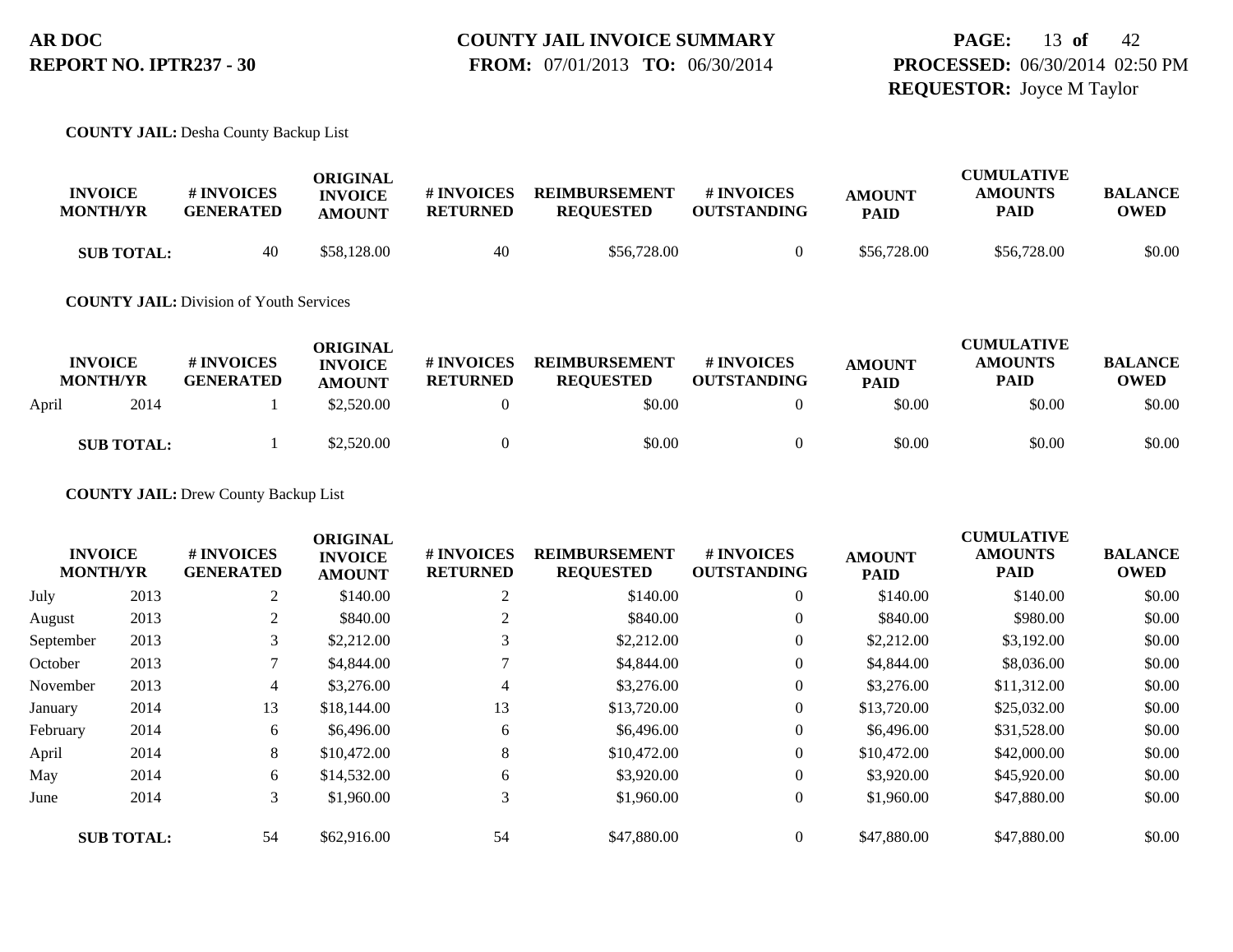# **COUNTY JAIL INVOICE SUMMARY**

 **FROM:** 07/01/2013 **TO:** 06/30/2014

### **PAGE:** 14 **of** 42 **PROCESSED:** 06/30/2014 02:50 PM **REQUESTOR:** Joyce M Taylor

#### **COUNTY JAIL:** Dumas City Jail

|          | <b>INVOICE</b><br><b>MONTH/YR</b> | # INVOICES<br><b>GENERATED</b> | ORIGINAL<br><b>INVOICE</b><br><b>AMOUNT</b> | # INVOICES<br><b>RETURNED</b> | <b>REIMBURSEMENT</b><br><b>REOUESTED</b> | # INVOICES<br><b>OUTSTANDING</b> | <b>AMOUNT</b><br><b>PAID</b> | <b>CUMULATIVE</b><br><b>AMOUNTS</b><br><b>PAID</b> | <b>BALANCE</b><br><b>OWED</b> |
|----------|-----------------------------------|--------------------------------|---------------------------------------------|-------------------------------|------------------------------------------|----------------------------------|------------------------------|----------------------------------------------------|-------------------------------|
| February | 2014                              |                                | \$7,588.00                                  |                               | \$7,588.00                               |                                  | \$7,588.00                   | \$7,588.00                                         | \$0.00                        |
| April    | 2014                              |                                | \$10,080.00                                 |                               | \$10,080.00                              |                                  | \$10,080.00                  | \$17,668.00                                        | \$0.00                        |
| May      | 2014                              |                                | \$11,396.00                                 |                               | \$11,396.00                              |                                  | \$11,396.00                  | \$29,064.00                                        | \$0.00                        |
|          | <b>SUB TOTAL:</b>                 | 10                             | \$29,064.00                                 | 10                            | \$29,064.00                              |                                  | \$29,064.00                  | \$29,064.00                                        | \$0.00                        |

**COUNTY JAIL:** England City Jail Backup

|          | <b>INVOICE</b><br><b>MONTH/YR</b> | # INVOICES<br><b>GENERATED</b> | ORIGINAL<br><b>INVOICE</b><br><b>AMOUNT</b> | # INVOICES<br><b>RETURNED</b> | <b>REIMBURSEMENT</b><br><b>REQUESTED</b> | # INVOICES<br><b>OUTSTANDING</b> | <b>AMOUNT</b><br><b>PAID</b> | <b>CUMULATIVE</b><br><b>AMOUNTS</b><br><b>PAID</b> | <b>BALANCE</b><br><b>OWED</b> |
|----------|-----------------------------------|--------------------------------|---------------------------------------------|-------------------------------|------------------------------------------|----------------------------------|------------------------------|----------------------------------------------------|-------------------------------|
| February | 2014                              |                                | \$616.00                                    |                               | \$616.00                                 |                                  | \$616.00                     | \$616.00                                           | \$0.00                        |
| March    | 2014                              |                                | \$224.00                                    |                               | \$224.00                                 |                                  | \$224.00                     | \$840.00                                           | \$0.00                        |
| May      | 2014                              |                                | \$476.00                                    |                               | \$476.00                                 |                                  | \$476.00                     | \$1,316.00                                         | \$0.00                        |
| June     | 2014                              |                                | \$11,564.00                                 |                               | \$11,564.00                              |                                  | \$11,564.00                  | \$12,880.00                                        | \$0.00                        |
|          | <b>SUB TOTAL:</b>                 |                                | \$12,880.00                                 |                               | \$12,880.00                              |                                  | \$12,880.00                  | \$12,880.00                                        | \$0.00                        |

#### **COUNTY JAIL:** Faulkner County Backup List

| <b>INVOICE</b><br><b>MONTH/YR</b> |      | # INVOICES<br><b>GENERATED</b> | <b>ORIGINAL</b><br><b>INVOICE</b><br><b>AMOUNT</b> | # INVOICES<br><b>RETURNED</b> | <b>REIMBURSEMENT</b><br><b>REQUESTED</b> | # INVOICES<br><b>OUTSTANDING</b> | <b>AMOUNT</b><br><b>PAID</b> | <b>CUMULATIVE</b><br><b>AMOUNTS</b><br><b>PAID</b> | <b>BALANCE</b><br><b>OWED</b> |
|-----------------------------------|------|--------------------------------|----------------------------------------------------|-------------------------------|------------------------------------------|----------------------------------|------------------------------|----------------------------------------------------|-------------------------------|
| July                              | 2013 | 18                             | \$15,400.00                                        | 18                            | \$13,776.00                              | $\overline{0}$                   | \$13,776.00                  | \$13,776.00                                        | \$0.00                        |
| August                            | 2013 |                                | \$532.00                                           |                               | \$532.00                                 | $\theta$                         | \$532.00                     | \$14,308.00                                        | \$0.00                        |
| September                         | 2013 | 14                             | \$15,316.00                                        | 14                            | \$11,592.00                              | 0                                | \$11,592.00                  | \$25,900.00                                        | \$0.00                        |
| October                           | 2013 | 31                             | \$92,652.00                                        | 31                            | \$41,860.00                              | $\overline{0}$                   | \$41,860.00                  | \$67,760.00                                        | \$0.00                        |
| November                          | 2013 | 4                              | \$5,600.00                                         | 4                             | \$5,264.00                               | $\theta$                         | \$5,264.00                   | \$73,024.00                                        | \$0.00                        |
| December                          | 2013 | 10                             | \$17,668.00                                        | 10                            | \$17,472.00                              | $\mathbf{0}$                     | \$17,472.00                  | \$90,496.00                                        | \$0.00                        |
| January                           | 2014 | 15                             | \$39,536.00                                        | 15                            | \$39,536.00                              | $\overline{0}$                   | \$39,536.00                  | \$130,032.00                                       | \$0.00                        |
| February                          | 2014 | 15                             | \$42,056.00                                        | 15                            | \$37,968.00                              | $\overline{0}$                   | \$37,968.00                  | \$168,000.00                                       | \$0.00                        |
| March                             | 2014 | 16                             | \$42,728.00                                        | 16                            | \$40,768.00                              |                                  | \$40,768.00                  | \$208,768.00                                       | \$0.00                        |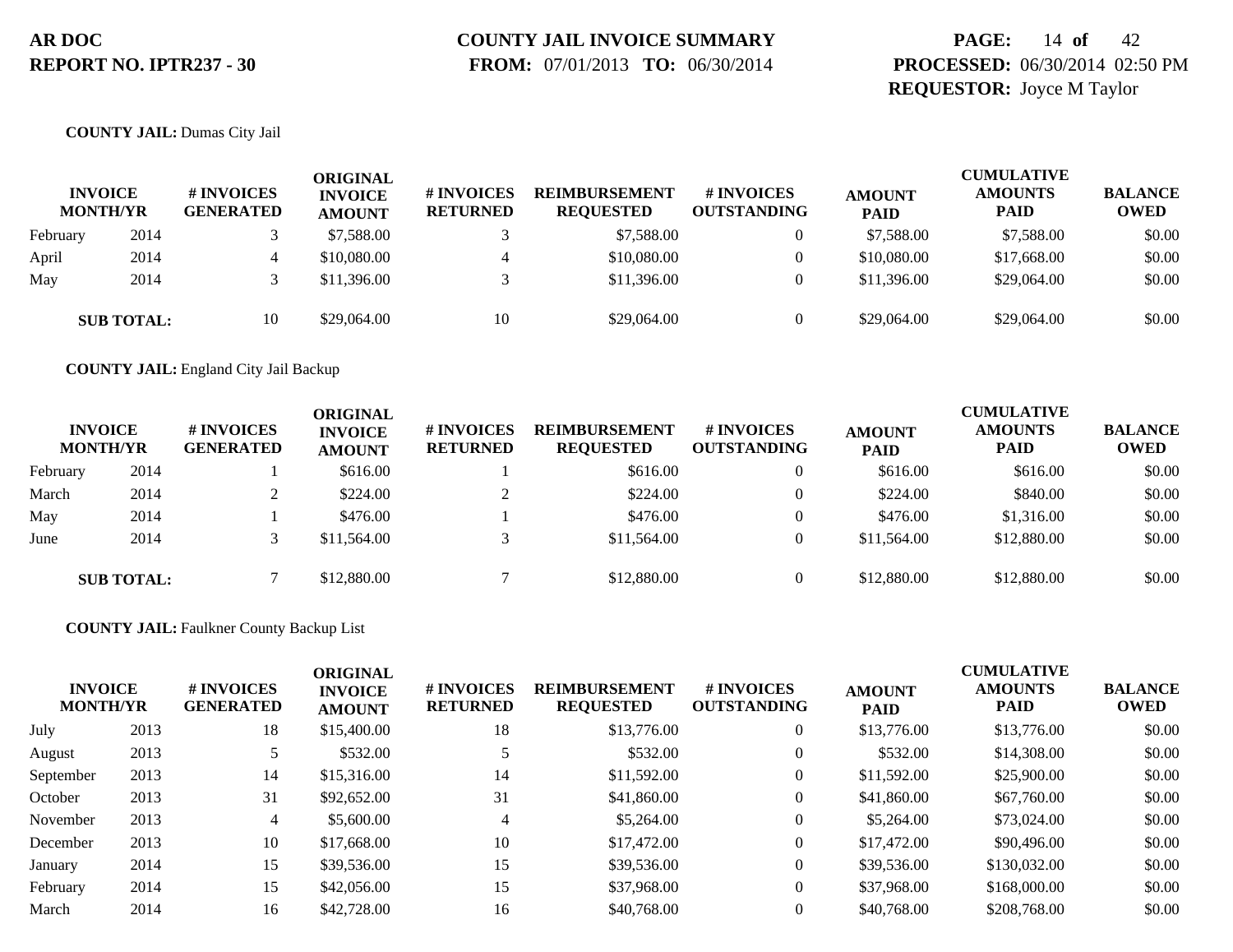# **COUNTY JAIL INVOICE SUMMARY**

 **FROM:** 07/01/2013 **TO:** 06/30/2014

### **PAGE:** 15 **of** 42 **PROCESSED:** 06/30/2014 02:50 PM **REQUESTOR:** Joyce M Taylor

#### **COUNTY JAIL:** Faulkner County Backup List

|       | <b>INVOICE</b><br><b>MONTH/YR</b> | # INVOICES<br><b>GENERATED</b> | ORIGINAL<br><b>INVOICE</b><br><b>AMOUNT</b> | <b>#INVOICES</b><br><b>RETURNED</b> | <b>REIMBURSEMENT</b><br><b>REOUESTED</b> | # INVOICES<br><b>OUTSTANDING</b> | <b>AMOUNT</b><br><b>PAID</b> | <b>CUMULATIVE</b><br><b>AMOUNTS</b><br><b>PAID</b> | <b>BALANCE</b><br><b>OWED</b> |
|-------|-----------------------------------|--------------------------------|---------------------------------------------|-------------------------------------|------------------------------------------|----------------------------------|------------------------------|----------------------------------------------------|-------------------------------|
| April | 2014                              | 46                             | \$146,356.00                                | 46                                  | \$144,228.00                             |                                  | \$144,228.00                 | \$352,996.00                                       | \$0.00                        |
| May   | 2014                              |                                | \$20,524.00                                 |                                     | \$17,304.00                              |                                  | \$17,304.00                  | \$370,300.00                                       | \$0.00                        |
| June  | 2014                              | 23                             | \$107,268.00                                | 23                                  | \$95,256.00                              |                                  | \$95,256.00                  | \$465,556.00                                       | \$0.00                        |
|       | <b>SUB TOTAL:</b>                 | 212                            | \$545,636.00                                | 212                                 | \$465,556.00                             |                                  | \$465,556.00                 | \$465,556.00                                       | \$0.00                        |

**COUNTY JAIL:** Franklin County Backup List

|          |                                   |                                | <b>ORIGINAL</b>                 |                               |                                          |                                  | <b>CUMULATIVE</b>            |                               |                               |  |  |
|----------|-----------------------------------|--------------------------------|---------------------------------|-------------------------------|------------------------------------------|----------------------------------|------------------------------|-------------------------------|-------------------------------|--|--|
|          | <b>INVOICE</b><br><b>MONTH/YR</b> | # INVOICES<br><b>GENERATED</b> | <b>INVOICE</b><br><b>AMOUNT</b> | # INVOICES<br><b>RETURNED</b> | <b>REIMBURSEMENT</b><br><b>REQUESTED</b> | # INVOICES<br><b>OUTSTANDING</b> | <b>AMOUNT</b><br><b>PAID</b> | <b>AMOUNTS</b><br><b>PAID</b> | <b>BALANCE</b><br><b>OWED</b> |  |  |
| July     | 2013                              | $\overline{4}$                 | \$1,680.00                      | 4                             | \$1,680.00                               | $\overline{0}$                   | \$1,680.00                   | \$1,680.00                    | \$0.00                        |  |  |
| August   | 2013                              | 2                              | \$896.00                        | 2                             | \$896.00                                 | $\overline{0}$                   | \$896.00                     | \$2,576.00                    | \$0.00                        |  |  |
| October  | 2013                              |                                | \$980.00                        |                               | \$980.00                                 | $\overline{0}$                   | \$980.00                     | \$3,556.00                    | \$0.00                        |  |  |
| November | 2013                              | 9                              | \$18,256.00                     | 9                             | \$18,256.00                              | $\boldsymbol{0}$                 | \$18,256.00                  | \$21,812.00                   | \$0.00                        |  |  |
| December | 2013                              | 3                              | \$2,296.00                      | 3                             | \$2,324.00                               | $\boldsymbol{0}$                 | \$2,324.00                   | \$24,136.00                   | \$0.00                        |  |  |
| February | 2014                              |                                | \$29,428.00                     |                               | \$29,428.00                              | $\overline{0}$                   | \$29,428.00                  | \$53,564.00                   | \$0.00                        |  |  |
| March    | 2014                              |                                | \$2,856.00                      |                               | \$2,856.00                               | $\overline{0}$                   | \$2,856.00                   | \$56,420.00                   | \$0.00                        |  |  |
| April    | 2014                              |                                | \$17,724.00                     |                               | \$17,724.00                              | $\overline{0}$                   | \$17,724.00                  | \$74,144.00                   | \$0.00                        |  |  |
| May      | 2014                              | 14                             | \$39,116.00                     | 14                            | \$39,116.00                              | $\overline{0}$                   | \$39,116.00                  | \$113,260.00                  | \$0.00                        |  |  |
| June     | 2014                              | 8                              | \$10,892.00                     | 8                             | \$10,892.00                              | $\overline{0}$                   | \$10,892.00                  | \$124,152.00                  | \$0.00                        |  |  |
|          | <b>SUB TOTAL:</b>                 | 56                             | \$124,124.00                    | 56                            | \$124,152.00                             | $\theta$                         | \$124,152.00                 | \$124,152.00                  | \$0.00                        |  |  |

#### **COUNTY JAIL:** Fulton County Backup List

|                                   |      |                                | ORIGINAL                        |                               |                                          |                                  |                              | <b>CUMULATIVE</b>      |                               |
|-----------------------------------|------|--------------------------------|---------------------------------|-------------------------------|------------------------------------------|----------------------------------|------------------------------|------------------------|-------------------------------|
| <b>INVOICE</b><br><b>MONTH/YR</b> |      | # INVOICES<br><b>GENERATED</b> | <b>INVOICE</b><br><b>AMOUNT</b> | # INVOICES<br><b>RETURNED</b> | <b>REIMBURSEMENT</b><br><b>REOUESTED</b> | # INVOICES<br><b>OUTSTANDING</b> | <b>AMOUNT</b><br><b>PAID</b> | <b>AMOUNTS</b><br>PAID | <b>BALANCE</b><br><b>OWED</b> |
| July                              | 2013 |                                | \$2,548.00                      |                               | \$2,548.00                               |                                  | \$2,548.00                   | \$2,548.00             | \$0.00                        |
| September                         | 2013 |                                | \$1.148.00                      |                               | \$1,148.00                               |                                  | \$1,148.00                   | \$3,696.00             | \$0.00                        |
| October                           | 2013 |                                | \$56.00                         |                               | \$56.00                                  |                                  | \$56.00                      | \$3,752.00             | \$0.00                        |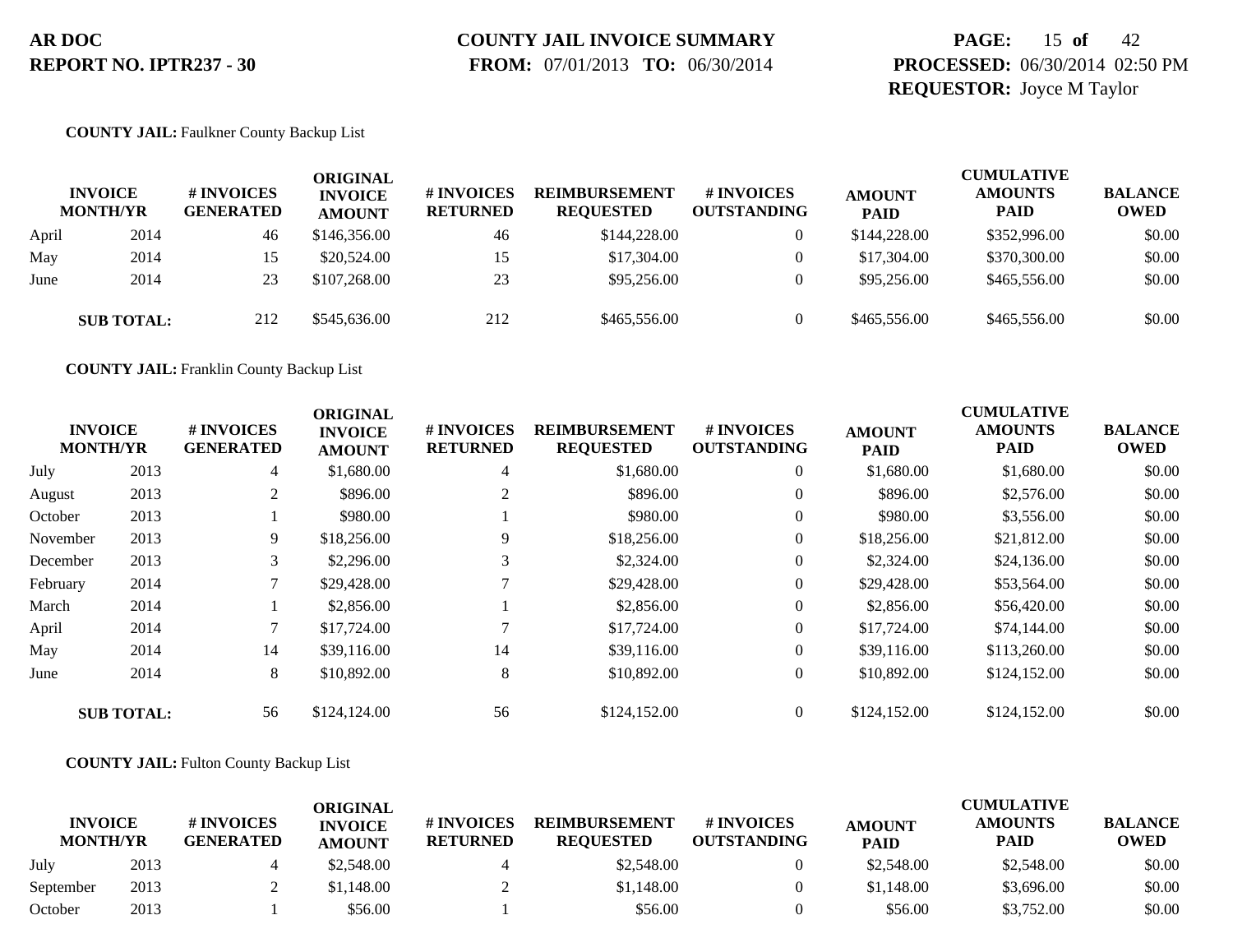# **COUNTY JAIL INVOICE SUMMARY**

 **FROM:** 07/01/2013 **TO:** 06/30/2014

### **PAGE:** 16 **of** 42 **PROCESSED:** 06/30/2014 02:50 PM **REQUESTOR:** Joyce M Taylor

#### **COUNTY JAIL:** Fulton County Backup List

| <b>INVOICE</b><br><b>MONTH/YR</b> |                   | # INVOICES<br><b>GENERATED</b> | ORIGINAL<br><b>INVOICE</b><br><b>AMOUNT</b> | <b># INVOICES</b><br><b>RETURNED</b> | <b>REIMBURSEMENT</b><br><b>REQUESTED</b> | <b># INVOICES</b><br><b>OUTSTANDING</b> | <b>AMOUNT</b><br><b>PAID</b> | <b>CUMULATIVE</b><br><b>AMOUNTS</b><br><b>PAID</b> | <b>BALANCE</b><br><b>OWED</b> |
|-----------------------------------|-------------------|--------------------------------|---------------------------------------------|--------------------------------------|------------------------------------------|-----------------------------------------|------------------------------|----------------------------------------------------|-------------------------------|
| November                          | 2013              | $\bigcap$<br>∠                 | \$952.00                                    | ∠                                    | \$952.00                                 |                                         | \$952.00                     | \$4,704.00                                         | \$0.00                        |
| January                           | 2014              | ∠                              | \$896.00                                    |                                      | \$896.00                                 | $\theta$                                | \$896.00                     | \$5,600.00                                         | \$0.00                        |
| February                          | 2014              |                                | \$896.00                                    |                                      | \$896.00                                 |                                         | \$896.00                     | \$6,496.00                                         | \$0.00                        |
| March                             | 2014              | $\gamma$<br>∠                  | \$4,032.00                                  |                                      | \$4,032.00                               | $\theta$                                | \$4,032.00                   | \$10,528.00                                        | \$0.00                        |
| May                               | 2014              |                                | \$3,976.00                                  |                                      | \$3,976.00                               |                                         | \$3,976.00                   | \$14,504.00                                        | \$0.00                        |
| June                              | 2014              | $\gamma$<br>∠                  | \$616.00                                    | $\sim$                               | \$616.00                                 |                                         | \$616.00                     | \$15,120.00                                        | \$0.00                        |
|                                   | <b>SUB TOTAL:</b> | 17                             | \$15,120.00                                 | 17                                   | \$15,120.00                              | $\theta$                                | \$15,120.00                  | \$15,120.00                                        | \$0.00                        |

#### **COUNTY JAIL:** Garland County Backup List

|           | <b>INVOICE</b><br><b>MONTH/YR</b> | # INVOICES<br><b>GENERATED</b> | <b>ORIGINAL</b><br><b>INVOICE</b><br><b>AMOUNT</b> | # INVOICES<br><b>RETURNED</b> | <b>REIMBURSEMENT</b><br><b>REQUESTED</b> | # INVOICES<br><b>OUTSTANDING</b> | <b>AMOUNT</b><br><b>PAID</b> | <b>CUMULATIVE</b><br><b>AMOUNTS</b><br>PAID | <b>BALANCE</b><br><b>OWED</b> |
|-----------|-----------------------------------|--------------------------------|----------------------------------------------------|-------------------------------|------------------------------------------|----------------------------------|------------------------------|---------------------------------------------|-------------------------------|
| July      | 2013                              | 29                             | \$15,148.00                                        | 29                            | \$15,148.00                              | $\overline{0}$                   | \$15,148.00                  | \$15,148.00                                 | \$0.00                        |
| August    | 2013                              | 8                              | \$5,152.00                                         | 8                             | \$5,152.00                               | $\overline{0}$                   | \$5,152.00                   | \$20,300.00                                 | \$0.00                        |
| September | 2013                              | 5                              | \$12,040.00                                        |                               | \$2,156.00                               | $\overline{0}$                   | \$2,156.00                   | \$22,456.00                                 | \$0.00                        |
| October   | 2013                              | 26                             | \$26,404.00                                        | 26                            | \$26,404.00                              | $\boldsymbol{0}$                 | \$26,404.00                  | \$48,860.00                                 | \$0.00                        |
| November  | 2013                              | 16                             | \$12,964.00                                        | 16                            | \$12,964.00                              | $\overline{0}$                   | \$12,964.00                  | \$61,824.00                                 | \$0.00                        |
| December  | 2013                              | 12                             | \$17,444.00                                        | 12                            | \$17,332.00                              | $\overline{0}$                   | \$17,332.00                  | \$79,156.00                                 | \$0.00                        |
| January   | 2014                              | 36                             | \$63,644.00                                        | 36                            | \$63,644.00                              | $\overline{0}$                   | \$63,644.00                  | \$142,800.00                                | \$0.00                        |
| February  | 2014                              | 21                             | \$42,672.00                                        | 21                            | \$42,672.00                              | $\overline{0}$                   | \$42,672.00                  | \$185,472.00                                | \$0.00                        |
| March     | 2014                              | 3                              | \$2,884.00                                         | 3                             | \$2,884.00                               | $\overline{0}$                   | \$2,884.00                   | \$188,356.00                                | \$0.00                        |
| April     | 2014                              | 28                             | \$59,948.00                                        | 28                            | \$59,948.00                              | $\overline{0}$                   | \$59,948.00                  | \$248,304.00                                | \$0.00                        |
| May       | 2014                              | 24                             | \$61,068.00                                        | 24                            | \$61,068.00                              | $\overline{0}$                   | \$61,068.00                  | \$309,372.00                                | \$0.00                        |
| June      | 2014                              | 11                             | \$44,828.00                                        | $\theta$                      | \$0.00                                   | $\overline{0}$                   | \$0.00                       | \$309,372.00                                | \$0.00                        |
|           | <b>SUB TOTAL:</b>                 | 219                            | \$364,196.00                                       | 208                           | \$309,372.00                             | $\overline{0}$                   | \$309,372.00                 | \$309,372.00                                | \$0.00                        |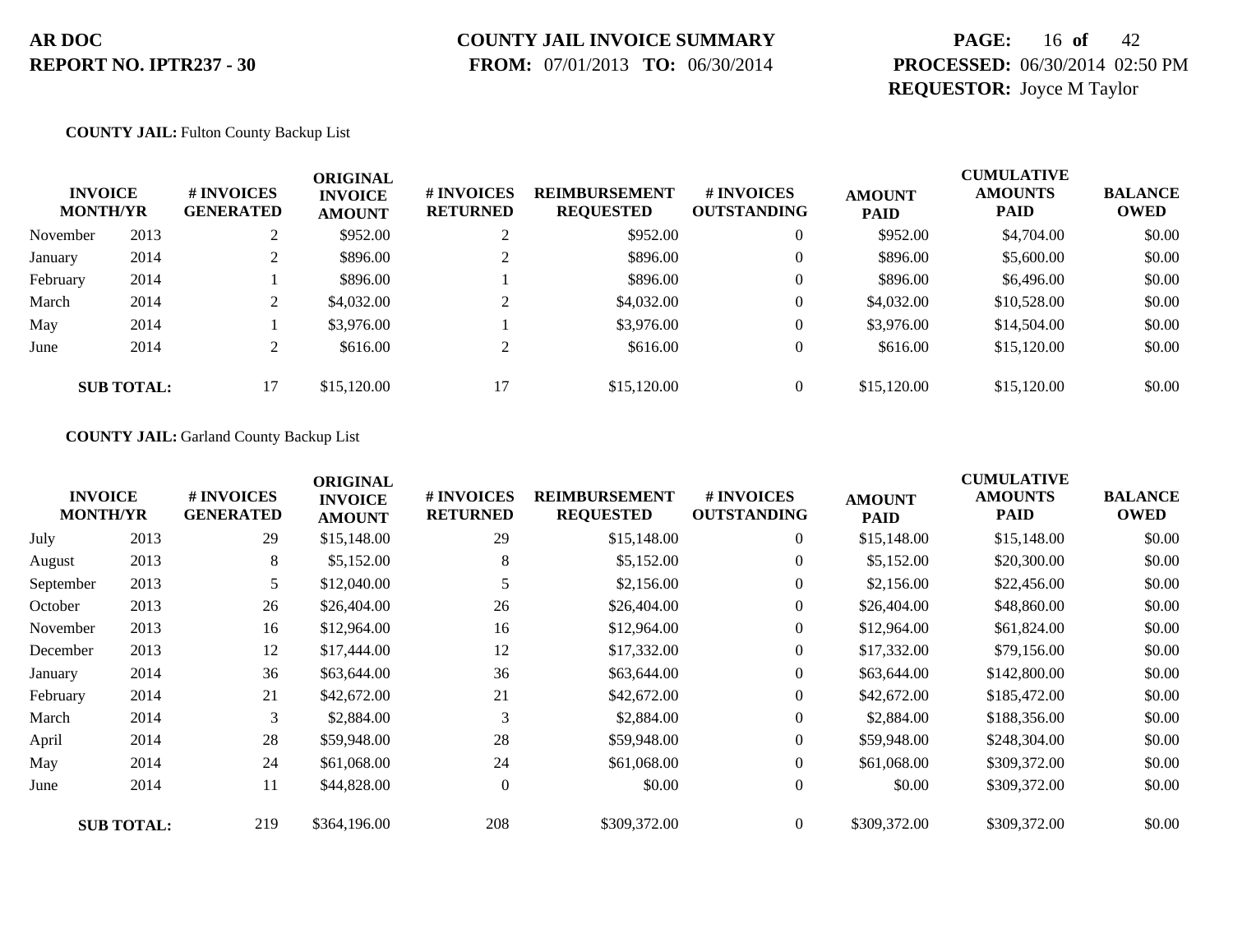#### **COUNTY JAIL INVOICE SUMMARY**

 **FROM:** 07/01/2013 **TO:** 06/30/2014

### **PAGE:** 17 **of** 42 **PROCESSED:** 06/30/2014 02:50 PM **REQUESTOR:** Joyce M Taylor

#### **COUNTY JAIL:** Grant County Backup List

|           | <b>INVOICE</b><br><b>MONTH/YR</b> | # INVOICES<br><b>GENERATED</b> | <b>ORIGINAL</b><br><b>INVOICE</b><br><b>AMOUNT</b> | # INVOICES<br><b>RETURNED</b> | <b>REIMBURSEMENT</b><br><b>REQUESTED</b> | # INVOICES<br><b>OUTSTANDING</b> | <b>AMOUNT</b><br><b>PAID</b> | <b>CUMULATIVE</b><br><b>AMOUNTS</b><br><b>PAID</b> | <b>BALANCE</b><br><b>OWED</b> |
|-----------|-----------------------------------|--------------------------------|----------------------------------------------------|-------------------------------|------------------------------------------|----------------------------------|------------------------------|----------------------------------------------------|-------------------------------|
| July      | 2013                              | 10                             | \$5,124.00                                         | 10                            | \$4,564.00                               | $\mathbf{0}$                     | \$4,564.00                   | \$4,564.00                                         | \$0.00                        |
| September | 2013                              |                                | \$1,876.00                                         |                               | \$1,876.00                               | $\mathbf{0}$                     | \$1,876.00                   | \$6,440.00                                         | \$0.00                        |
| October   | 2013                              |                                | \$9,268.00                                         |                               | \$8,456.00                               | $\mathbf{0}$                     | \$8,456.00                   | \$14,896.00                                        | \$0.00                        |
| December  | 2013                              |                                | \$1,372.00                                         | $\theta$                      | \$0.00                                   | $\theta$                         | \$0.00                       | \$14,896.00                                        | \$0.00                        |
| February  | 2014                              | 3                              | \$7,672.00                                         | 3                             | \$7,308.00                               | $\overline{0}$                   | \$7,308.00                   | \$22,204.00                                        | \$0.00                        |
| March     | 2014                              | 2                              | \$4,480.00                                         | 2                             | \$4,480.00                               | $\overline{0}$                   | \$4,480.00                   | \$26,684.00                                        | \$0.00                        |
| April     | 2014                              | 6                              | \$21,588.00                                        | 6                             | \$14,756.00                              | $\overline{0}$                   | \$14,756.00                  | \$41,440.00                                        | \$0.00                        |
| May       | 2014                              | 2                              | \$1,960.00                                         | $\Omega$                      | \$0.00                                   | $\Omega$                         | \$0.00                       | \$41,440.00                                        | \$0.00                        |
| June      | 2014                              | 4                              | \$18,928.00                                        | 4                             | \$11,032.00                              | $\overline{0}$                   | \$11,032.00                  | \$52,472.00                                        | \$0.00                        |
|           | <b>SUB TOTAL:</b>                 | 36                             | \$72,268.00                                        | 33                            | \$52,472.00                              | $\overline{0}$                   | \$52,472.00                  | \$52,472.00                                        | \$0.00                        |

**COUNTY JAIL:** Greene County Backup List

|           |                                   |                                | <b>ORIGINAL</b>                 |                                      |                                          |                                  |                              | <b>CUMULATIVE</b>      |                               |
|-----------|-----------------------------------|--------------------------------|---------------------------------|--------------------------------------|------------------------------------------|----------------------------------|------------------------------|------------------------|-------------------------------|
|           | <b>INVOICE</b><br><b>MONTH/YR</b> | # INVOICES<br><b>GENERATED</b> | <b>INVOICE</b><br><b>AMOUNT</b> | <b># INVOICES</b><br><b>RETURNED</b> | <b>REIMBURSEMENT</b><br><b>REQUESTED</b> | # INVOICES<br><b>OUTSTANDING</b> | <b>AMOUNT</b><br><b>PAID</b> | <b>AMOUNTS</b><br>PAID | <b>BALANCE</b><br><b>OWED</b> |
| July      | 2013                              | 28                             | \$18,592.00                     | 28                                   | \$18,592.00                              | $\overline{0}$                   | \$18,592.00                  | \$18,592.00            | \$0.00                        |
| August    | 2013                              | 12                             | \$6,412.00                      | 12                                   | \$6,412.00                               | $\mathbf{0}$                     | \$6,412.00                   | \$25,004.00            | \$0.00                        |
| September | 2013                              | 33                             | \$22,540.00                     | 33                                   | \$19,516.00                              | $\overline{0}$                   | \$19,516.00                  | \$44,520.00            | \$0.00                        |
| October   | 2013                              | 8                              | \$4,592.00                      | 8                                    | \$4,592.00                               |                                  | \$4,592.00                   | \$49,112.00            | \$0.00                        |
| November  | 2013                              |                                | \$588.00                        |                                      | \$588.00                                 | $\overline{0}$                   | \$588.00                     | \$49,700.00            | \$0.00                        |
| December  | 2013                              | 10                             | \$9,212.00                      | 10                                   | \$7,616.00                               | $\overline{0}$                   | \$7,616.00                   | \$57,316.00            | \$0.00                        |
| January   | 2014                              | 31                             | \$31,024.00                     | 31                                   | \$31,024.00                              | $\overline{0}$                   | \$31,024.00                  | \$88,340.00            | \$0.00                        |
| March     | 2014                              | 5                              | \$9,016.00                      |                                      | \$9,016.00                               | $\overline{0}$                   | \$9,016.00                   | \$97,356.00            | \$0.00                        |
| April     | 2014                              | 14                             | \$24,780.00                     | 14                                   | \$24,612.00                              | $\overline{0}$                   | \$24,612.00                  | \$121,968.00           | \$0.00                        |
| May       | 2014                              | 16                             | \$31,528.00                     | $\Omega$                             | \$0.00                                   | $\overline{0}$                   | \$0.00                       | \$121,968.00           | \$0.00                        |
| June      | 2014                              | 3                              | \$8,120.00                      | $\theta$                             | \$0.00                                   | $\mathbf{0}$                     | \$0.00                       | \$121,968.00           | \$0.00                        |
|           | <b>SUB TOTAL:</b>                 | 161                            | \$166,404.00                    | 142                                  | \$121,968.00                             | $\theta$                         | \$121,968.00                 | \$121,968.00           | \$0.00                        |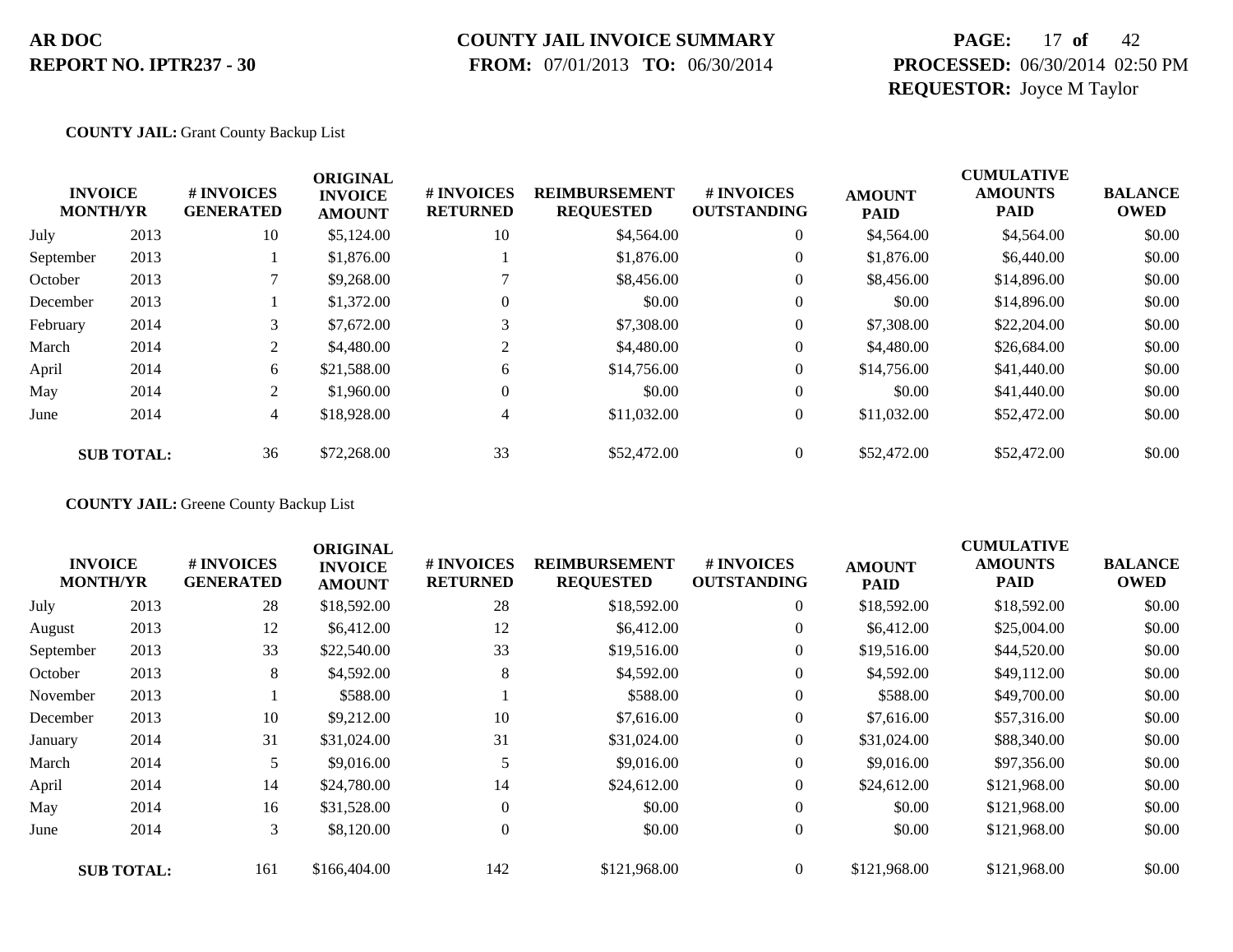### **COUNTY JAIL INVOICE SUMMARY**

 **FROM:** 07/01/2013 **TO:** 06/30/2014

### **PAGE:** 18 **of** 42 **PROCESSED:** 06/30/2014 02:50 PM **REQUESTOR:** Joyce M Taylor

#### **COUNTY JAIL:** Hempstead County Backup List

|          | <b>INVOICE</b><br><b>MONTH/YR</b> | # INVOICES<br><b>GENERATED</b> | <b>ORIGINAL</b><br><b>INVOICE</b><br><b>AMOUNT</b> | # INVOICES<br><b>RETURNED</b> | <b>REIMBURSEMENT</b><br><b>REQUESTED</b> | # INVOICES<br><b>OUTSTANDING</b> | <b>AMOUNT</b><br><b>PAID</b> | <b>CUMULATIVE</b><br><b>AMOUNTS</b><br><b>PAID</b> | <b>BALANCE</b><br><b>OWED</b> |
|----------|-----------------------------------|--------------------------------|----------------------------------------------------|-------------------------------|------------------------------------------|----------------------------------|------------------------------|----------------------------------------------------|-------------------------------|
| July     | 2013                              | 8                              | \$5,208.00                                         | 8                             | \$5,208.00                               | $\overline{0}$                   | \$5,208.00                   | \$5,208.00                                         | \$0.00                        |
| August   | 2013                              | $\overline{4}$                 | \$2,044.00                                         | 4                             | \$2,044.00                               | $\overline{0}$                   | \$2,044.00                   | \$7,252.00                                         | \$0.00                        |
| October  | 2013                              | 10                             | \$14,476.00                                        | 10                            | \$14,476.00                              | $\overline{0}$                   | \$14,476.00                  | \$21,728.00                                        | \$0.00                        |
| January  | 2014                              | 11                             | \$29,176.00                                        | 11                            | \$29,176.00                              | $\overline{0}$                   | \$29,176.00                  | \$50,904.00                                        | \$0.00                        |
| February | 2014                              | 10                             | \$31,416.00                                        | 10                            | \$31,416.00                              | $\boldsymbol{0}$                 | \$31,416.00                  | \$82,320.00                                        | \$0.00                        |
| March    | 2014                              | 10                             | \$44,240.00                                        | 10                            | \$44,240.00                              | $\overline{0}$                   | \$44,240.00                  | \$126,560.00                                       | \$0.00                        |
| April    | 2014                              | 15                             | \$44,156.00                                        | 15                            | \$44,156.00                              | $\overline{0}$                   | \$44,156.00                  | \$170,716.00                                       | \$0.00                        |
| May      | 2014                              | 11                             | \$60,872.00                                        | 11                            | \$60,872.00                              | $\overline{0}$                   | \$60,872.00                  | \$231,588.00                                       | \$0.00                        |
| June     | 2014                              | 2                              | \$9,828.00                                         | 2                             | \$9,828.00                               | $\boldsymbol{0}$                 | \$9,828.00                   | \$241,416.00                                       | \$0.00                        |
|          | <b>SUB TOTAL:</b>                 | 81                             | \$241,416.00                                       | 81                            | \$241,416.00                             | $\overline{0}$                   | \$241,416.00                 | \$241,416.00                                       | \$0.00                        |

**COUNTY JAIL:** Hot Spring County Backup List

| <b>MONTH/YR</b> | <b>INVOICE</b>    | # INVOICES<br><b>GENERATED</b> | <b>ORIGINAL</b><br><b>INVOICE</b><br><b>AMOUNT</b> | # INVOICES<br><b>RETURNED</b> | <b>REIMBURSEMENT</b><br><b>REQUESTED</b> | # INVOICES<br><b>OUTSTANDING</b> | <b>AMOUNT</b><br><b>PAID</b> | <b>CUMULATIVE</b><br><b>AMOUNTS</b><br><b>PAID</b> | <b>BALANCE</b><br><b>OWED</b> |
|-----------------|-------------------|--------------------------------|----------------------------------------------------|-------------------------------|------------------------------------------|----------------------------------|------------------------------|----------------------------------------------------|-------------------------------|
| July            | 2013              | 18                             | \$9,744.00                                         | 18                            | \$7,336.00                               | $\boldsymbol{0}$                 | \$7,336.00                   | \$7,336.00                                         | \$0.00                        |
| August          | 2013              | $\overline{2}$                 | \$616.00                                           | $\overline{2}$                | \$616.00                                 | $\overline{0}$                   | \$616.00                     | \$7,952.00                                         | \$0.00                        |
| September       | 2013              | 14                             | \$9,352.00                                         | 14                            | \$9,352.00                               | $\overline{0}$                   | \$9,352.00                   | \$17,304.00                                        | \$0.00                        |
| October         | 2013              | 14                             | \$8,288.00                                         | 14                            | \$8,288.00                               | 0                                | \$8,288.00                   | \$25,592.00                                        | \$0.00                        |
| November        | 2013              | 9                              | \$12,572.00                                        | 9                             | \$12,572.00                              | $\overline{0}$                   | \$12,572.00                  | \$38,164.00                                        | \$0.00                        |
| December        | 2013              |                                | \$2,520.00                                         | $\Omega$                      | \$0.00                                   | $\overline{0}$                   | \$0.00                       | \$38,164.00                                        | \$0.00                        |
| January         | 2014              | 24                             | \$51,632.00                                        |                               | \$0.00                                   | $\boldsymbol{0}$                 | \$0.00                       | \$38,164.00                                        | \$0.00                        |
| February        | 2014              | 23                             | \$42,476.00                                        | 23                            | \$42,476.00                              | $\boldsymbol{0}$                 | \$42,476.00                  | \$80,640.00                                        | \$0.00                        |
| March           | 2014              | 21                             | \$29,820.00                                        | $\Omega$                      | \$0.00                                   | $\theta$                         | \$0.00                       | \$80,640.00                                        | \$0.00                        |
| April           | 2014              |                                | \$112.00                                           | $\Omega$                      | \$0.00                                   | $\boldsymbol{0}$                 | \$0.00                       | \$80,640.00                                        | \$0.00                        |
| May             | 2014              | 12                             | \$126,476.00                                       | $\mathbf{0}$                  | \$0.00                                   | $\overline{0}$                   | \$0.00                       | \$80,640.00                                        | \$0.00                        |
| June            | 2014              | 12                             | \$30,240.00                                        | $\Omega$                      | \$0.00                                   | $\overline{0}$                   | \$0.00                       | \$80,640.00                                        | \$0.00                        |
|                 | <b>SUB TOTAL:</b> | 151                            | \$323,848.00                                       | 81                            | \$80,640.00                              | $\Omega$                         | \$80,640.00                  | \$80,640.00                                        | \$0.00                        |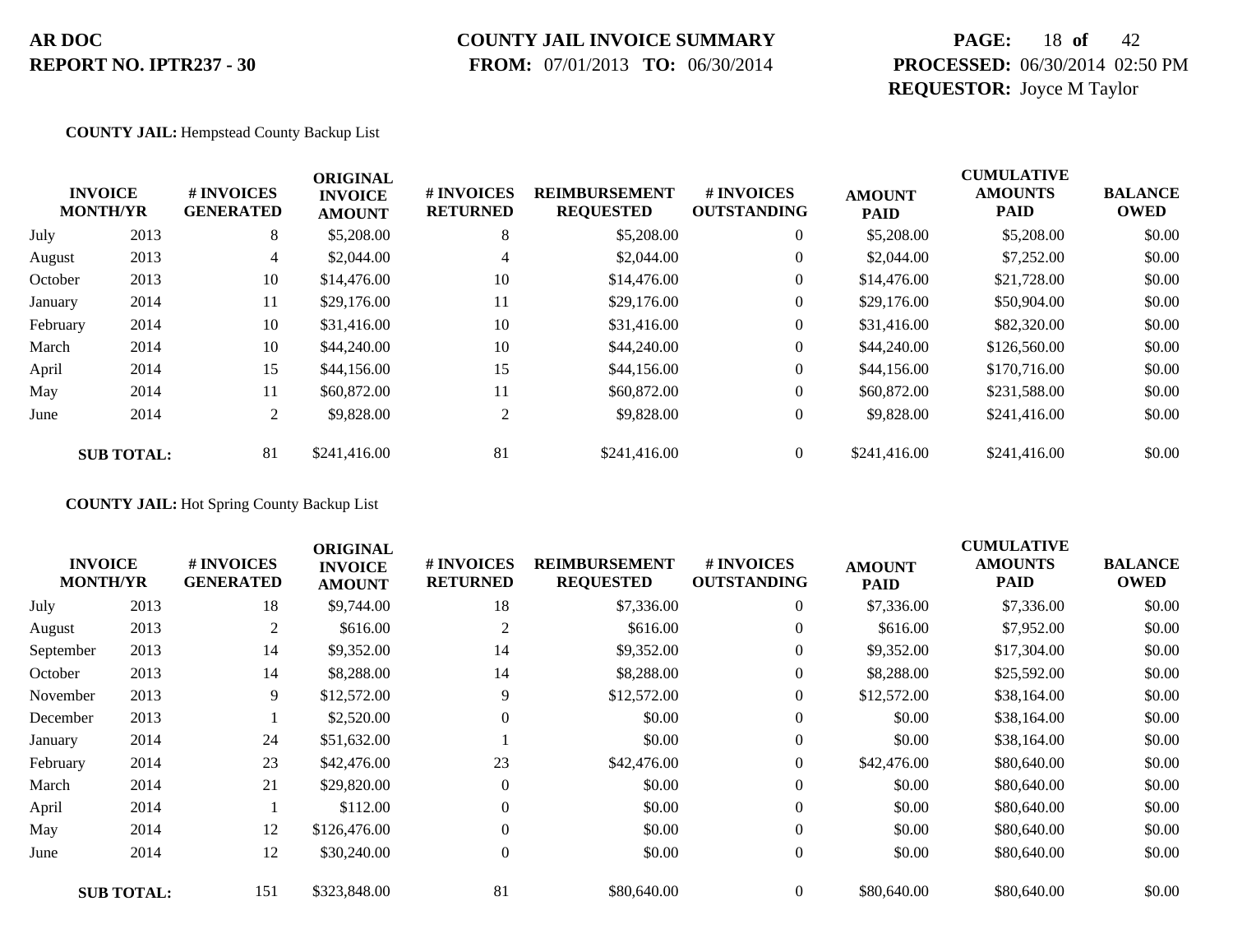### **COUNTY JAIL INVOICE SUMMARY**

 **FROM:** 07/01/2013 **TO:** 06/30/2014

### **PAGE:** 19 **of** 42 **PROCESSED:** 06/30/2014 02:50 PM **REQUESTOR:** Joyce M Taylor

#### **COUNTY JAIL:** Howard County Backup List

|           |                                   |                                | <b>ORIGINAL</b>                 |                               |                                          |                                        |                              | <b>CUMULATIVE</b>             |                               |
|-----------|-----------------------------------|--------------------------------|---------------------------------|-------------------------------|------------------------------------------|----------------------------------------|------------------------------|-------------------------------|-------------------------------|
|           | <b>INVOICE</b><br><b>MONTH/YR</b> | # INVOICES<br><b>GENERATED</b> | <b>INVOICE</b><br><b>AMOUNT</b> | # INVOICES<br><b>RETURNED</b> | <b>REIMBURSEMENT</b><br><b>REQUESTED</b> | <b>#INVOICES</b><br><b>OUTSTANDING</b> | <b>AMOUNT</b><br><b>PAID</b> | <b>AMOUNTS</b><br><b>PAID</b> | <b>BALANCE</b><br><b>OWED</b> |
| July      | 2013                              | 2                              | \$896.00                        | 2                             | \$812.00                                 | $\theta$                               | \$812.00                     | \$812.00                      | \$0.00                        |
| August    | 2013                              |                                | \$224.00                        |                               | \$224.00                                 | $\overline{0}$                         | \$224.00                     | \$1,036.00                    | \$0.00                        |
| September | 2013                              | 3                              | \$1,484.00                      | 3                             | \$1,680.00                               | $\theta$                               | \$1,680.00                   | \$2,716.00                    | \$0.00                        |
| October   | 2013                              | 8                              | \$8,148.00                      | 8                             | \$6,636.00                               | $\boldsymbol{0}$                       | \$6,636.00                   | \$9,352.00                    | \$0.00                        |
| November  | 2013                              | 8                              | \$6,496.00                      | 8                             | \$5,824.00                               | $\overline{0}$                         | \$5,824.00                   | \$15,176.00                   | \$0.00                        |
| January   | 2014                              | $\mathbf{r}$                   | \$15,064.00                     |                               | \$13,440.00                              | $\overline{0}$                         | \$13,440.00                  | \$28,616.00                   | \$0.00                        |
| February  | 2014                              |                                | \$11,200.00                     | 6                             | \$9,100.00                               | $\overline{0}$                         | \$9,100.00                   | \$37,716.00                   | \$0.00                        |
| March     | 2014                              | $\overline{2}$                 | \$1,988.00                      | 2                             | \$1,988.00                               | $\overline{0}$                         | \$1,988.00                   | \$39,704.00                   | \$0.00                        |
| April     | 2014                              | 8                              | \$20,412.00                     | 8                             | \$20,412.00                              | $\overline{0}$                         | \$20,412.00                  | \$60,116.00                   | \$0.00                        |
| May       | 2014                              | $\overline{4}$                 | \$10,332.00                     |                               | \$10,332.00                              | $\overline{0}$                         | \$10,332.00                  | \$70,448.00                   | \$0.00                        |
| June      | 2014                              | $\tau$                         | \$11,228.00                     | $\overline{0}$                | \$0.00                                   | $\mathbf{0}$                           | \$0.00                       | \$70,448.00                   | \$0.00                        |
|           | <b>SUB TOTAL:</b>                 | 57                             | \$87,472.00                     | 49                            | \$70,448.00                              | $\overline{0}$                         | \$70,448.00                  | \$70,448.00                   | \$0.00                        |

**COUNTY JAIL:** Independence County Backup List

|                                   |      |                                | <b>ORIGINAL</b>                 |                               |                                          |                                        |                              | <b>CUMULATIVE</b>             |                               |
|-----------------------------------|------|--------------------------------|---------------------------------|-------------------------------|------------------------------------------|----------------------------------------|------------------------------|-------------------------------|-------------------------------|
| <b>INVOICE</b><br><b>MONTH/YR</b> |      | # INVOICES<br><b>GENERATED</b> | <b>INVOICE</b><br><b>AMOUNT</b> | # INVOICES<br><b>RETURNED</b> | <b>REIMBURSEMENT</b><br><b>REQUESTED</b> | <b>#INVOICES</b><br><b>OUTSTANDING</b> | <b>AMOUNT</b><br><b>PAID</b> | <b>AMOUNTS</b><br><b>PAID</b> | <b>BALANCE</b><br><b>OWED</b> |
| July                              | 2013 | 6                              | \$2,212.00                      | 6                             | \$2,212.00                               | $\overline{0}$                         | \$2,212.00                   | \$2,212.00                    | \$0.00                        |
| August                            | 2013 |                                | \$3,444.00                      |                               | \$3,444.00                               | $\overline{0}$                         | \$3,444.00                   | \$5,656.00                    | \$0.00                        |
| September                         | 2013 | 11                             | \$5,320.00                      | 11                            | \$5,320.00                               | $\overline{0}$                         | \$5,320.00                   | \$10,976.00                   | \$0.00                        |
| October                           | 2013 |                                | \$2,240.00                      | 3                             | \$2,240.00                               | $\overline{0}$                         | \$2,240.00                   | \$13,216.00                   | \$0.00                        |
| November                          | 2013 | 19                             | \$16,520.00                     | 19                            | \$16,520.00                              | $\overline{0}$                         | \$16,520.00                  | \$29,736.00                   | \$0.00                        |
| December                          | 2013 |                                | \$11,312.00                     |                               | \$11,312.00                              | $\overline{0}$                         | \$11,312.00                  | \$41,048.00                   | \$0.00                        |
| January                           | 2014 | 2                              | \$2,968.00                      | 2                             | \$2,968.00                               | $\overline{0}$                         | \$2,968.00                   | \$44,016.00                   | \$0.00                        |
| February                          | 2014 |                                | \$15,876.00                     |                               | \$15,876.00                              | $\overline{0}$                         | \$15,876.00                  | \$59,892.00                   | \$0.00                        |
| March                             | 2014 | 15                             | \$60,984.00                     | 15                            | \$60,984.00                              | $\Omega$                               | \$60,984.00                  | \$120,876.00                  | \$0.00                        |
| April                             | 2014 | 15                             | \$57,372.00                     | 15                            | \$57,372.00                              | $\overline{0}$                         | \$57,372.00                  | \$178,248.00                  | \$0.00                        |
| May                               | 2014 | 4                              | \$15,008.00                     | $\overline{4}$                | \$15,008.00                              | $\overline{0}$                         | \$15,008.00                  | \$193,256.00                  | \$0.00                        |
| June                              | 2014 |                                | \$24,640.00                     |                               | \$24,640.00                              | $\overline{0}$                         | \$24,640.00                  | \$217,896.00                  | \$0.00                        |
|                                   |      |                                |                                 |                               |                                          |                                        |                              |                               |                               |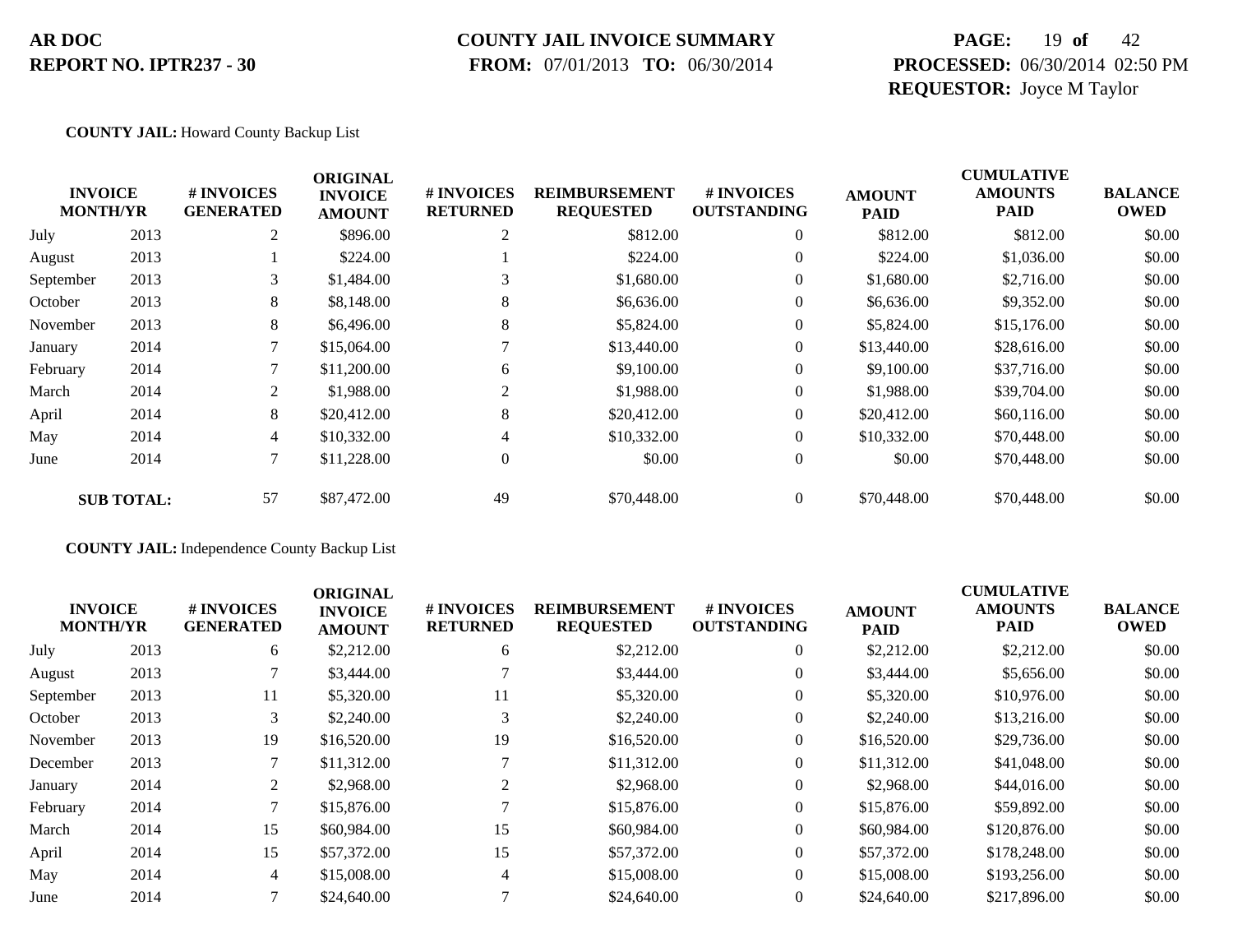**PAGE:** 20 **of** 42 **PROCESSED:** 06/30/2014 02:50 PM **REQUESTOR:** Joyce M Taylor

**COUNTY JAIL:** Independence County Backup List

| <b>INVOICE</b><br><b>MONTH/YR</b> | # INVOICES<br><b>GENERATED</b> | ORIGINAL<br><b>INVOICE</b><br><b>AMOUNT</b> | # INVOICES<br><b>RETURNED</b> | <b>REIMBURSEMENT</b><br><b>REQUESTED</b> | # INVOICES<br><b>OUTSTANDING</b> | <b>AMOUNT</b><br><b>PAID</b> | <b>CUMULATIVE</b><br><b>AMOUNTS</b><br>PAID | <b>BALANCE</b><br><b>OWED</b> |
|-----------------------------------|--------------------------------|---------------------------------------------|-------------------------------|------------------------------------------|----------------------------------|------------------------------|---------------------------------------------|-------------------------------|
| <b>SUB TOTAL:</b>                 | 103                            | \$217,896.00                                | 103                           | \$217,896.00                             |                                  | \$217,896.00                 | \$217,896.00                                | \$0.00                        |

**COUNTY JAIL:** Izard County Backup List

|          |                                   |                                | <b>ORIGINAL</b>                 |                               |                                          |                                  |                              | <b>CUMULATIVE</b>             |                               |
|----------|-----------------------------------|--------------------------------|---------------------------------|-------------------------------|------------------------------------------|----------------------------------|------------------------------|-------------------------------|-------------------------------|
|          | <b>INVOICE</b><br><b>MONTH/YR</b> | # INVOICES<br><b>GENERATED</b> | <b>INVOICE</b><br><b>AMOUNT</b> | # INVOICES<br><b>RETURNED</b> | <b>REIMBURSEMENT</b><br><b>REQUESTED</b> | # INVOICES<br><b>OUTSTANDING</b> | <b>AMOUNT</b><br><b>PAID</b> | <b>AMOUNTS</b><br><b>PAID</b> | <b>BALANCE</b><br><b>OWED</b> |
| July     | 2013                              | 12                             | \$5,600.00                      | 12                            | \$5,600.00                               | $\theta$                         | \$5,600.00                   | \$5,600.00                    | \$0.00                        |
| October  | 2013                              | 2                              | \$1,624.00                      |                               | \$1,624.00                               | $\overline{0}$                   | \$1,624.00                   | \$7,224.00                    | \$0.00                        |
| November | 2013                              |                                | \$84.00                         |                               | \$84.00                                  | $\theta$                         | \$84.00                      | \$7,308.00                    | \$0.00                        |
| December | 2013                              | 4                              | \$3,444.00                      | 4                             | \$3,444.00                               | $\overline{0}$                   | \$3,444.00                   | \$10,752.00                   | \$0.00                        |
| January  | 2014                              |                                | \$3,976.00                      |                               | \$3,976.00                               | $\overline{0}$                   | \$3,976.00                   | \$14,728.00                   | \$0.00                        |
| February | 2014                              | $\overline{2}$                 | \$1,428.00                      |                               | \$1,428.00                               | $\overline{0}$                   | \$1,428.00                   | \$16,156.00                   | \$0.00                        |
| March    | 2014                              | 2                              | \$5,544.00                      |                               | \$0.00                                   | $\overline{0}$                   | \$0.00                       | \$16,156.00                   | \$0.00                        |
| April    | 2014                              |                                | \$16,184.00                     |                               | \$16,184.00                              | $\overline{0}$                   | \$16,184.00                  | \$32,340.00                   | \$0.00                        |
| June     | 2014                              | 4                              | \$7,644.00                      | 4                             | \$7,644.00                               | $\overline{0}$                   | \$7,644.00                   | \$39,984.00                   | \$0.00                        |
|          | <b>SUB TOTAL:</b>                 | 39                             | \$45,528.00                     | 39                            | \$39,984.00                              | $\theta$                         | \$39,984.00                  | \$39,984.00                   | \$0.00                        |

**COUNTY JAIL:** Jackson County Backup List

| <b>INVOICE</b><br><b>MONTH/YR</b> |      | # INVOICES<br><b>GENERATED</b> | ORIGINAL<br><b>INVOICE</b><br><b>AMOUNT</b> | # INVOICES<br><b>RETURNED</b> | <b>REIMBURSEMENT</b><br><b>REQUESTED</b> | # INVOICES<br><b>OUTSTANDING</b> | <b>AMOUNT</b><br><b>PAID</b> | <b>CUMULATIVE</b><br><b>AMOUNTS</b><br><b>PAID</b> | <b>BALANCE</b><br><b>OWED</b> |
|-----------------------------------|------|--------------------------------|---------------------------------------------|-------------------------------|------------------------------------------|----------------------------------|------------------------------|----------------------------------------------------|-------------------------------|
| July                              | 2013 |                                | \$308.00                                    |                               | \$308.00                                 |                                  | \$308.00                     | \$308.00                                           | \$0.00                        |
| August                            | 2013 | 19                             | \$8,792.00                                  | 19                            | \$8,764.00                               | 0                                | \$8,764.00                   | \$9,072.00                                         | \$0.00                        |
| September                         | 2013 | 8                              | \$2,408.00                                  | ◠                             | \$2,408.00                               | 0                                | \$2,408.00                   | \$11,480.00                                        | \$0.00                        |
| October                           | 2013 | 23                             | \$20,020.00                                 | 23                            | \$20,020.00                              | 0                                | \$20,020.00                  | \$31,500.00                                        | \$0.00                        |
| November                          | 2013 |                                | \$392.00                                    |                               | \$392.00                                 | 0                                | \$392.00                     | \$31,892.00                                        | \$0.00                        |
| December                          | 2013 |                                | \$84.00                                     |                               | \$84.00                                  | 0                                | \$84.00                      | \$31,976.00                                        | \$0.00                        |
| January                           | 2014 | 14                             | \$15,288.00                                 | 14                            | \$15,288,00                              |                                  | \$15,288.00                  | \$47,264.00                                        | \$0.00                        |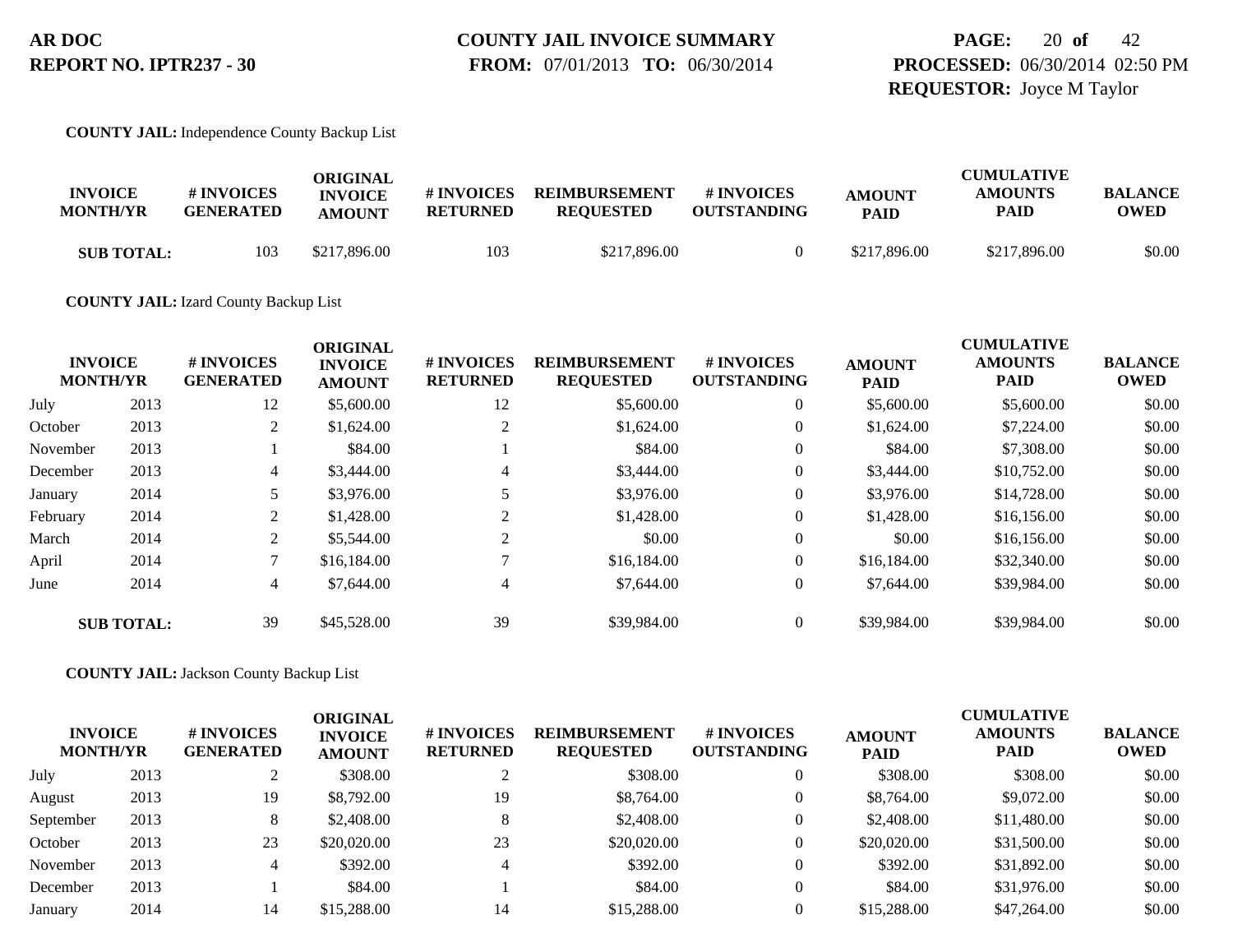# **COUNTY JAIL INVOICE SUMMARY**

 **FROM:** 07/01/2013 **TO:** 06/30/2014

### **PAGE:** 21 **of** 42 **PROCESSED:** 06/30/2014 02:50 PM **REQUESTOR:** Joyce M Taylor

#### **COUNTY JAIL:** Jackson County Backup List

|          | <b>INVOICE</b><br><b>MONTH/YR</b> | # INVOICES<br><b>GENERATED</b> | ORIGINAL<br><b>INVOICE</b><br><b>AMOUNT</b> | # INVOICES<br><b>RETURNED</b> | <b>REIMBURSEMENT</b><br><b>REQUESTED</b> | # INVOICES<br><b>OUTSTANDING</b> | <b>AMOUNT</b><br><b>PAID</b> | <b>CUMULATIVE</b><br><b>AMOUNTS</b><br><b>PAID</b> | <b>BALANCE</b><br><b>OWED</b> |
|----------|-----------------------------------|--------------------------------|---------------------------------------------|-------------------------------|------------------------------------------|----------------------------------|------------------------------|----------------------------------------------------|-------------------------------|
| February | 2014                              |                                | \$4,060.00                                  |                               | \$4,060.00                               | $\overline{0}$                   | \$4,060.00                   | \$51,324.00                                        | \$0.00                        |
| March    | 2014                              | 6                              | \$5,152.00                                  | 6                             | \$5,152.00                               | $\overline{0}$                   | \$5,152.00                   | \$56,476.00                                        | \$0.00                        |
| April    | 2014                              | 10                             | \$14,700.00                                 | 10                            | \$14,700.00                              | $\overline{0}$                   | \$14,700.00                  | \$71,176.00                                        | \$0.00                        |
| May      | 2014                              |                                | \$10,052.00                                 |                               | \$10,052.00                              | $\Omega$                         | \$10,052.00                  | \$81,228.00                                        | \$0.00                        |
| June     | 2014                              |                                | \$7,728.00                                  |                               | \$7,728.00                               | $\overline{0}$                   | \$7,728.00                   | \$88,956.00                                        | \$0.00                        |
|          | <b>SUB TOTAL:</b>                 | 98                             | \$88,984.00                                 | 98                            | \$88,956.00                              | $\Omega$                         | \$88,956.00                  | \$88,956.00                                        | \$0.00                        |

**COUNTY JAIL:** Jefferson County Backup List

|                                   |                   |                                | <b>ORIGINAL</b>                 |                               |                                          |                                  |                              | <b>CUMULATIVE</b>      |                               |
|-----------------------------------|-------------------|--------------------------------|---------------------------------|-------------------------------|------------------------------------------|----------------------------------|------------------------------|------------------------|-------------------------------|
| <b>INVOICE</b><br><b>MONTH/YR</b> |                   | # INVOICES<br><b>GENERATED</b> | <b>INVOICE</b><br><b>AMOUNT</b> | # INVOICES<br><b>RETURNED</b> | <b>REIMBURSEMENT</b><br><b>REQUESTED</b> | # INVOICES<br><b>OUTSTANDING</b> | <b>AMOUNT</b><br><b>PAID</b> | <b>AMOUNTS</b><br>PAID | <b>BALANCE</b><br><b>OWED</b> |
| July                              | 2013              | 40                             | \$71,316.00                     | 40                            | \$50,960.00                              | $\boldsymbol{0}$                 | \$50,960.00                  | \$50,960.00            | \$0.00                        |
| August                            | 2013              | 10                             | \$8,036.00                      | 10                            | \$8,036.00                               | $\boldsymbol{0}$                 | \$8,036.00                   | \$58,996.00            | \$0.00                        |
| September                         | 2013              | 11                             | \$15,036.00                     | 11                            | \$15,036.00                              | $\overline{0}$                   | \$15,036.00                  | \$74,032.00            | \$0.00                        |
| October                           | 2013              | 20                             | \$40,432.00                     | 20                            | \$40,432.00                              | $\overline{0}$                   | \$40,432.00                  | \$114,464.00           | \$0.00                        |
| November                          | 2013              |                                | \$10,108.00                     |                               | \$10,108.00                              | $\overline{0}$                   | \$10,108.00                  | \$124,572.00           | \$0.00                        |
| January                           | 2014              | 40                             | \$119,728.00                    | 40                            | \$119,728.00                             | $\overline{0}$                   | \$119,728.00                 | \$244,300.00           | \$0.00                        |
| February                          | 2014              | 5.                             | \$17,136.00                     | 5                             | \$17,136.00                              | $\overline{0}$                   | \$17,136.00                  | \$261,436.00           | \$0.00                        |
| March                             | 2014              | 39                             | \$145,096.00                    | 39                            | \$143,108.00                             | $\overline{0}$                   | \$143,108.00                 | \$404,544.00           | \$0.00                        |
| April                             | 2014              | 39                             | \$138,572.00                    | 39                            | \$138,572.00                             | $\overline{0}$                   | \$138,572.00                 | \$543,116.00           | \$0.00                        |
| May                               | 2014              | 22                             | \$98,924.00                     | 22                            | \$95,760.00                              | $\overline{0}$                   | \$95,760.00                  | \$638,876.00           | \$0.00                        |
| June                              | 2014              | 17                             | \$75,208.00                     | 17                            | \$68,152.00                              | $\boldsymbol{0}$                 | \$68,152.00                  | \$707,028.00           | \$0.00                        |
|                                   | <b>SUB TOTAL:</b> | 250                            | \$739,592.00                    | 250                           | \$707,028.00                             | $\overline{0}$                   | \$707,028.00                 | \$707,028.00           | \$0.00                        |
|                                   |                   |                                |                                 |                               |                                          |                                  |                              |                        |                               |

**COUNTY JAIL:** Johnson County Backup List

|                 |                   | ORIGINAL       |                   |                      |                    |               | <b>CUMULATIVE</b> |                |
|-----------------|-------------------|----------------|-------------------|----------------------|--------------------|---------------|-------------------|----------------|
| <b>INVOICE</b>  | <b># INVOICES</b> | <b>INVOICE</b> | <b># INVOICES</b> | <b>REIMBURSEMENT</b> | # INVOICES         | <b>AMOUNT</b> | <b>AMOUNTS</b>    | <b>BALANCE</b> |
| <b>MONTH/YR</b> | <b>GENERATED</b>  | AMOUNT         | <b>RETURNED</b>   | <b>REOUESTED</b>     | <b>OUTSTANDING</b> | <b>PAID</b>   | PAID              | OWED           |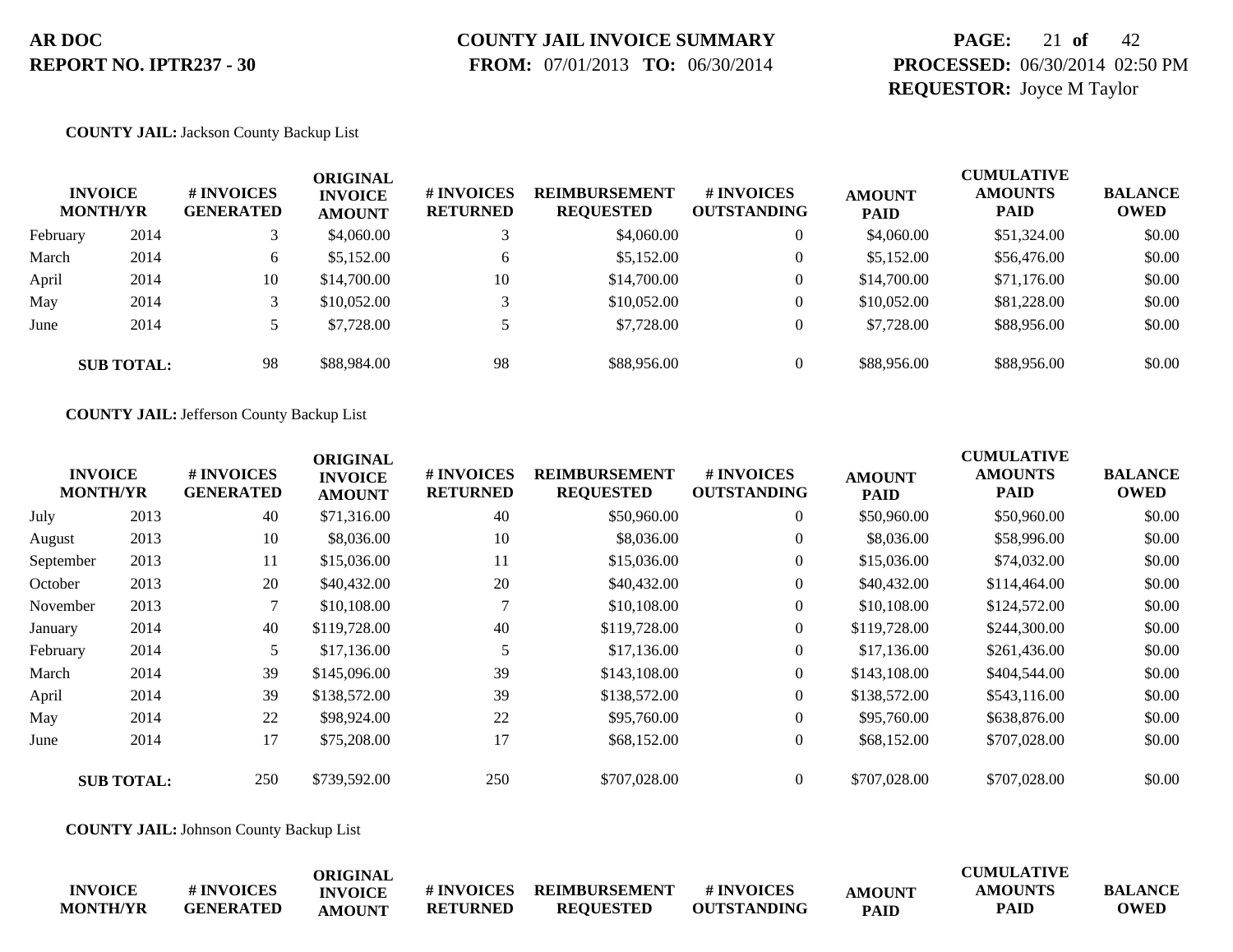#### **COUNTY JAIL INVOICE SUMMARY**

 **FROM:** 07/01/2013 **TO:** 06/30/2014

### **PAGE:** 22 **of** 42 **PROCESSED:** 06/30/2014 02:50 PM **REQUESTOR:** Joyce M Taylor

#### **COUNTY JAIL:** Johnson County Backup List

|                                   |                   |                                | <b>ORIGINAL</b>                 |                               |                                          |                                  |                              | <b>CUMULATIVE</b>             |                               |
|-----------------------------------|-------------------|--------------------------------|---------------------------------|-------------------------------|------------------------------------------|----------------------------------|------------------------------|-------------------------------|-------------------------------|
| <b>INVOICE</b><br><b>MONTH/YR</b> |                   | # INVOICES<br><b>GENERATED</b> | <b>INVOICE</b><br><b>AMOUNT</b> | # INVOICES<br><b>RETURNED</b> | <b>REIMBURSEMENT</b><br><b>REQUESTED</b> | # INVOICES<br><b>OUTSTANDING</b> | <b>AMOUNT</b><br><b>PAID</b> | <b>AMOUNTS</b><br><b>PAID</b> | <b>BALANCE</b><br><b>OWED</b> |
| July                              | 2013              | 9                              | \$7,336.00                      | 9                             | \$7,336.00                               | $\theta$                         | \$7,336.00                   | \$7,336.00                    | \$0.00                        |
| August                            | 2013              |                                | \$252.00                        |                               | \$252.00                                 | $\theta$                         | \$252.00                     | \$7,588.00                    | \$0.00                        |
| September                         | 2013              | 5                              | \$3,360.00                      |                               | \$3,360.00                               | $\theta$                         | \$3,360.00                   | \$10,948.00                   | \$0.00                        |
| October                           | 2013              |                                | \$896.00                        |                               | \$896.00                                 | $\overline{0}$                   | \$896.00                     | \$11,844.00                   | \$0.00                        |
| November                          | 2013              | 9.                             | \$12,852.00                     | 9                             | \$12,852.00                              | $\overline{0}$                   | \$12,852.00                  | \$24,696.00                   | \$0.00                        |
| December                          | 2013              |                                | \$9,072.00                      |                               | \$9,072.00                               | $\overline{0}$                   | \$9,072.00                   | \$33,768.00                   | \$0.00                        |
| January                           | 2014              | 8                              | \$15,400.00                     | 8                             | \$15,400.00                              | $\overline{0}$                   | \$15,400.00                  | \$49,168.00                   | \$0.00                        |
| February                          | 2014              | 38                             | \$103,012.00                    | 38                            | \$103,012.00                             | $\overline{0}$                   | \$103,012.00                 | \$152,180.00                  | \$0.00                        |
| April                             | 2014              | 5                              | \$13,188.00                     | 5                             | \$13,188.00                              | $\overline{0}$                   | \$13,188.00                  | \$165,368.00                  | \$0.00                        |
| May                               | 2014              | 10                             | \$20,244.00                     | 10                            | \$20,244.00                              | $\overline{0}$                   | \$20,244.00                  | \$185,612.00                  | \$0.00                        |
| June                              | 2014              | 5                              | \$12,852.00                     | 5                             | \$12,852.00                              | $\overline{0}$                   | \$12,852.00                  | \$198,464.00                  | \$0.00                        |
|                                   | <b>SUB TOTAL:</b> | 96                             | \$198,464.00                    | 96                            | \$198,464.00                             | $\Omega$                         | \$198,464.00                 | \$198,464.00                  | \$0.00                        |

#### **COUNTY JAIL:** Lafayette County Backup List

|          | <b>INVOICE</b><br><b>MONTH/YR</b> | <b># INVOICES</b><br><b>GENERATED</b> | <b>ORIGINAL</b><br><b>INVOICE</b><br><b>AMOUNT</b> | # INVOICES<br><b>RETURNED</b> | <b>REIMBURSEMENT</b><br><b>REQUESTED</b> | # INVOICES<br><b>OUTSTANDING</b> | <b>AMOUNT</b><br><b>PAID</b> | <b>CUMULATIVE</b><br><b>AMOUNTS</b><br><b>PAID</b> | <b>BALANCE</b><br><b>OWED</b> |
|----------|-----------------------------------|---------------------------------------|----------------------------------------------------|-------------------------------|------------------------------------------|----------------------------------|------------------------------|----------------------------------------------------|-------------------------------|
| October  | 2013                              |                                       | \$756.00                                           |                               | \$756.00                                 | $\overline{0}$                   | \$756.00                     | \$756.00                                           | \$0.00                        |
| November | 2013                              |                                       | \$1,764.00                                         |                               | \$1,764.00                               | $\theta$                         | \$1,764.00                   | \$2,520.00                                         | \$0.00                        |
| January  | 2014                              |                                       | \$5,348.00                                         |                               | \$5,348.00                               | $\overline{0}$                   | \$5,348.00                   | \$7,868.00                                         | \$0.00                        |
| April    | 2014                              | 4                                     | \$7,980.00                                         | $\overline{4}$                | \$7,980.00                               | $\theta$                         | \$7,980.00                   | \$15,848.00                                        | \$0.00                        |
| May      | 2014                              | 4                                     | \$9,408.00                                         | 4                             | \$9,408.00                               | $\theta$                         | \$9,408.00                   | \$25,256.00                                        | \$0.00                        |
| June     | 2014                              | 4                                     | \$10,220.00                                        | $\overline{4}$                | \$10,220.00                              | $\theta$                         | \$10,220.00                  | \$35,476.00                                        | \$0.00                        |
|          | <b>SUB TOTAL:</b>                 | 19                                    | \$35,476.00                                        | 19                            | \$35,476.00                              | $\overline{0}$                   | \$35,476.00                  | \$35,476.00                                        | \$0.00                        |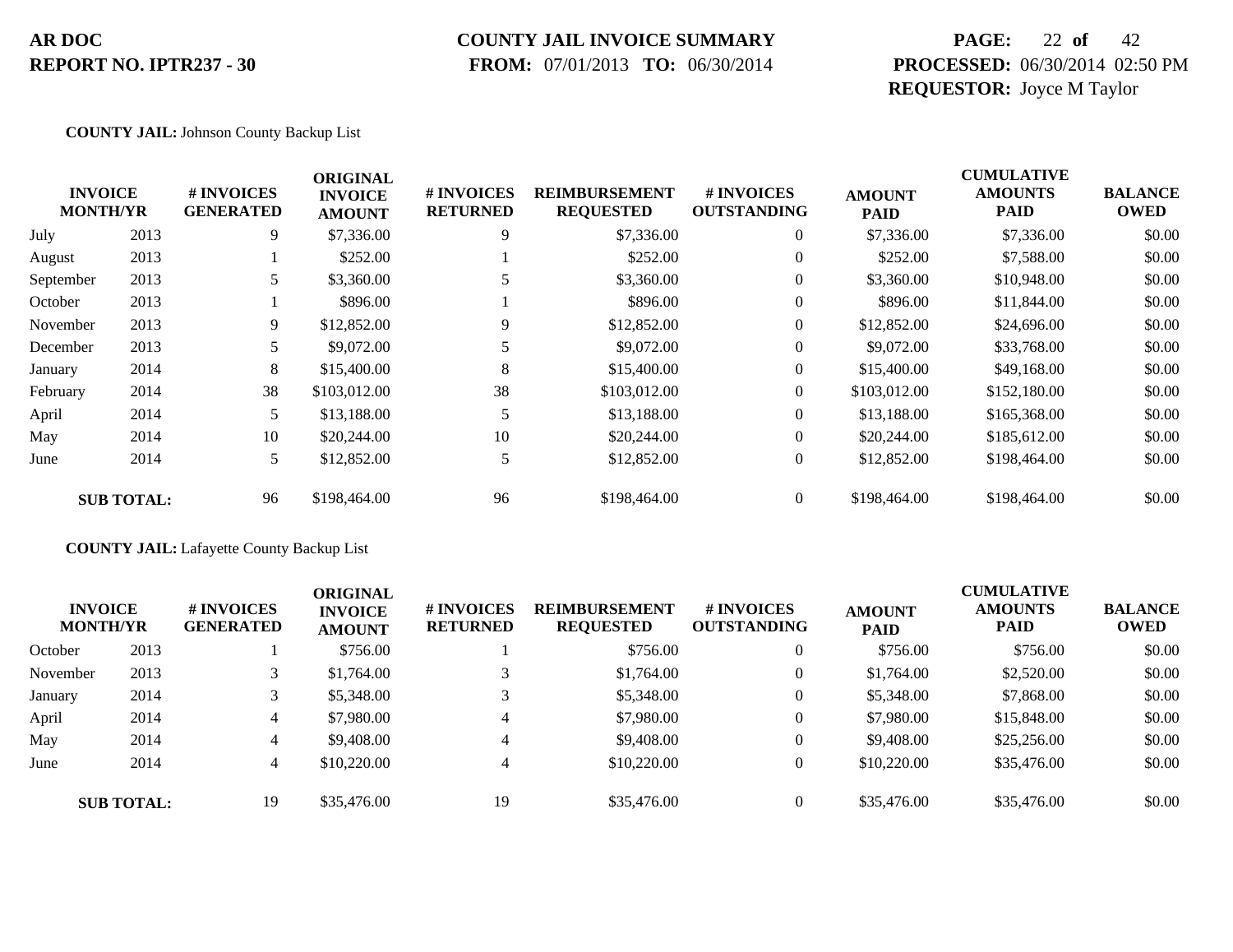#### **COUNTY JAIL INVOICE SUMMARY**

 **FROM:** 07/01/2013 **TO:** 06/30/2014

### **PAGE:** 23 **of** 42 **PROCESSED:** 06/30/2014 02:50 PM **REQUESTOR:** Joyce M Taylor

#### **COUNTY JAIL:** Lawrence County Backup List

|           |                                   |                                | <b>ORIGINAL</b>                 |                               |                                          |                                  |                              | <b>CUMULATIVE</b>             |                               |
|-----------|-----------------------------------|--------------------------------|---------------------------------|-------------------------------|------------------------------------------|----------------------------------|------------------------------|-------------------------------|-------------------------------|
|           | <b>INVOICE</b><br><b>MONTH/YR</b> | # INVOICES<br><b>GENERATED</b> | <b>INVOICE</b><br><b>AMOUNT</b> | # INVOICES<br><b>RETURNED</b> | <b>REIMBURSEMENT</b><br><b>REQUESTED</b> | # INVOICES<br><b>OUTSTANDING</b> | <b>AMOUNT</b><br><b>PAID</b> | <b>AMOUNTS</b><br><b>PAID</b> | <b>BALANCE</b><br><b>OWED</b> |
| July      | 2013                              |                                | \$560.00                        |                               | \$560.00                                 | $\theta$                         | \$560.00                     | \$560.00                      | \$0.00                        |
| August    | 2013                              | 2                              | \$280.00                        | 2                             | \$280.00                                 | 0                                | \$280.00                     | \$840.00                      | \$0.00                        |
| September | 2013                              |                                | \$1,708.00                      |                               | \$1,708.00                               | 0                                | \$1,708.00                   | \$2,548.00                    | \$0.00                        |
| October   | 2013                              | 2                              | \$1,708.00                      | 2                             | \$1,708.00                               | 0                                | \$1,708.00                   | \$4,256.00                    | \$0.00                        |
| November  | 2013                              | 6                              | \$5,068.00                      | 6                             | \$5,068.00                               | $\theta$                         | \$5,068.00                   | \$9,324.00                    | \$0.00                        |
| December  | 2013                              | 2                              | \$896.00                        | 2                             | \$896.00                                 | $\overline{0}$                   | \$896.00                     | \$10,220.00                   | \$0.00                        |
| January   | 2014                              | 10                             | \$22,820.00                     | 10                            | \$22,820.00                              | $\overline{0}$                   | \$22,820.00                  | \$33,040.00                   | \$0.00                        |
| February  | 2014                              |                                | \$1,988.00                      |                               | \$1,988.00                               | $\overline{0}$                   | \$1,988.00                   | \$35,028.00                   | \$0.00                        |
| March     | 2014                              | 4                              | \$1,736.00                      | 4                             | \$1,736.00                               | $\theta$                         | \$1,736.00                   | \$36,764.00                   | \$0.00                        |
| April     | 2014                              | 4                              | \$5,376.00                      | 4                             | \$5,376.00                               | $\overline{0}$                   | \$5,376.00                   | \$42,140.00                   | \$0.00                        |
| June      | 2014                              | 8                              | \$16,184.00                     | 8                             | \$16,184.00                              | $\overline{0}$                   | \$16,184.00                  | \$58,324.00                   | \$0.00                        |
|           | <b>SUB TOTAL:</b>                 | 45                             | \$58,324.00                     | 45                            | \$58,324.00                              | $\overline{0}$                   | \$58,324.00                  | \$58,324.00                   | \$0.00                        |

#### **COUNTY JAIL:** Lee County Backup List

| <b>INVOICE</b><br><b>MONTH/YR</b> |                   | # INVOICES<br><b>GENERATED</b> | ORIGINAL<br><b>INVOICE</b><br><b>AMOUNT</b> | # INVOICES<br><b>RETURNED</b> | <b>REIMBURSEMENT</b><br><b>REQUESTED</b> | # INVOICES<br><b>OUTSTANDING</b> | <b>AMOUNT</b><br><b>PAID</b> | <b>CUMULATIVE</b><br><b>AMOUNTS</b><br><b>PAID</b> | <b>BALANCE</b><br><b>OWED</b> |
|-----------------------------------|-------------------|--------------------------------|---------------------------------------------|-------------------------------|------------------------------------------|----------------------------------|------------------------------|----------------------------------------------------|-------------------------------|
| August                            | 2013              |                                | \$504.00                                    | ◠                             | \$504.00                                 | $\overline{0}$                   | \$504.00                     | \$504.00                                           | \$0.00                        |
| September                         | 2013              |                                | \$2,072.00                                  |                               | \$2,072.00                               | $\theta$                         | \$2,072.00                   | \$2,576.00                                         | \$0.00                        |
| November                          | 2013              |                                | \$2,800.00                                  |                               | \$2,800.00                               | $\theta$                         | \$2,800.00                   | \$5,376.00                                         | \$0.00                        |
| December                          | 2013              |                                | \$1,036.00                                  | $\bigcap$                     | \$1,036.00                               | $\overline{0}$                   | \$1,036.00                   | \$6,412.00                                         | \$0.00                        |
| May                               | 2014              |                                | \$980.00                                    |                               | \$0.00                                   | $\overline{0}$                   | \$0.00                       | \$6,412.00                                         | \$0.00                        |
| June                              | 2014              | 4                              | \$3,724.00                                  | $\overline{4}$                | \$3,724.00                               | $\theta$                         | \$3,724.00                   | \$10,136.00                                        | \$0.00                        |
|                                   | <b>SUB TOTAL:</b> | 17                             | \$11,116.00                                 | 17                            | \$10,136.00                              | $\overline{0}$                   | \$10,136.00                  | \$10,136.00                                        | \$0.00                        |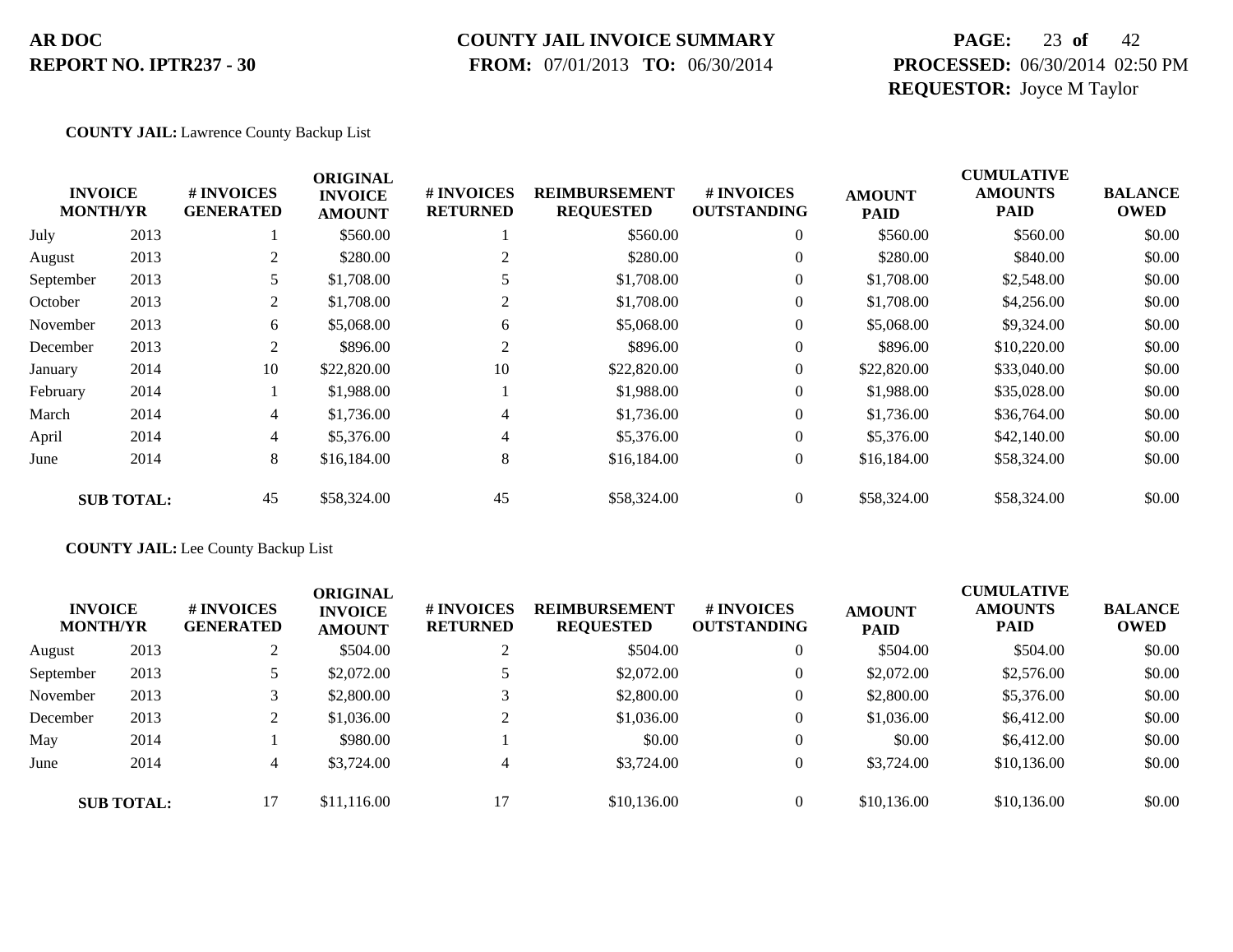# **COUNTY JAIL INVOICE SUMMARY**

 **FROM:** 07/01/2013 **TO:** 06/30/2014

### **PAGE:** 24 **of** 42 **PROCESSED:** 06/30/2014 02:50 PM **REQUESTOR:** Joyce M Taylor

#### **COUNTY JAIL:** Lincoln County Backup List

|         | <b>INVOICE</b><br><b>MONTH/YR</b> | # INVOICES<br><b>GENERATED</b> | ORIGINAL<br><b>INVOICE</b><br><b>AMOUNT</b> | # INVOICES<br><b>RETURNED</b> | <b>REIMBURSEMENT</b><br><b>REQUESTED</b> | <b># INVOICES</b><br><b>OUTSTANDING</b> | <b>AMOUNT</b><br><b>PAID</b> | <b>CUMULATIVE</b><br><b>AMOUNTS</b><br><b>PAID</b> | <b>BALANCE</b><br><b>OWED</b> |
|---------|-----------------------------------|--------------------------------|---------------------------------------------|-------------------------------|------------------------------------------|-----------------------------------------|------------------------------|----------------------------------------------------|-------------------------------|
| July    | 2013                              |                                | \$84.00                                     |                               | \$84.00                                  | $\theta$                                | \$84.00                      | \$84.00                                            | \$0.00                        |
| August  | 2013                              |                                | \$74,676.00                                 |                               | \$112.00                                 | $\Omega$                                | \$112.00                     | \$196.00                                           | \$0.00                        |
| January | 2014                              |                                | \$8,036.00                                  |                               | \$5,488.00                               |                                         | \$5,488.00                   | \$5,684.00                                         | \$0.00                        |
| April   | 2014                              |                                | \$2,296.00                                  |                               | \$2,296.00                               | $\Omega$                                | \$2,296.00                   | \$7,980.00                                         | \$0.00                        |
|         | <b>SUB TOTAL:</b>                 |                                | \$85,092.00                                 |                               | \$7,980.00                               |                                         | \$7,980.00                   | \$7,980.00                                         | \$0.00                        |

**COUNTY JAIL:** Little River County Backup List

|           | <b>INVOICE</b><br><b>MONTH/YR</b> | # INVOICES<br><b>GENERATED</b> | <b>ORIGINAL</b><br><b>INVOICE</b><br><b>AMOUNT</b> | # INVOICES<br><b>RETURNED</b> | <b>REIMBURSEMENT</b><br><b>REQUESTED</b> | <b>#INVOICES</b><br><b>OUTSTANDING</b> | <b>AMOUNT</b><br><b>PAID</b> | <b>CUMULATIVE</b><br><b>AMOUNTS</b><br><b>PAID</b> | <b>BALANCE</b><br><b>OWED</b> |
|-----------|-----------------------------------|--------------------------------|----------------------------------------------------|-------------------------------|------------------------------------------|----------------------------------------|------------------------------|----------------------------------------------------|-------------------------------|
| August    | 2013                              | 9                              | \$2,996.00                                         | 9                             | \$2,996.00                               | $\overline{0}$                         | \$2,996.00                   | \$2,996.00                                         | \$0.00                        |
| September | 2013                              |                                | \$672.00                                           |                               | \$672.00                                 | $\theta$                               | \$672.00                     | \$3,668.00                                         | \$0.00                        |
| November  | 2013                              | 4                              | \$6,888.00                                         | 4                             | \$5,068.00                               | $\theta$                               | \$5,068.00                   | \$8,736.00                                         | \$0.00                        |
| January   | 2014                              |                                | \$2,072.00                                         |                               | \$2,072.00                               | $\overline{0}$                         | \$2,072.00                   | \$10,808.00                                        | \$0.00                        |
| February  | 2014                              | 15                             | \$39,592.00                                        | $\Omega$                      | \$0.00                                   | $\theta$                               | \$0.00                       | \$10,808.00                                        | \$0.00                        |
| March     | 2014                              | 6                              | \$15,596.00                                        | 6                             | \$15,596.00                              | $\overline{0}$                         | \$15,596.00                  | \$26,404.00                                        | \$0.00                        |
| April     | 2014                              |                                | \$1,904.00                                         | $\theta$                      | \$0.00                                   | $\overline{0}$                         | \$0.00                       | \$26,404.00                                        | \$0.00                        |
| May       | 2014                              | 6                              | \$22,652.00                                        | 6                             | \$22,064.00                              | $\overline{0}$                         | \$22,064.00                  | \$48,468.00                                        | \$0.00                        |
| June      | 2014                              | 9                              | \$14,084.00                                        | 9                             | \$12,964.00                              | $\overline{0}$                         | \$12,964.00                  | \$61,432.00                                        | \$0.00                        |
|           | <b>SUB TOTAL:</b>                 | 52                             | \$106,456.00                                       | 36                            | \$61,432.00                              | $\theta$                               | \$61,432.00                  | \$61,432.00                                        | \$0.00                        |

#### **COUNTY JAIL:** Logan County Backup List

|                                   |      |                                | ORIGINAL                        |                               |                                          |                                  |                              | CUMULATIVE                    |                               |
|-----------------------------------|------|--------------------------------|---------------------------------|-------------------------------|------------------------------------------|----------------------------------|------------------------------|-------------------------------|-------------------------------|
| <b>INVOICE</b><br><b>MONTH/YR</b> |      | # INVOICES<br><b>GENERATED</b> | <b>INVOICE</b><br><b>AMOUNT</b> | # INVOICES<br><b>RETURNED</b> | <b>REIMBURSEMENT</b><br><b>REOUESTED</b> | # INVOICES<br><b>OUTSTANDING</b> | <b>AMOUNT</b><br><b>PAID</b> | <b>AMOUNTS</b><br><b>PAID</b> | <b>BALANCE</b><br><b>OWED</b> |
| July                              | 2013 |                                | \$1.932.00                      |                               | \$1,932.00                               |                                  | \$1,932.00                   | \$1,932.00                    | \$0.00                        |
| August                            | 2013 |                                | \$392.00                        |                               | \$392.00                                 |                                  | \$392.00                     | \$2,324.00                    | \$0.00                        |
| September                         | 2013 |                                | \$168.00                        |                               | \$28.00                                  |                                  | \$28.00                      | \$2,352.00                    | \$0.00                        |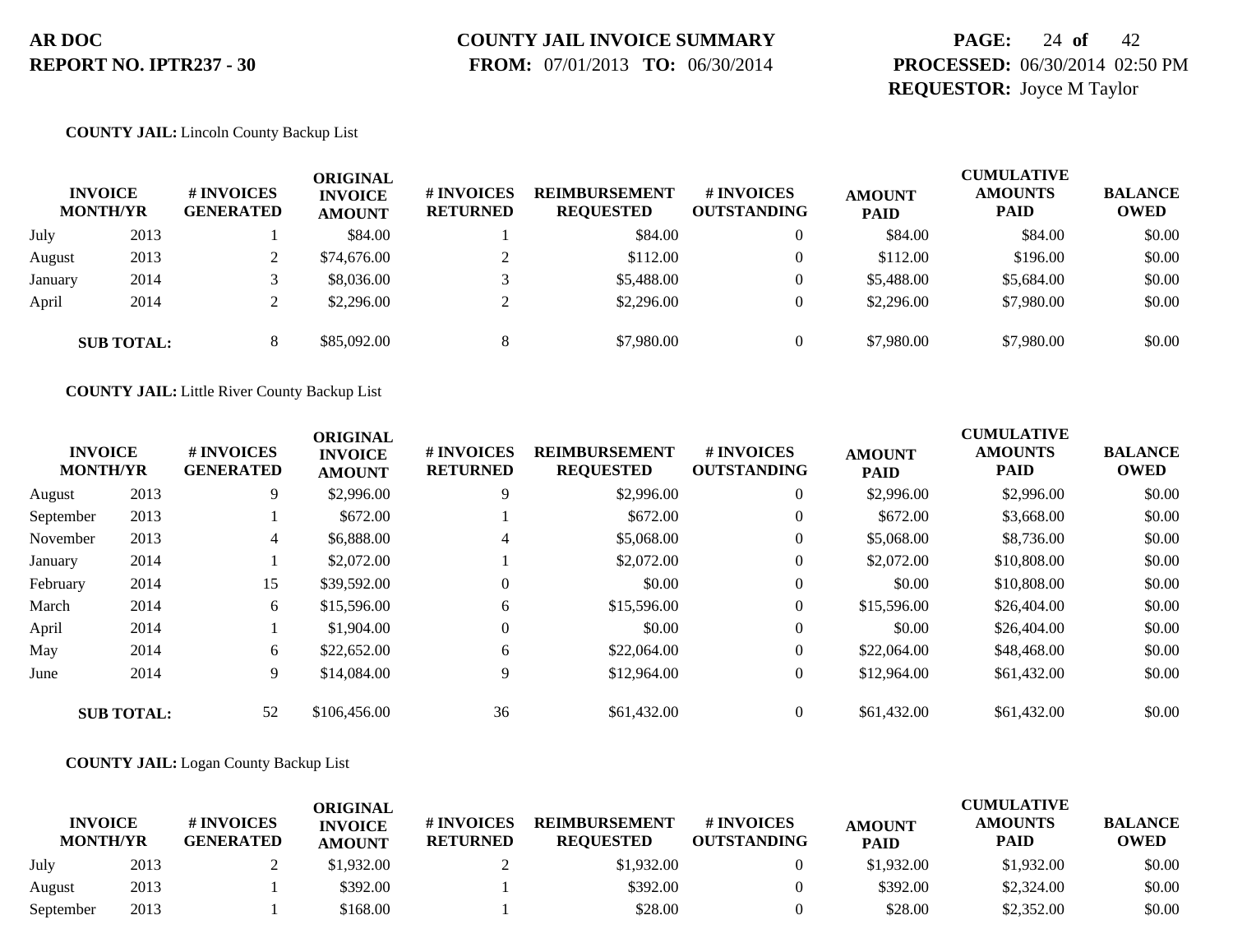# **COUNTY JAIL INVOICE SUMMARY**

 **FROM:** 07/01/2013 **TO:** 06/30/2014

### **PAGE:** 25 **of** 42 **PROCESSED:** 06/30/2014 02:50 PM **REQUESTOR:** Joyce M Taylor

#### **COUNTY JAIL:** Logan County Backup List

| <b>INVOICE</b><br><b>MONTH/YR</b> |                   | # INVOICES<br><b>GENERATED</b> | ORIGINAL<br><b>INVOICE</b><br><b>AMOUNT</b> | # INVOICES<br><b>RETURNED</b> | <b>REIMBURSEMENT</b><br><b>REQUESTED</b> | <b>#INVOICES</b><br><b>OUTSTANDING</b> | <b>AMOUNT</b><br><b>PAID</b> | <b>CUMULATIVE</b><br><b>AMOUNTS</b><br><b>PAID</b> | <b>BALANCE</b><br><b>OWED</b> |
|-----------------------------------|-------------------|--------------------------------|---------------------------------------------|-------------------------------|------------------------------------------|----------------------------------------|------------------------------|----------------------------------------------------|-------------------------------|
| November                          | 2013              |                                | \$4,312.00                                  |                               | \$2,184.00                               | $\overline{0}$                         | \$2,184.00                   | \$4,536.00                                         | \$0.00                        |
| January                           | 2014              | 5.                             | \$12,740.00                                 |                               | \$10,416.00                              | $\overline{0}$                         | \$10,416.00                  | \$14,952.00                                        | \$0.00                        |
| February                          | 2014              | 9                              | \$36,932.00                                 |                               | \$34,272.00                              | $\overline{0}$                         | \$34,272.00                  | \$49,224.00                                        | \$0.00                        |
| March                             | 2014              |                                | \$16,492.00                                 |                               | \$16,492.00                              | $\overline{0}$                         | \$16,492.00                  | \$65,716.00                                        | \$0.00                        |
| April                             | 2014              | 4                              | \$18,956.00                                 | 4                             | \$15,372.00                              | $\overline{0}$                         | \$15,372.00                  | \$81,088,00                                        | \$0.00                        |
|                                   | <b>SUB TOTAL:</b> | 31                             | \$91,924.00                                 | 31                            | \$81,088.00                              | $\Omega$                               | \$81,088,00                  | \$81,088,00                                        | \$0.00                        |

**COUNTY JAIL:** Lonoke County Backup List

| <b>INVOICE</b><br><b>MONTH/YR</b> |                   | # INVOICES<br><b>GENERATED</b> | <b>ORIGINAL</b><br><b>INVOICE</b><br><b>AMOUNT</b> | # INVOICES<br><b>RETURNED</b> | <b>REIMBURSEMENT</b><br><b>REQUESTED</b> | # INVOICES<br><b>OUTSTANDING</b> | <b>AMOUNT</b><br><b>PAID</b> | <b>CUMULATIVE</b><br><b>AMOUNTS</b><br><b>PAID</b> | <b>BALANCE</b><br><b>OWED</b> |
|-----------------------------------|-------------------|--------------------------------|----------------------------------------------------|-------------------------------|------------------------------------------|----------------------------------|------------------------------|----------------------------------------------------|-------------------------------|
| July                              | 2013              | 22                             | \$9,128.00                                         | 22                            | \$8,960.00                               | $\overline{0}$                   | \$8,960.00                   | \$8,960.00                                         | \$0.00                        |
| August                            | 2013              | 11                             | \$5,852.00                                         | 11                            | \$5,852.00                               | $\overline{0}$                   | \$5,852.00                   | \$14,812.00                                        | \$0.00                        |
| September                         | 2013              | 14                             | \$12,964.00                                        | 14                            | \$12,964.00                              | $\overline{0}$                   | \$12,964.00                  | \$27,776.00                                        | \$0.00                        |
| October                           | 2013              | 29                             | \$21,644.00                                        | 29                            | \$21,532.00                              | $\boldsymbol{0}$                 | \$21,532.00                  | \$49,308.00                                        | \$0.00                        |
| November                          | 2013              | 15                             | \$17,668.00                                        | 15                            | \$16,604.00                              | $\overline{0}$                   | \$16,604.00                  | \$65,912.00                                        | \$0.00                        |
| December                          | 2013              | 15                             | \$13,104.00                                        | 15                            | \$11,060.00                              | $\overline{0}$                   | \$11,060.00                  | \$76,972.00                                        | \$0.00                        |
| January                           | 2014              | 12                             | \$10,024.00                                        | 12                            | \$10,024.00                              | $\overline{0}$                   | \$10,024.00                  | \$86,996.00                                        | \$0.00                        |
| February                          | 2014              | 6                              | \$6,832.00                                         | 6                             | \$5,152.00                               | $\overline{0}$                   | \$5,152.00                   | \$92,148.00                                        | \$0.00                        |
| March                             | 2014              | 13                             | \$24,528.00                                        | 13                            | \$23,968.00                              | $\overline{0}$                   | \$23,968.00                  | \$116,116.00                                       | \$0.00                        |
| April                             | 2014              | 17                             | \$47,992.00                                        | 17                            | \$44,800.00                              | $\overline{0}$                   | \$44,800.00                  | \$160,916.00                                       | \$0.00                        |
| May                               | 2014              | 17                             | \$30,408.00                                        | 17                            | \$29,120.00                              | $\boldsymbol{0}$                 | \$29,120.00                  | \$190,036.00                                       | \$0.00                        |
| June                              | 2014              | 20                             | \$57,092.00                                        | 20                            | \$57,092.00                              | $\overline{0}$                   | \$57,092.00                  | \$247,128.00                                       | \$0.00                        |
|                                   | <b>SUB TOTAL:</b> | 191                            | \$257,236.00                                       | 191                           | \$247,128.00                             | $\overline{0}$                   | \$247,128.00                 | \$247,128.00                                       | \$0.00                        |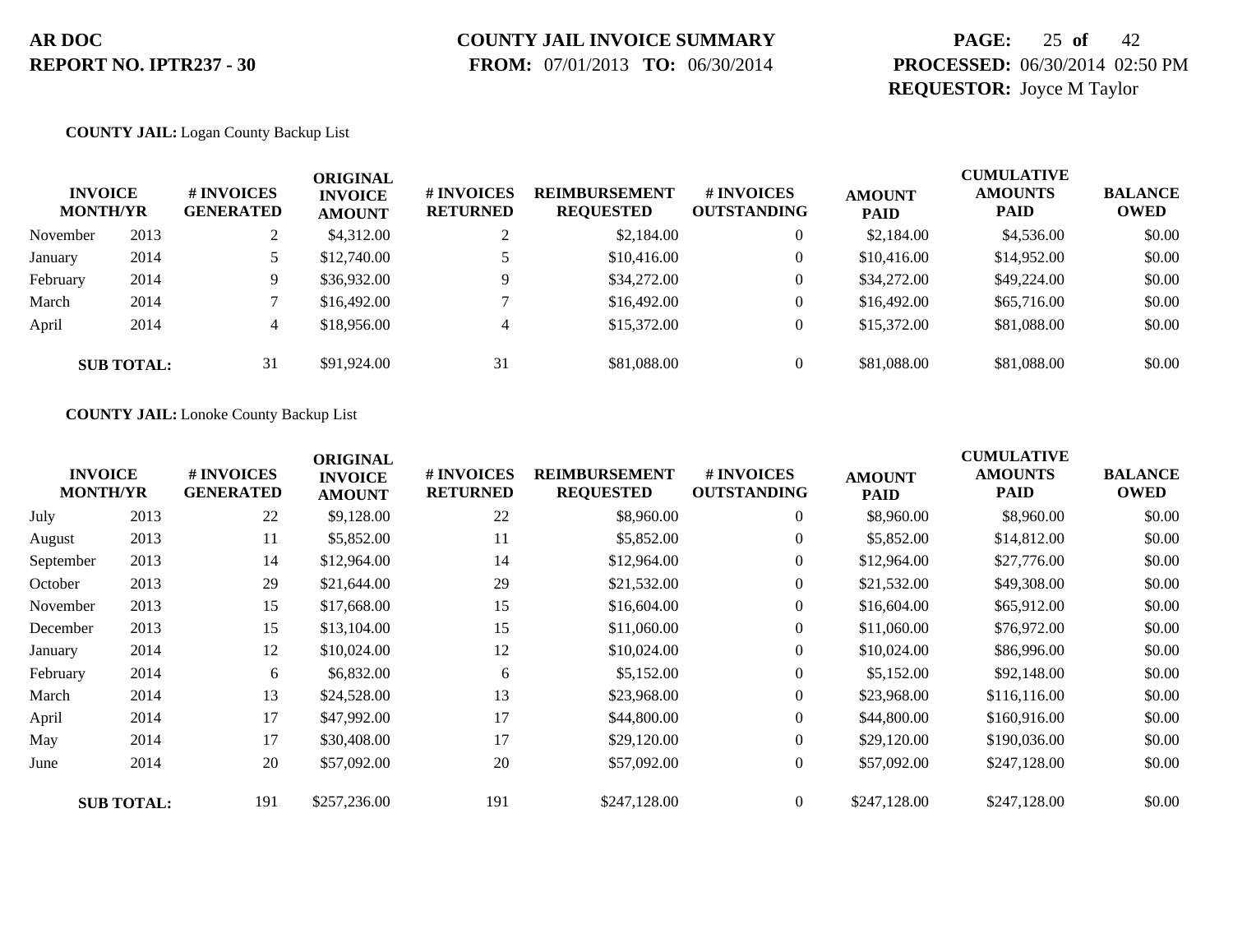# **COUNTY JAIL INVOICE SUMMARY**

 **FROM:** 07/01/2013 **TO:** 06/30/2014

### **PAGE:** 26 **of** 42 **PROCESSED:** 06/30/2014 02:50 PM **REQUESTOR:** Joyce M Taylor

#### **COUNTY JAIL:** Madison County Backup List

|          | <b>INVOICE</b><br><b>MONTH/YR</b> | # INVOICES<br><b>GENERATED</b> | ORIGINAL<br><b>INVOICE</b><br><b>AMOUNT</b> | # INVOICES<br><b>RETURNED</b> | <b>REIMBURSEMENT</b><br><b>REQUESTED</b> | <b># INVOICES</b><br><b>OUTSTANDING</b> | <b>AMOUNT</b><br><b>PAID</b> | <b>CUMULATIVE</b><br><b>AMOUNTS</b><br><b>PAID</b> | <b>BALANCE</b><br><b>OWED</b> |
|----------|-----------------------------------|--------------------------------|---------------------------------------------|-------------------------------|------------------------------------------|-----------------------------------------|------------------------------|----------------------------------------------------|-------------------------------|
| July     | 2013                              |                                | \$700.00                                    |                               | \$700.00                                 |                                         | \$700.00                     | \$700.00                                           | \$0.00                        |
| February | 2014                              | 12                             | \$32,452.00                                 | 12                            | \$12,908.00                              |                                         | \$12,908.00                  | \$13,608.00                                        | \$0.00                        |
| April    | 2014                              |                                | \$5,544.00                                  |                               | \$672.00                                 |                                         | \$672.00                     | \$14,280.00                                        | \$0.00                        |
| May      | 2014                              |                                | \$4,508.00                                  |                               | \$3,780.00                               |                                         | \$3,780.00                   | \$18,060.00                                        | \$0.00                        |
|          | <b>SUB TOTAL:</b>                 | 19                             | \$43,204.00                                 | 19                            | \$18,060.00                              |                                         | \$18,060.00                  | \$18,060.00                                        | \$0.00                        |

**COUNTY JAIL:** Marion County Backup List

|         | <b>INVOICE</b><br><b>MONTH/YR</b> | # INVOICES<br><b>GENERATED</b> | ORIGINAL<br><b>INVOICE</b><br><b>AMOUNT</b> | <b># INVOICES</b><br><b>RETURNED</b> | <b>REIMBURSEMENT</b><br><b>REQUESTED</b> | <b>#INVOICES</b><br><b>OUTSTANDING</b> | <b>AMOUNT</b><br><b>PAID</b> | <b>CUMULATIVE</b><br><b>AMOUNTS</b><br><b>PAID</b> | <b>BALANCE</b><br><b>OWED</b> |
|---------|-----------------------------------|--------------------------------|---------------------------------------------|--------------------------------------|------------------------------------------|----------------------------------------|------------------------------|----------------------------------------------------|-------------------------------|
| July    | 2013                              |                                | \$21,868.00                                 | $\Omega$                             | \$0.00                                   | $\theta$                               | \$0.00                       | \$0.00                                             | \$0.00                        |
| January | 2014                              | $\sigma$                       | \$11,620.00                                 | 6                                    | \$6,972.00                               | $\theta$                               | \$6,972.00                   | \$6,972.00                                         | \$0.00                        |
| May     | 2014                              |                                | \$2,996.00                                  |                                      | \$2,996.00                               | $\Omega$                               | \$2,996.00                   | \$9,968.00                                         | \$0.00                        |
| June    | 2014                              | 4                              | \$3,556.00                                  | 4                                    | \$3,108.00                               | $\Omega$                               | \$3,108.00                   | \$13,076.00                                        | \$0.00                        |
|         | <b>SUB TOTAL:</b>                 | 13                             | \$40,040.00                                 | 12                                   | \$13,076.00                              | $\Omega$                               | \$13,076.00                  | \$13,076.00                                        | \$0.00                        |

#### **COUNTY JAIL:** McGehee City Jail

|       | <b>INVOICE</b><br><b>MONTH/YR</b> | <b>#INVOICES</b><br><b>GENERATED</b> | ORIGINAL<br><b>INVOICE</b><br><b>AMOUNT</b> | <b># INVOICES</b><br><b>RETURNED</b> | <b>REIMBURSEMENT</b><br><b>REQUESTED</b> | # INVOICES<br><b>OUTSTANDING</b> | <b>AMOUNT</b><br><b>PAID</b> | <b>CUMULATIVE</b><br><b>AMOUNTS</b><br><b>PAID</b> | <b>BALANCE</b><br><b>OWED</b> |
|-------|-----------------------------------|--------------------------------------|---------------------------------------------|--------------------------------------|------------------------------------------|----------------------------------|------------------------------|----------------------------------------------------|-------------------------------|
| April | 2014                              |                                      | \$4,172.00                                  |                                      | \$4,172.00                               |                                  | \$4,172.00                   | \$4,172.00                                         | \$0.00                        |
|       | <b>SUB TOTAL:</b>                 |                                      | \$4,172.00                                  |                                      | \$4,172.00                               |                                  | \$4,172.00                   | \$4,172.00                                         | \$0.00                        |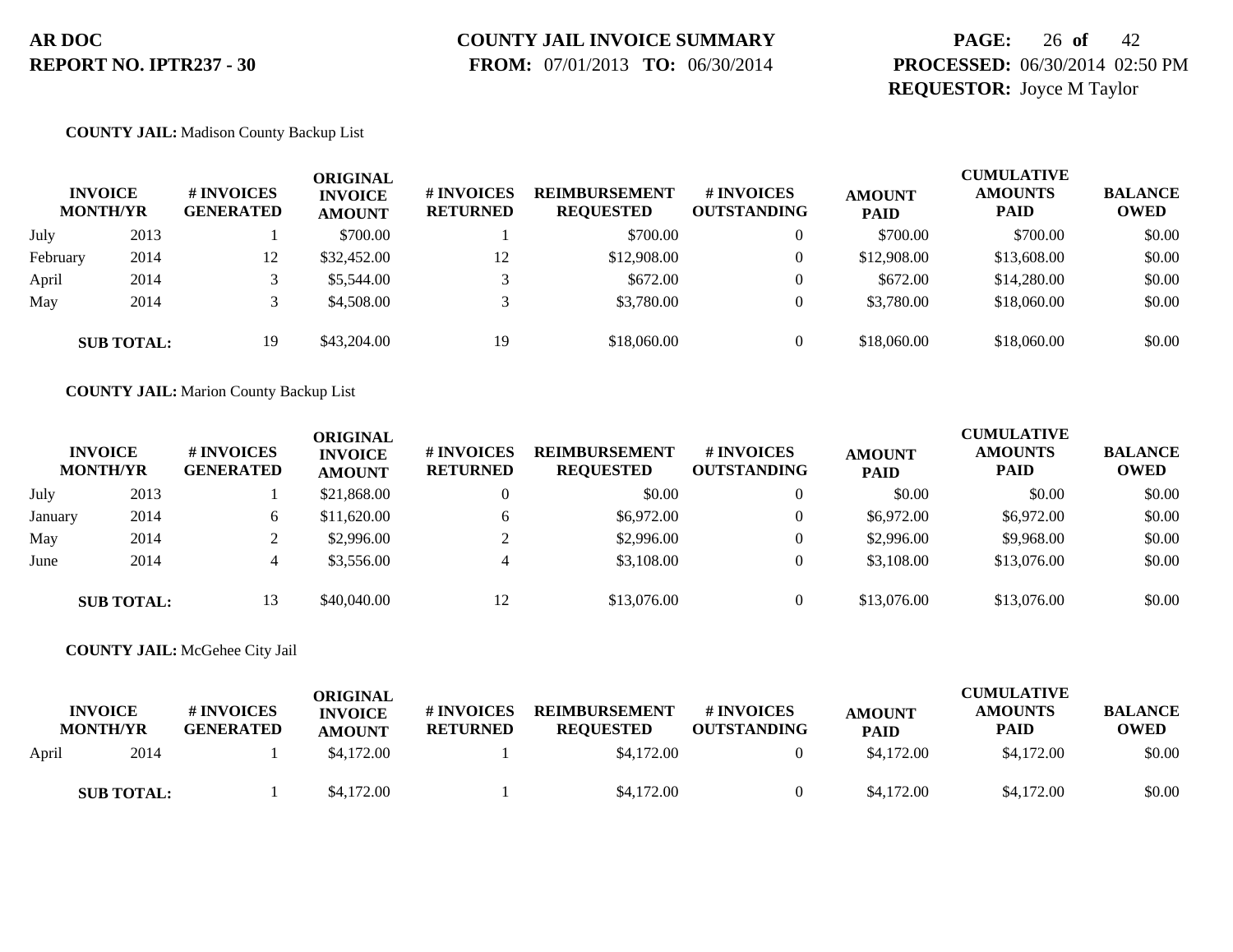### **COUNTY JAIL INVOICE SUMMARY**

 **FROM:** 07/01/2013 **TO:** 06/30/2014

### **PAGE:** 27 **of** 42 **PROCESSED:** 06/30/2014 02:50 PM **REQUESTOR:** Joyce M Taylor

#### **COUNTY JAIL:** Miller County Backup List

|           | <b>INVOICE</b><br><b>MONTH/YR</b> | # INVOICES<br><b>GENERATED</b> | <b>ORIGINAL</b><br><b>INVOICE</b><br><b>AMOUNT</b> | # INVOICES<br><b>RETURNED</b> | <b>REIMBURSEMENT</b><br><b>REQUESTED</b> | # INVOICES<br><b>OUTSTANDING</b> | <b>AMOUNT</b><br><b>PAID</b> | <b>CUMULATIVE</b><br><b>AMOUNTS</b><br><b>PAID</b> | <b>BALANCE</b><br><b>OWED</b> |
|-----------|-----------------------------------|--------------------------------|----------------------------------------------------|-------------------------------|------------------------------------------|----------------------------------|------------------------------|----------------------------------------------------|-------------------------------|
| July      | 2013                              | 34                             | \$26,264.00                                        | 34                            | \$26,264.00                              | $\overline{0}$                   | \$26,264.00                  | \$26,264.00                                        | \$0.00                        |
| August    | 2013                              |                                | \$7,000.00                                         |                               | \$7,000.00                               | $\overline{0}$                   | \$7,000.00                   | \$33,264.00                                        | \$0.00                        |
| September | 2013                              | 11                             | \$10,640.00                                        | 11                            | \$10,640.00                              | $\overline{0}$                   | \$10,640.00                  | \$43,904.00                                        | \$0.00                        |
| October   | 2013                              | 25                             | \$48,160.00                                        | 25                            | \$48,160.00                              | $\overline{0}$                   | \$48,160.00                  | \$92,064.00                                        | \$0.00                        |
| November  | 2013                              | 12                             | \$16,744.00                                        | 12                            | \$16,744.00                              | $\overline{0}$                   | \$16,744.00                  | \$108,808.00                                       | \$0.00                        |
| December  | 2013                              | 32                             | \$78,792.00                                        | 32                            | \$78,792.00                              | $\overline{0}$                   | \$78,792.00                  | \$187,600.00                                       | \$0.00                        |
| January   | 2014                              | 4                              | \$7,364.00                                         | 4                             | \$7,364.00                               | $\overline{0}$                   | \$7,364.00                   | \$194,964.00                                       | \$0.00                        |
| February  | 2014                              | 13                             | \$37,016.00                                        | 13                            | \$37,016.00                              | $\boldsymbol{0}$                 | \$37,016.00                  | \$231,980.00                                       | \$0.00                        |
| March     | 2014                              | 15                             | \$53,564.00                                        | 15                            | \$53,564.00                              | $\overline{0}$                   | \$53,564.00                  | \$285,544.00                                       | \$0.00                        |
| April     | 2014                              | 38                             | \$131,684.00                                       | 38                            | \$131,684.00                             | $\overline{0}$                   | \$131,684.00                 | \$417,228.00                                       | \$0.00                        |
| May       | 2014                              | 25                             | \$123,508.00                                       | 25                            | \$123,200.00                             | $\overline{0}$                   | \$123,200.00                 | \$540,428.00                                       | \$0.00                        |
| June      | 2014                              |                                | \$24,528.00                                        |                               | \$24,528.00                              | $\boldsymbol{0}$                 | \$24,528.00                  | \$564,956.00                                       | \$0.00                        |
|           | <b>SUB TOTAL:</b>                 | 223                            | \$565,264.00                                       | 223                           | \$564,956.00                             | $\overline{0}$                   | \$564,956.00                 | \$564,956.00                                       | \$0.00                        |

#### **COUNTY JAIL:** Mississippi County Backup List

|      | <b>#INVOICES</b><br><b>GENERATED</b> | <b>ORIGINAL</b><br><b>INVOICE</b><br><b>AMOUNT</b> | <b># INVOICES</b><br><b>RETURNED</b> | <b>REIMBURSEMENT</b><br><b>REQUESTED</b> | # INVOICES<br><b>OUTSTANDING</b> | <b>AMOUNT</b><br><b>PAID</b> | <b>CUMULATIVE</b><br><b>AMOUNTS</b><br><b>PAID</b> | <b>BALANCE</b><br><b>OWED</b> |
|------|--------------------------------------|----------------------------------------------------|--------------------------------------|------------------------------------------|----------------------------------|------------------------------|----------------------------------------------------|-------------------------------|
| 2013 | 13                                   | \$6,384.00                                         | 13                                   | \$6,384.00                               | $\theta$                         | \$6,384.00                   | \$6,384.00                                         | \$0.00                        |
| 2013 |                                      | \$28.00                                            |                                      | \$224.00                                 | $\theta$                         | \$224.00                     | \$6,608.00                                         | \$0.00                        |
| 2013 | 4                                    | \$3,696.00                                         |                                      | \$3,696.00                               | $\theta$                         | \$3,696.00                   | \$10,304.00                                        | \$0.00                        |
| 2013 | 9                                    | \$10,108.00                                        |                                      | \$10,052.00                              | $\theta$                         | \$10,052.00                  | \$20,356.00                                        | \$0.00                        |
| 2013 | 2                                    | \$2,100.00                                         |                                      | \$2,100.00                               | $\theta$                         | \$2,100.00                   | \$22,456.00                                        | \$0.00                        |
| 2014 | 12                                   | \$32,284.00                                        | 12                                   | \$32,200.00                              | $\theta$                         | \$32,200.00                  | \$54,656.00                                        | \$0.00                        |
| 2014 |                                      | \$9,940.00                                         |                                      | \$9,940.00                               | $\overline{0}$                   | \$9,940.00                   | \$64,596.00                                        | \$0.00                        |
| 2014 | 11                                   | \$44,996.00                                        | 11                                   | \$44,772.00                              | $\mathbf{0}$                     | \$44,772.00                  | \$109,368.00                                       | \$0.00                        |
| 2014 | 21                                   | \$100,688.00                                       | 21                                   | \$99,456.00                              | $\theta$                         | \$99,456.00                  | \$208,824.00                                       | \$0.00                        |
| 2014 | 12                                   | \$65,744.00                                        | 12                                   | \$66,192.00                              | $\Omega$                         | \$66,192.00                  | \$275,016.00                                       | \$0.00                        |
| 2014 | $\mathfrak{Z}$                       | \$14,840.00                                        |                                      | \$0.00                                   | $\Omega$                         | \$0.00                       | \$275,016.00                                       | \$0.00                        |
|      | <b>INVOICE</b><br><b>MONTH/YR</b>    |                                                    |                                      |                                          |                                  |                              |                                                    |                               |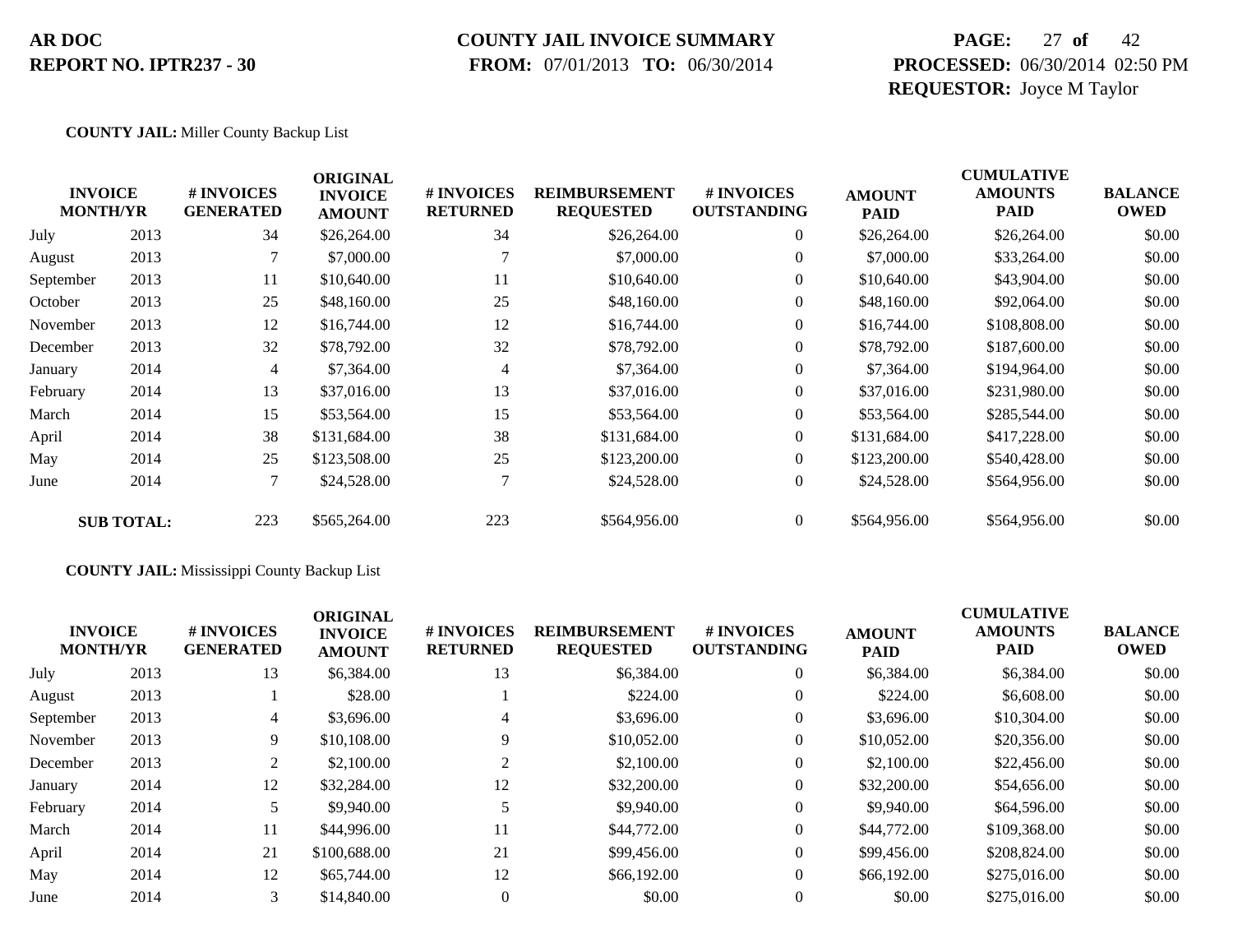### **PAGE:** 28 **of** 42 **PROCESSED:** 06/30/2014 02:50 PM **REQUESTOR:** Joyce M Taylor

**COUNTY JAIL:** Mississippi County Backup List

| <b>INVOICE</b><br><b>MONTH/YR</b> | # INVOICES<br><b>GENERATED</b> | ORIGINAL<br><b>INVOICE</b><br><b>AMOUNT</b> | # INVOICES<br><b>RETURNED</b> | <b>REIMBURSEMENT</b><br><b>REOUESTED</b> | # INVOICES<br><b>OUTSTANDING</b> | <b>AMOUNT</b><br><b>PAID</b> | <b>CUMULATIVE</b><br><b>AMOUNTS</b><br>PAID | <b>BALANCE</b><br>OWED |
|-----------------------------------|--------------------------------|---------------------------------------------|-------------------------------|------------------------------------------|----------------------------------|------------------------------|---------------------------------------------|------------------------|
| <b>SUB TOTAL:</b>                 | 93                             | \$290,808.00                                | -90                           | \$275,016.00                             |                                  | \$275,016.00                 | \$275,016.00                                | \$0.00                 |

**COUNTY JAIL:** Monroe County Backup List

|           |                                   |                                | <b>ORIGINAL</b>                 |                               |                                          |                                  |                              | <b>CUMULATIVE</b>             |                               |
|-----------|-----------------------------------|--------------------------------|---------------------------------|-------------------------------|------------------------------------------|----------------------------------|------------------------------|-------------------------------|-------------------------------|
|           | <b>INVOICE</b><br><b>MONTH/YR</b> | # INVOICES<br><b>GENERATED</b> | <b>INVOICE</b><br><b>AMOUNT</b> | # INVOICES<br><b>RETURNED</b> | <b>REIMBURSEMENT</b><br><b>REQUESTED</b> | # INVOICES<br><b>OUTSTANDING</b> | <b>AMOUNT</b><br><b>PAID</b> | <b>AMOUNTS</b><br><b>PAID</b> | <b>BALANCE</b><br><b>OWED</b> |
| July      | 2013                              |                                | \$1,792.00                      |                               | \$140.00                                 | $\overline{0}$                   | \$140.00                     | \$140.00                      | \$0.00                        |
| September | 2013                              | 8                              | \$5,348.00                      | 8                             | \$2,940.00                               | $\overline{0}$                   | \$2,940.00                   | \$3,080.00                    | \$0.00                        |
| October   | 2013                              |                                | \$5,068.00                      |                               | \$2,548.00                               | $\overline{0}$                   | \$2,548.00                   | \$5,628.00                    | \$0.00                        |
| November  | 2013                              | 4                              | \$2,296.00                      | 4                             | \$2,016.00                               | $\overline{0}$                   | \$2,016.00                   | \$7,644.00                    | \$0.00                        |
| December  | 2013                              | 2                              | \$1,456.00                      |                               | \$1,456.00                               | $\overline{0}$                   | \$1,456.00                   | \$9,100.00                    | \$0.00                        |
| January   | 2014                              |                                | \$1,568.00                      |                               | \$28.00                                  | 0                                | \$28.00                      | \$9,128.00                    | \$0.00                        |
| February  | 2014                              | 3                              | \$5,740.00                      | 3                             | \$5,740.00                               | $\overline{0}$                   | \$5,740.00                   | \$14,868.00                   | \$0.00                        |
| March     | 2014                              | 5                              | \$4,844.00                      |                               | \$4,844.00                               | $\overline{0}$                   | \$4,844.00                   | \$19,712.00                   | \$0.00                        |
| April     | 2014                              | 2                              | \$1,176.00                      | 2                             | \$1,176.00                               | $\overline{0}$                   | \$1,176.00                   | \$20,888.00                   | \$0.00                        |
| June      | 2014                              | 14                             | \$30,380.00                     | $\Omega$                      | \$0.00                                   | $\overline{0}$                   | \$0.00                       | \$20,888.00                   | \$0.00                        |
|           | <b>SUB TOTAL:</b>                 | 47                             | \$59,668.00                     | 33                            | \$20,888.00                              | $\overline{0}$                   | \$20,888.00                  | \$20,888.00                   | \$0.00                        |

**COUNTY JAIL:** Montgomery County Backup List

| <b>INVOICE</b><br><b>MONTH/YR</b> |      | # INVOICES<br><b>GENERATED</b> | ORIGINAL<br><b>INVOICE</b><br><b>AMOUNT</b> | <b># INVOICES</b><br><b>RETURNED</b> | <b>REIMBURSEMENT</b><br><b>REQUESTED</b> | # INVOICES<br><b>OUTSTANDING</b> | <b>AMOUNT</b><br><b>PAID</b> | <b>CUMULATIVE</b><br><b>AMOUNTS</b><br><b>PAID</b> | <b>BALANCE</b><br><b>OWED</b> |
|-----------------------------------|------|--------------------------------|---------------------------------------------|--------------------------------------|------------------------------------------|----------------------------------|------------------------------|----------------------------------------------------|-------------------------------|
| August                            | 2013 |                                | \$504.00                                    |                                      | \$504.00                                 |                                  | \$504.00                     | \$504.00                                           | \$0.00                        |
| October                           | 2013 |                                | \$7,252.00                                  |                                      | \$7,252.00                               |                                  | \$7,252.00                   | \$7,756.00                                         | \$0.00                        |
| December                          | 2013 |                                | \$3,444.00                                  |                                      | \$3,444.00                               |                                  | \$3,444.00                   | \$11,200.00                                        | \$0.00                        |
| April                             | 2014 |                                | \$3,164.00                                  |                                      | \$3,164.00                               |                                  | \$3,164.00                   | \$14,364.00                                        | \$0.00                        |
| May                               | 2014 |                                | \$924.00                                    |                                      | \$924.00                                 |                                  | \$924.00                     | \$15,288.00                                        | \$0.00                        |
| June                              | 2014 |                                | \$3,052.00                                  |                                      | \$3,052.00                               |                                  | \$3,052.00                   | \$18,340.00                                        | \$0.00                        |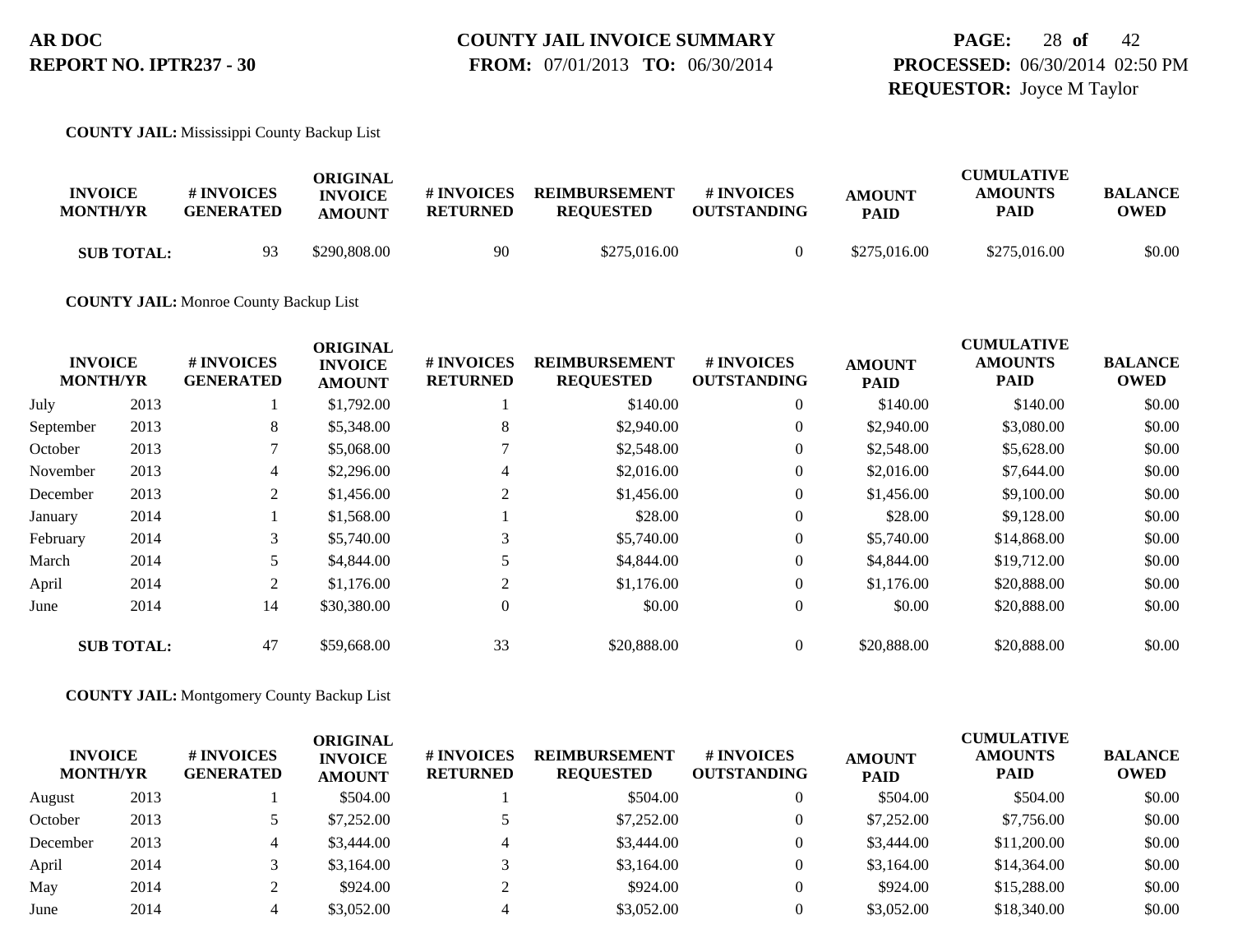**PAGE:** 29 **of** 42 **PROCESSED:** 06/30/2014 02:50 PM **REQUESTOR:** Joyce M Taylor

**COUNTY JAIL:** Montgomery County Backup List

| <b>INVOICE</b><br><b>MONTH/YR</b> | # INVOICES<br><b>GENERATED</b> | ORIGINAL<br><b>INVOICE</b><br><b>AMOUNT</b> | # INVOICES<br><b>RETURNED</b> | <b>REIMBURSEMENT</b><br><b>REOUESTED</b> | <b>#INVOICES</b><br><b>OUTSTANDING</b> | <b>AMOUNT</b><br><b>PAID</b> | <b>CUMULATIVE</b><br><b>AMOUNTS</b><br>PAID | <b>BALANCE</b><br><b>OWED</b> |
|-----------------------------------|--------------------------------|---------------------------------------------|-------------------------------|------------------------------------------|----------------------------------------|------------------------------|---------------------------------------------|-------------------------------|
| <b>SUB TOTAL:</b>                 | 19                             | \$18,340.00                                 | 19                            | \$18,340.00                              |                                        | \$18,340.00                  | \$18,340.00                                 | \$0.00                        |

**COUNTY JAIL:** Nevada County Backup List

|           |                                   |                                | <b>ORIGINAL</b>                 |                               |                                          |                                        |                              | <b>CUMULATIVE</b>             |                               |
|-----------|-----------------------------------|--------------------------------|---------------------------------|-------------------------------|------------------------------------------|----------------------------------------|------------------------------|-------------------------------|-------------------------------|
|           | <b>INVOICE</b><br><b>MONTH/YR</b> | # INVOICES<br><b>GENERATED</b> | <b>INVOICE</b><br><b>AMOUNT</b> | # INVOICES<br><b>RETURNED</b> | <b>REIMBURSEMENT</b><br><b>REQUESTED</b> | <b>#INVOICES</b><br><b>OUTSTANDING</b> | <b>AMOUNT</b><br><b>PAID</b> | <b>AMOUNTS</b><br><b>PAID</b> | <b>BALANCE</b><br><b>OWED</b> |
| July      | 2013                              |                                | \$924.00                        |                               | \$924.00                                 | $\overline{0}$                         | \$924.00                     | \$924.00                      | \$0.00                        |
| August    | 2013                              |                                | \$672.00                        |                               | \$672.00                                 | $\theta$                               | \$672.00                     | \$1,596.00                    | \$0.00                        |
| September | 2013                              | 2                              | \$1,260.00                      | 2                             | \$1,260.00                               |                                        | \$1,260.00                   | \$2,856.00                    | \$0.00                        |
| October   | 2013                              | 6                              | \$2,968.00                      | 6                             | \$2,968.00                               | $\overline{0}$                         | \$2,968.00                   | \$5,824.00                    | \$0.00                        |
| November  | 2013                              | 2                              | \$1,204.00                      |                               | \$1,204.00                               | $\overline{0}$                         | \$1,204.00                   | \$7,028.00                    | \$0.00                        |
| January   | 2014                              | 2                              | \$1,932.00                      |                               | \$1,932.00                               |                                        | \$1,932.00                   | \$8,960.00                    | \$0.00                        |
| February  | 2014                              | 6                              | \$2,044.00                      | 6                             | \$2,044.00                               | $\overline{0}$                         | \$2,044.00                   | \$11,004.00                   | \$0.00                        |
| March     | 2014                              | 3                              | \$2,464.00                      | 3                             | \$2,464.00                               | $\overline{0}$                         | \$2,464.00                   | \$13,468.00                   | \$0.00                        |
| April     | 2014                              | 2                              | \$1,736.00                      | $\bigcap$                     | \$1,736.00                               | $\overline{0}$                         | \$1,736.00                   | \$15,204.00                   | \$0.00                        |
| June      | 2014                              | 2                              | \$1,008.00                      | 2                             | \$980.00                                 | $\theta$                               | \$980.00                     | \$16,184.00                   | \$0.00                        |
|           | <b>SUB TOTAL:</b>                 | 27                             | \$16,212.00                     | 27                            | \$16,184.00                              | $\overline{0}$                         | \$16,184.00                  | \$16,184.00                   | \$0.00                        |

**COUNTY JAIL:** Newton County Backup List

| <b>INVOICE</b><br><b>MONTH/YR</b> |                   | # INVOICES<br><b>GENERATED</b> | ORIGINAL<br><b>INVOICE</b><br><b>AMOUNT</b> | # INVOICES<br><b>RETURNED</b> | <b>REIMBURSEMENT</b><br><b>REOUESTED</b> | # INVOICES<br><b>OUTSTANDING</b> | <b>AMOUNT</b><br><b>PAID</b> | <b>CUMULATIVE</b><br><b>AMOUNTS</b><br><b>PAID</b> | <b>BALANCE</b><br><b>OWED</b> |
|-----------------------------------|-------------------|--------------------------------|---------------------------------------------|-------------------------------|------------------------------------------|----------------------------------|------------------------------|----------------------------------------------------|-------------------------------|
| September                         | 2013              |                                | \$1,960.00                                  |                               | \$1,960.00                               |                                  | \$1,960.00                   | \$1,960.00                                         | \$0.00                        |
|                                   | <b>SUB TOTAL:</b> |                                | \$1,960.00                                  |                               | \$1,960.00                               |                                  | \$1,960.00                   | \$1,960.00                                         | \$0.00                        |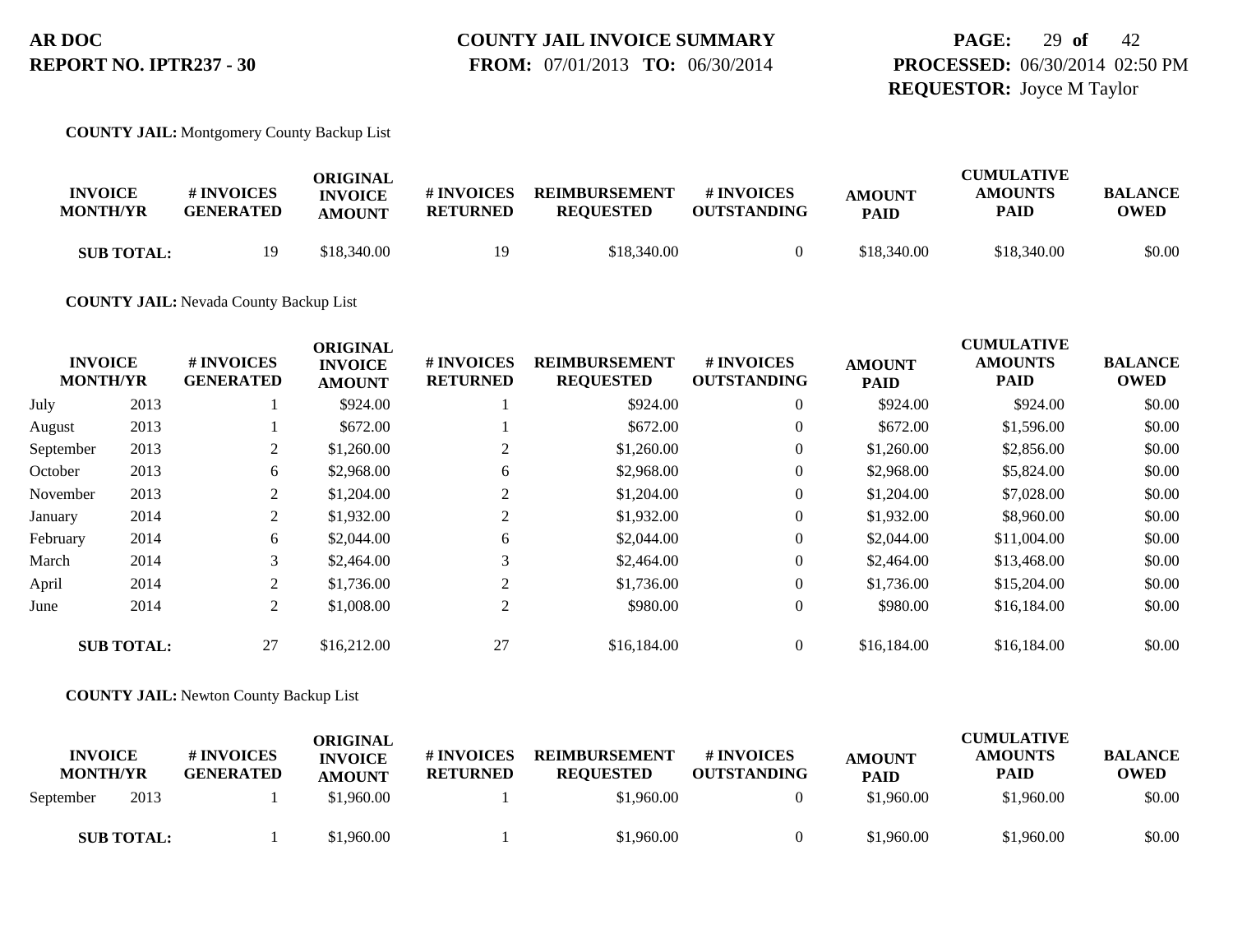#### **COUNTY JAIL INVOICE SUMMARY**

 **FROM:** 07/01/2013 **TO:** 06/30/2014

### **PAGE:** 30 **of** 42 **PROCESSED:** 06/30/2014 02:50 PM **REQUESTOR:** Joyce M Taylor

#### **COUNTY JAIL:** Ouachita County Backup List

|           | <b>INVOICE</b><br><b>MONTH/YR</b> | # INVOICES<br><b>GENERATED</b> | <b>ORIGINAL</b><br><b>INVOICE</b><br><b>AMOUNT</b> | # INVOICES<br><b>RETURNED</b> | <b>REIMBURSEMENT</b><br><b>REQUESTED</b> | # INVOICES<br><b>OUTSTANDING</b> | <b>AMOUNT</b><br><b>PAID</b> | <b>CUMULATIVE</b><br><b>AMOUNTS</b><br><b>PAID</b> | <b>BALANCE</b><br><b>OWED</b> |
|-----------|-----------------------------------|--------------------------------|----------------------------------------------------|-------------------------------|------------------------------------------|----------------------------------|------------------------------|----------------------------------------------------|-------------------------------|
| July      | 2013                              | 66                             | \$62,608.00                                        | 66                            | \$62,608.00                              | $\overline{0}$                   | \$62,608.00                  | \$62,608.00                                        | \$0.00                        |
| August    | 2013                              |                                | \$9,212.00                                         |                               | \$9,212.00                               | $\overline{0}$                   | \$9,212.00                   | \$71,820.00                                        | \$0.00                        |
| September | 2013                              | 13                             | \$364.00                                           | 13                            | \$364.00                                 | $\overline{0}$                   | \$364.00                     | \$72,184.00                                        | \$0.00                        |
| October   | 2013                              | 8                              | \$18,844.00                                        | 8                             | \$15,848.00                              | $\boldsymbol{0}$                 | \$15,848.00                  | \$88,032.00                                        | \$0.00                        |
| November  | 2013                              | 21                             | \$28,028.00                                        | 21                            | \$24,948.00                              | $\overline{0}$                   | \$24,948.00                  | \$112,980.00                                       | \$0.00                        |
| December  | 2013                              | 3                              | \$2,604.00                                         | 3                             | \$2,604.00                               | $\Omega$                         | \$2,604.00                   | \$115,584.00                                       | \$0.00                        |
| January   | 2014                              | 47                             | \$135,128.00                                       | 47                            | \$135,128.00                             | $\Omega$                         | \$135,128.00                 | \$250,712.00                                       | \$0.00                        |
| February  | 2014                              | 27                             | \$103,264.00                                       | 27                            | \$97,860.00                              | $\overline{0}$                   | \$97,860.00                  | \$348,572.00                                       | \$0.00                        |
| March     | 2014                              | 13                             | \$28,224.00                                        | 13                            | \$28,224.00                              | $\overline{0}$                   | \$28,224.00                  | \$376,796.00                                       | \$0.00                        |
| April     | 2014                              | 48                             | \$138,768.00                                       | 48                            | \$138,768.00                             | $\overline{0}$                   | \$138,768.00                 | \$515,564.00                                       | \$0.00                        |
| May       | 2014                              | 2                              | \$1,260.00                                         | 2                             | \$1,008.00                               | $\overline{0}$                   | \$1,008.00                   | \$516,572.00                                       | \$0.00                        |
| June      | 2014                              | 26                             | \$104,776.00                                       | 26                            | \$98,644.00                              | $\boldsymbol{0}$                 | \$98,644.00                  | \$615,216.00                                       | \$0.00                        |
|           | <b>SUB TOTAL:</b>                 | 281                            | \$633,080.00                                       | 281                           | \$615,216.00                             | $\overline{0}$                   | \$615,216.00                 | \$615,216.00                                       | \$0.00                        |

#### **COUNTY JAIL:** Perry County Backup List

|          | <b>INVOICE</b><br><b>MONTH/YR</b> | # INVOICES<br><b>GENERATED</b> | <b>ORIGINAL</b><br><b>INVOICE</b><br><b>AMOUNT</b> | # INVOICES<br><b>RETURNED</b> | <b>REIMBURSEMENT</b><br><b>REQUESTED</b> | <b>#INVOICES</b><br><b>OUTSTANDING</b> | <b>AMOUNT</b><br><b>PAID</b> | <b>CUMULATIVE</b><br><b>AMOUNTS</b><br><b>PAID</b> | <b>BALANCE</b><br><b>OWED</b> |
|----------|-----------------------------------|--------------------------------|----------------------------------------------------|-------------------------------|------------------------------------------|----------------------------------------|------------------------------|----------------------------------------------------|-------------------------------|
| October  | 2013                              |                                | \$8,932.00                                         |                               | \$8,932.00                               | $\overline{0}$                         | \$8,932.00                   | \$8,932.00                                         | \$0.00                        |
| November | 2013                              | 6                              | \$10,696.00                                        | 6                             | \$10,696.00                              | $\overline{0}$                         | \$10,696.00                  | \$19,628.00                                        | \$0.00                        |
| December | 2013                              | 3                              | \$2,184.00                                         |                               | \$2,184.00                               | $\overline{0}$                         | \$2,184.00                   | \$21,812.00                                        | \$0.00                        |
| January  | 2014                              | 4                              | \$15,876.00                                        | 4                             | \$15,876.00                              | $\overline{0}$                         | \$15,876.00                  | \$37,688.00                                        | \$0.00                        |
| February | 2014                              | 10                             | \$31,416.00                                        | 10                            | \$31,416.00                              | $\overline{0}$                         | \$31,416.00                  | \$69,104.00                                        | \$0.00                        |
| April    | 2014                              |                                | \$21,868.00                                        |                               | \$21,868.00                              | $\overline{0}$                         | \$21,868.00                  | \$90,972.00                                        | \$0.00                        |
| May      | 2014                              |                                | \$6,524.00                                         |                               | \$6,524.00                               | $\overline{0}$                         | \$6,524.00                   | \$97,496.00                                        | \$0.00                        |
| June     | 2014                              |                                | \$700.00                                           |                               | \$700.00                                 | $\overline{0}$                         | \$700.00                     | \$98,196.00                                        | \$0.00                        |
|          | <b>SUB TOTAL:</b>                 | 43                             | \$98,196.00                                        | 43                            | \$98,196.00                              | $\Omega$                               | \$98,196.00                  | \$98,196.00                                        | \$0.00                        |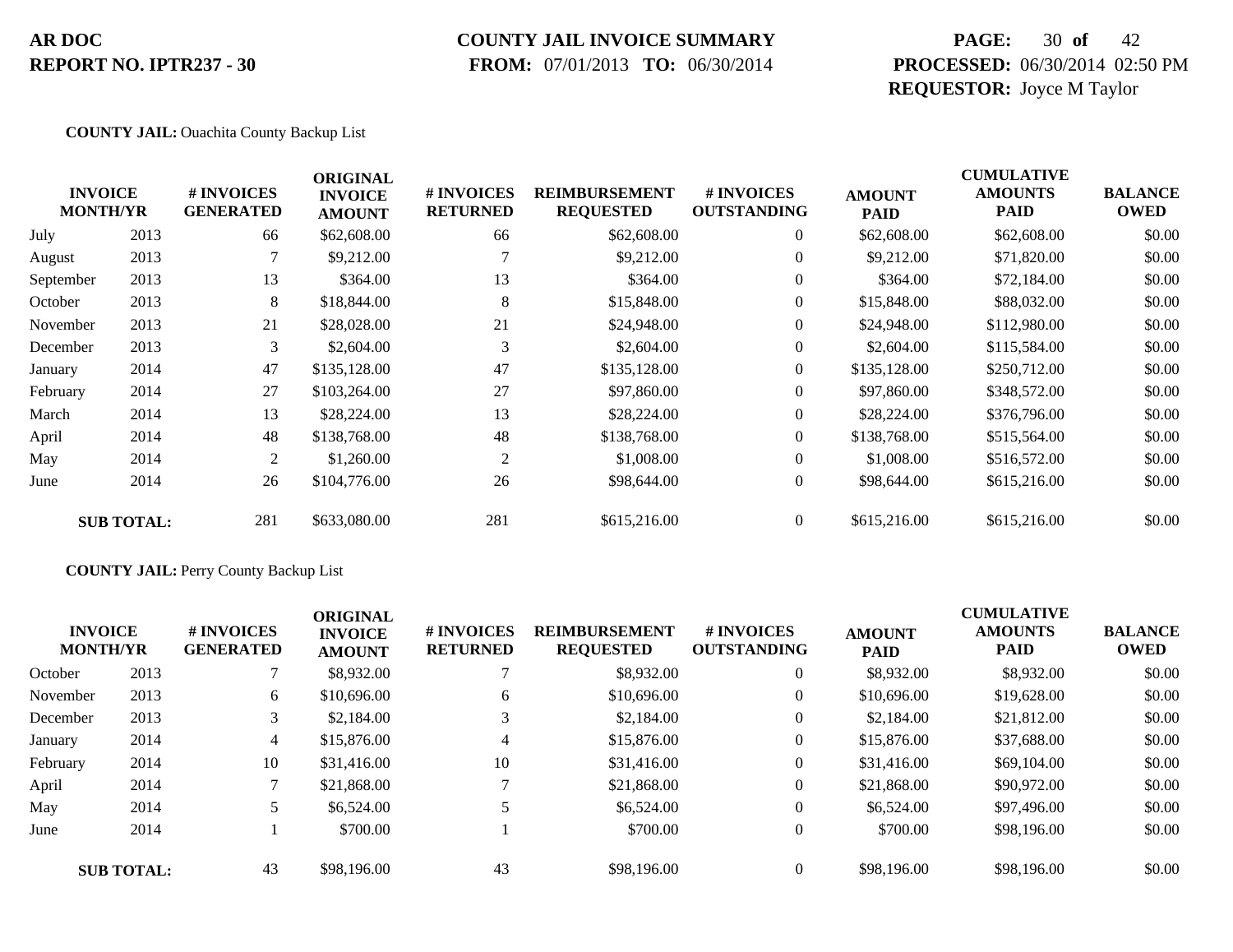# **COUNTY JAIL INVOICE SUMMARY**

 **FROM:** 07/01/2013 **TO:** 06/30/2014

### **PAGE:** 31 **of** 42 **PROCESSED:** 06/30/2014 02:50 PM **REQUESTOR:** Joyce M Taylor

#### **COUNTY JAIL:** Phillips County Backup List

|          | <b>INVOICE</b><br><b>MONTH/YR</b> | # INVOICES<br><b>GENERATED</b> | ORIGINAL<br><b>INVOICE</b><br><b>AMOUNT</b> | <b># INVOICES</b><br><b>RETURNED</b> | <b>REIMBURSEMENT</b><br><b>REQUESTED</b> | # INVOICES<br><b>OUTSTANDING</b> | <b>AMOUNT</b><br><b>PAID</b> | <b>CUMULATIVE</b><br><b>AMOUNTS</b><br><b>PAID</b> | <b>BALANCE</b><br><b>OWED</b> |
|----------|-----------------------------------|--------------------------------|---------------------------------------------|--------------------------------------|------------------------------------------|----------------------------------|------------------------------|----------------------------------------------------|-------------------------------|
| August   | 2013                              |                                | \$336.00                                    |                                      | \$0.00                                   | $\overline{0}$                   | \$0.00                       | \$0.00                                             | \$0.00                        |
| October  | 2013                              | 4                              | \$4,312.00                                  | 4                                    | \$4,312.00                               | $\overline{0}$                   | \$4,312.00                   | \$4,312.00                                         | \$0.00                        |
| February | 2014                              |                                | \$1,596.00                                  |                                      | \$0.00                                   | $\Omega$                         | \$0.00                       | \$4,312.00                                         | \$0.00                        |
| April    | 2014                              | ↑<br>∠                         | \$1,484.00                                  |                                      | \$1,484.00                               | $\overline{0}$                   | \$1,484.00                   | \$5,796.00                                         | \$0.00                        |
| May      | 2014                              |                                | \$1,960.00                                  |                                      | \$1,960.00                               | $\theta$                         | \$1,960.00                   | \$7,756.00                                         | \$0.00                        |
| June     | 2014                              | 9.                             | \$4,956.00                                  |                                      | \$4,956.00                               | $\theta$                         | \$4,956.00                   | \$12,712.00                                        | \$0.00                        |
|          | <b>SUB TOTAL:</b>                 | 20                             | \$14,644.00                                 | 16                                   | \$12,712.00                              | $\overline{0}$                   | \$12,712.00                  | \$12,712.00                                        | \$0.00                        |

#### **COUNTY JAIL:** Pike County Backup List

|           |                                   |                                | <b>ORIGINAL</b>                 |                                      |                                          |                                  | <b>CUMULATIVE</b>            |                               |                               |
|-----------|-----------------------------------|--------------------------------|---------------------------------|--------------------------------------|------------------------------------------|----------------------------------|------------------------------|-------------------------------|-------------------------------|
|           | <b>INVOICE</b><br><b>MONTH/YR</b> | # INVOICES<br><b>GENERATED</b> | <b>INVOICE</b><br><b>AMOUNT</b> | <b># INVOICES</b><br><b>RETURNED</b> | <b>REIMBURSEMENT</b><br><b>REQUESTED</b> | # INVOICES<br><b>OUTSTANDING</b> | <b>AMOUNT</b><br><b>PAID</b> | <b>AMOUNTS</b><br><b>PAID</b> | <b>BALANCE</b><br><b>OWED</b> |
| July      | 2013                              |                                | \$532.00                        |                                      | \$532.00                                 | $\mathbf{0}$                     | \$532.00                     | \$532.00                      | \$0.00                        |
| September | 2013                              | 3                              | \$2,492.00                      |                                      | \$1,652.00                               | $\overline{0}$                   | \$1,652.00                   | \$2,184.00                    | \$0.00                        |
| October   | 2013                              | 3                              | \$2,436.00                      | 3                                    | \$2,436.00                               | $\theta$                         | \$2,436.00                   | \$4,620.00                    | \$0.00                        |
| November  | 2013                              |                                | \$2,072.00                      |                                      | \$2,072.00                               | $\mathbf{0}$                     | \$2,072.00                   | \$6,692.00                    | \$0.00                        |
| December  | 2013                              | 9                              | \$12,152.00                     | 9                                    | \$12,152.00                              | $\mathbf{0}$                     | \$12,152.00                  | \$18,844.00                   | \$0.00                        |
| January   | 2014                              | 12                             | \$27,608.00                     | 12                                   | \$27,160.00                              | $\overline{0}$                   | \$27,160.00                  | \$46,004.00                   | \$0.00                        |
| February  | 2014                              | 5                              | \$8,624.00                      |                                      | \$5,404.00                               | $\overline{0}$                   | \$5,404.00                   | \$51,408.00                   | \$0.00                        |
| April     | 2014                              |                                | \$26,152.00                     |                                      | \$26,152.00                              | $\Omega$                         | \$26,152.00                  | \$77,560.00                   | \$0.00                        |
| May       | 2014                              |                                | \$16,912.00                     |                                      | \$16,912.00                              | $\mathbf{0}$                     | \$16,912.00                  | \$94,472.00                   | \$0.00                        |
| June      | 2014                              | 10                             | \$42,784.00                     | 10                                   | \$38,052.00                              | $\mathbf{0}$                     | \$38,052.00                  | \$132,524.00                  | \$0.00                        |
|           | <b>SUB TOTAL:</b>                 | 56                             | \$141,764.00                    | 56                                   | \$132,524.00                             | $\overline{0}$                   | \$132,524.00                 | \$132,524.00                  | \$0.00                        |

**COUNTY JAIL:** Poinsett County Backup List

|                 |                  | ORIGINAL       |                   |                  |                    |               | <b>CUMULATIVE</b> |                |
|-----------------|------------------|----------------|-------------------|------------------|--------------------|---------------|-------------------|----------------|
| <b>INVOICE</b>  | <b>#INVOICES</b> | <b>INVOICE</b> | <b># INVOICES</b> | REIMBURSEMENT    | <b>#INVOICES</b>   | <b>AMOUNT</b> | <b>AMOUNTS</b>    | <b>BALANCE</b> |
| <b>MONTH/YR</b> | <b>GENERATED</b> | <b>AMOUNT</b>  | <b>RETURNED</b>   | <b>REOUESTED</b> | <b>OUTSTANDING</b> | <b>PAID</b>   | PAID              | <b>OWED</b>    |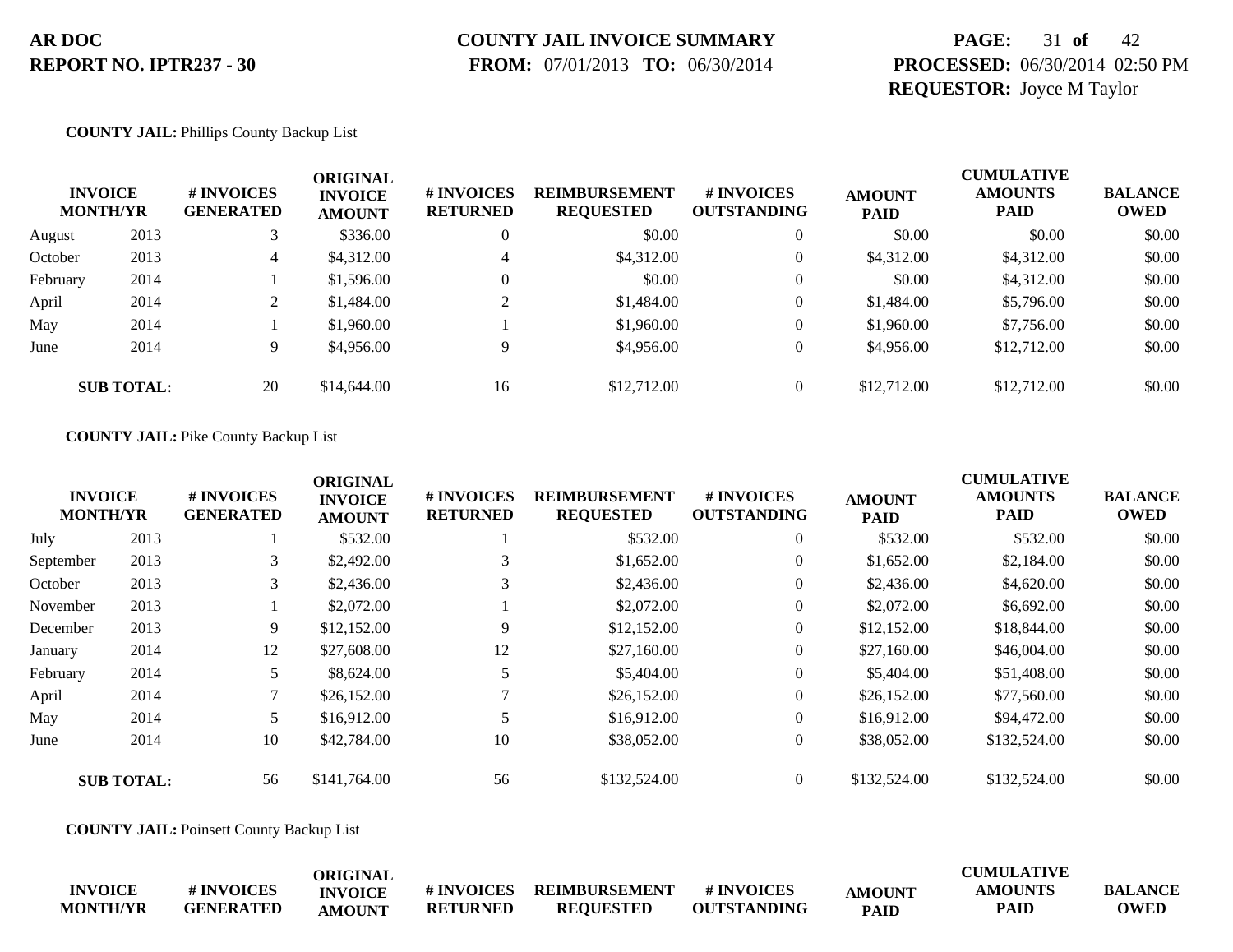#### **COUNTY JAIL INVOICE SUMMARY**

 **FROM:** 07/01/2013 **TO:** 06/30/2014

### **PAGE:** 32 **of** 42 **PROCESSED:** 06/30/2014 02:50 PM **REQUESTOR:** Joyce M Taylor

#### **COUNTY JAIL:** Poinsett County Backup List

|           |                                   |                                | <b>ORIGINAL</b>                 |                               |                                          |                                  | <b>CUMULATIVE</b>            |                               |                               |  |
|-----------|-----------------------------------|--------------------------------|---------------------------------|-------------------------------|------------------------------------------|----------------------------------|------------------------------|-------------------------------|-------------------------------|--|
|           | <b>INVOICE</b><br><b>MONTH/YR</b> | # INVOICES<br><b>GENERATED</b> | <b>INVOICE</b><br><b>AMOUNT</b> | # INVOICES<br><b>RETURNED</b> | <b>REIMBURSEMENT</b><br><b>REQUESTED</b> | # INVOICES<br><b>OUTSTANDING</b> | <b>AMOUNT</b><br><b>PAID</b> | <b>AMOUNTS</b><br><b>PAID</b> | <b>BALANCE</b><br><b>OWED</b> |  |
| July      | 2013                              | 6                              | \$1,848.00                      | 6                             | \$1,848.00                               | $\boldsymbol{0}$                 | \$1,848.00                   | \$1,848.00                    | \$0.00                        |  |
| September | 2013                              | 8                              | \$6,468.00                      | 8                             | \$6,468.00                               | $\overline{0}$                   | \$6,468.00                   | \$8,316.00                    | \$0.00                        |  |
| October   | 2013                              | 4                              | \$3,108.00                      | 4                             | \$3,108.00                               | $\overline{0}$                   | \$3,108.00                   | \$11,424.00                   | \$0.00                        |  |
| November  | 2013                              | 6                              | \$4,676.00                      | 6                             | \$4,676.00                               | $\boldsymbol{0}$                 | \$4,676.00                   | \$16,100.00                   | \$0.00                        |  |
| December  | 2013                              | $\mathbf{r}$                   | \$10,164.00                     |                               | \$10,164.00                              | $\overline{0}$                   | \$10,164.00                  | \$26,264.00                   | \$0.00                        |  |
| January   | 2014                              | 20                             | \$28,000.00                     | 20                            | \$28,000.00                              | $\overline{0}$                   | \$28,000.00                  | \$54,264.00                   | \$0.00                        |  |
| February  | 2014                              |                                | \$1,456.00                      |                               | \$420.00                                 | $\overline{0}$                   | \$420.00                     | \$54,684.00                   | \$0.00                        |  |
| March     | 2014                              | 3                              | \$5,096.00                      | 3                             | \$5,096.00                               | $\overline{0}$                   | \$5,096.00                   | \$59,780.00                   | \$0.00                        |  |
| April     | 2014                              | 10                             | \$21,560.00                     | 10                            | \$21,560.00                              | $\overline{0}$                   | \$21,560.00                  | \$81,340.00                   | \$0.00                        |  |
| May       | 2014                              |                                | \$12,180.00                     |                               | \$12,180.00                              | $\overline{0}$                   | \$12,180.00                  | \$93,520.00                   | \$0.00                        |  |
| June      | 2014                              | 3                              | \$10,780.00                     | 3                             | \$10,780.00                              | $\boldsymbol{0}$                 | \$10,780.00                  | \$104,300.00                  | \$0.00                        |  |
|           | <b>SUB TOTAL:</b>                 | 73                             | \$105,336.00                    | 73                            | \$104,300.00                             | $\overline{0}$                   | \$104,300.00                 | \$104,300.00                  | \$0.00                        |  |

#### **COUNTY JAIL:** Polk County Backup List

|           | <b>INVOICE</b><br><b>MONTH/YR</b> | # INVOICES<br><b>GENERATED</b> | <b>ORIGINAL</b><br><b>INVOICE</b><br><b>AMOUNT</b> | # INVOICES<br><b>RETURNED</b> | <b>REIMBURSEMENT</b><br><b>REQUESTED</b> | # INVOICES<br><b>OUTSTANDING</b> | <b>AMOUNT</b><br><b>PAID</b> | <b>CUMULATIVE</b><br><b>AMOUNTS</b><br><b>PAID</b> | <b>BALANCE</b><br><b>OWED</b> |
|-----------|-----------------------------------|--------------------------------|----------------------------------------------------|-------------------------------|------------------------------------------|----------------------------------|------------------------------|----------------------------------------------------|-------------------------------|
| July      | 2013                              | 2                              | \$1,400.00                                         | 2                             | \$1,400.00                               | $\overline{0}$                   | \$1,400.00                   | \$1,400.00                                         | \$0.00                        |
| September | 2013                              | 2                              | \$2,016.00                                         |                               | \$1,540.00                               | $\overline{0}$                   | \$1,540.00                   | \$2,940.00                                         | \$0.00                        |
| October   | 2013                              |                                | \$5,684.00                                         |                               | \$4,116.00                               | $\overline{0}$                   | \$4,116.00                   | \$7,056.00                                         | \$0.00                        |
| December  | 2013                              | 8                              | \$6,496.00                                         | 8                             | \$5,124.00                               | $\overline{0}$                   | \$5,124.00                   | \$12,180.00                                        | \$0.00                        |
| January   | 2014                              |                                | \$2,156.00                                         |                               | \$1,540.00                               | $\overline{0}$                   | \$1,540.00                   | \$13,720.00                                        | \$0.00                        |
| February  | 2014                              | 5                              | \$10,528.00                                        |                               | \$10,528.00                              | $\overline{0}$                   | \$10,528.00                  | \$24,248.00                                        | \$0.00                        |
| April     | 2014                              |                                | \$10,136.00                                        |                               | \$8,988.00                               | $\overline{0}$                   | \$8,988.00                   | \$33,236.00                                        | \$0.00                        |
| May       | 2014                              | 3                              | \$10,500.00                                        | 3                             | \$924.00                                 | $\overline{0}$                   | \$924.00                     | \$34,160.00                                        | \$0.00                        |
| June      | 2014                              | 6                              | \$18,956.00                                        | 6                             | \$5,012.00                               | $\overline{0}$                   | \$5,012.00                   | \$39,172.00                                        | \$0.00                        |
|           | <b>SUB TOTAL:</b>                 | 41                             | \$67,872.00                                        | 41                            | \$39,172.00                              | $\overline{0}$                   | \$39,172.00                  | \$39,172.00                                        | \$0.00                        |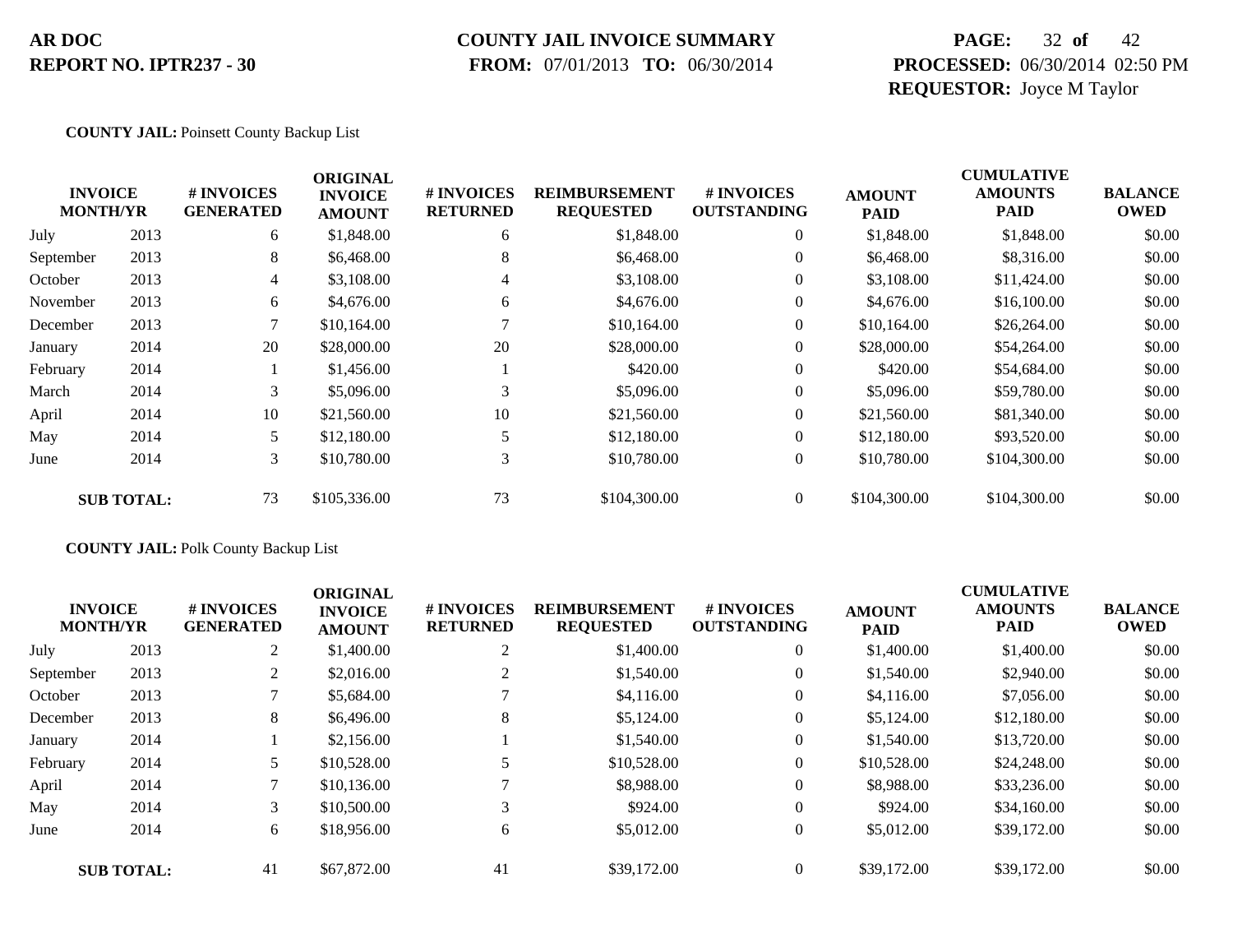#### **COUNTY JAIL INVOICE SUMMARY**

 **FROM:** 07/01/2013 **TO:** 06/30/2014

### **PAGE:** 33 **of** 42 **PROCESSED:** 06/30/2014 02:50 PM **REQUESTOR:** Joyce M Taylor

#### **COUNTY JAIL:** Pope County Backup List

|           |                                   |                                | <b>ORIGINAL</b>                 |                               |                                          |                                  |                              | <b>CUMULATIVE</b>      |                               |
|-----------|-----------------------------------|--------------------------------|---------------------------------|-------------------------------|------------------------------------------|----------------------------------|------------------------------|------------------------|-------------------------------|
|           | <b>INVOICE</b><br><b>MONTH/YR</b> | # INVOICES<br><b>GENERATED</b> | <b>INVOICE</b><br><b>AMOUNT</b> | # INVOICES<br><b>RETURNED</b> | <b>REIMBURSEMENT</b><br><b>REQUESTED</b> | # INVOICES<br><b>OUTSTANDING</b> | <b>AMOUNT</b><br><b>PAID</b> | <b>AMOUNTS</b><br>PAID | <b>BALANCE</b><br><b>OWED</b> |
| July      | 2013                              | 36                             | \$31,920.00                     | 36                            | \$31,696.00                              | $\overline{0}$                   | \$31,696.00                  | \$31,696.00            | \$0.00                        |
| August    | 2013                              | 8                              | \$2,968.00                      | 8                             | \$2,968.00                               | $\boldsymbol{0}$                 | \$2,968.00                   | \$34,664.00            | \$0.00                        |
| September | 2013                              |                                | \$2,324.00                      |                               | \$2,324.00                               | $\overline{0}$                   | \$2,324.00                   | \$36,988.00            | \$0.00                        |
| November  | 2013                              | 15                             | \$18,116.00                     | 15                            | \$18,116.00                              | $\overline{0}$                   | \$18,116.00                  | \$55,104.00            | \$0.00                        |
| December  | 2013                              | 5                              | \$9,576.00                      |                               | \$8,624.00                               | $\theta$                         | \$8,624.00                   | \$63,728.00            | \$0.00                        |
| January   | 2014                              | 17                             | \$43,260.00                     | 17                            | \$43,260.00                              | $\overline{0}$                   | \$43,260.00                  | \$106,988.00           | \$0.00                        |
| February  | 2014                              | 11                             | \$19,320.00                     | 11                            | \$19,320.00                              | $\overline{0}$                   | \$19,320.00                  | \$126,308.00           | \$0.00                        |
| March     | 2014                              | 25                             | \$96,432.00                     | 25                            | \$92,596.00                              | $\overline{0}$                   | \$92,596.00                  | \$218,904.00           | \$0.00                        |
| April     | 2014                              | 28                             | \$103,712.00                    | 28                            | \$103,712.00                             | $\overline{0}$                   | \$103,712.00                 | \$322,616.00           | \$0.00                        |
| May       | 2014                              | 25                             | \$74,956.00                     | 25                            | \$74,956.00                              | $\overline{0}$                   | \$74,956.00                  | \$397,572.00           | \$0.00                        |
| June      | 2014                              | 11                             | \$35,196.00                     | 11                            | \$35,196.00                              | $\overline{0}$                   | \$35,196.00                  | \$432,768.00           | \$0.00                        |
|           | <b>SUB TOTAL:</b>                 | 188                            | \$437,780.00                    | 188                           | \$432,768.00                             | $\overline{0}$                   | \$432,768.00                 | \$432,768.00           | \$0.00                        |

**COUNTY JAIL:** Prairie County Backup List

| <b>INVOICE</b><br><b>MONTH/YR</b> |                   | # INVOICES<br><b>GENERATED</b> | <b>ORIGINAL</b><br><b>INVOICE</b><br><b>AMOUNT</b> | # INVOICES<br><b>RETURNED</b> | <b>REIMBURSEMENT</b><br><b>REQUESTED</b> | # INVOICES<br><b>OUTSTANDING</b> | <b>AMOUNT</b><br><b>PAID</b> | <b>CUMULATIVE</b><br><b>AMOUNTS</b><br><b>PAID</b> | <b>BALANCE</b><br><b>OWED</b> |
|-----------------------------------|-------------------|--------------------------------|----------------------------------------------------|-------------------------------|------------------------------------------|----------------------------------|------------------------------|----------------------------------------------------|-------------------------------|
| July                              | 2013              |                                | \$700.00                                           |                               | \$700.00                                 | $\overline{0}$                   | \$700.00                     | \$700.00                                           | \$0.00                        |
| September                         | 2013              | 4                              | \$2,520.00                                         | $\overline{4}$                | \$2,520.00                               | $\theta$                         | \$2,520.00                   | \$3,220.00                                         | \$0.00                        |
| October                           | 2013              | 2                              | \$784.00                                           | 2                             | \$784.00                                 | $\theta$                         | \$784.00                     | \$4,004.00                                         | \$0.00                        |
| December                          | 2013              | 4                              | \$9,324.00                                         | $\overline{4}$                | \$1,764.00                               | $\overline{0}$                   | \$1,764.00                   | \$5,768.00                                         | \$0.00                        |
| March                             | 2014              | 8                              | \$10,108.00                                        | 8                             | \$10,108.00                              | $\overline{0}$                   | \$10,108.00                  | \$15,876.00                                        | \$0.00                        |
| April                             | 2014              |                                | \$10,668.00                                        |                               | \$6,888.00                               | $\overline{0}$                   | \$6,888.00                   | \$22,764.00                                        | \$0.00                        |
| June                              | 2014              | 4                              | \$2,604.00                                         | $\boldsymbol{0}$              | \$0.00                                   | $\mathbf{0}$                     | \$0.00                       | \$22,764.00                                        | \$0.00                        |
|                                   | <b>SUB TOTAL:</b> | 28                             | \$36,708.00                                        | 24                            | \$22,764.00                              | $\overline{0}$                   | \$22,764.00                  | \$22,764.00                                        | \$0.00                        |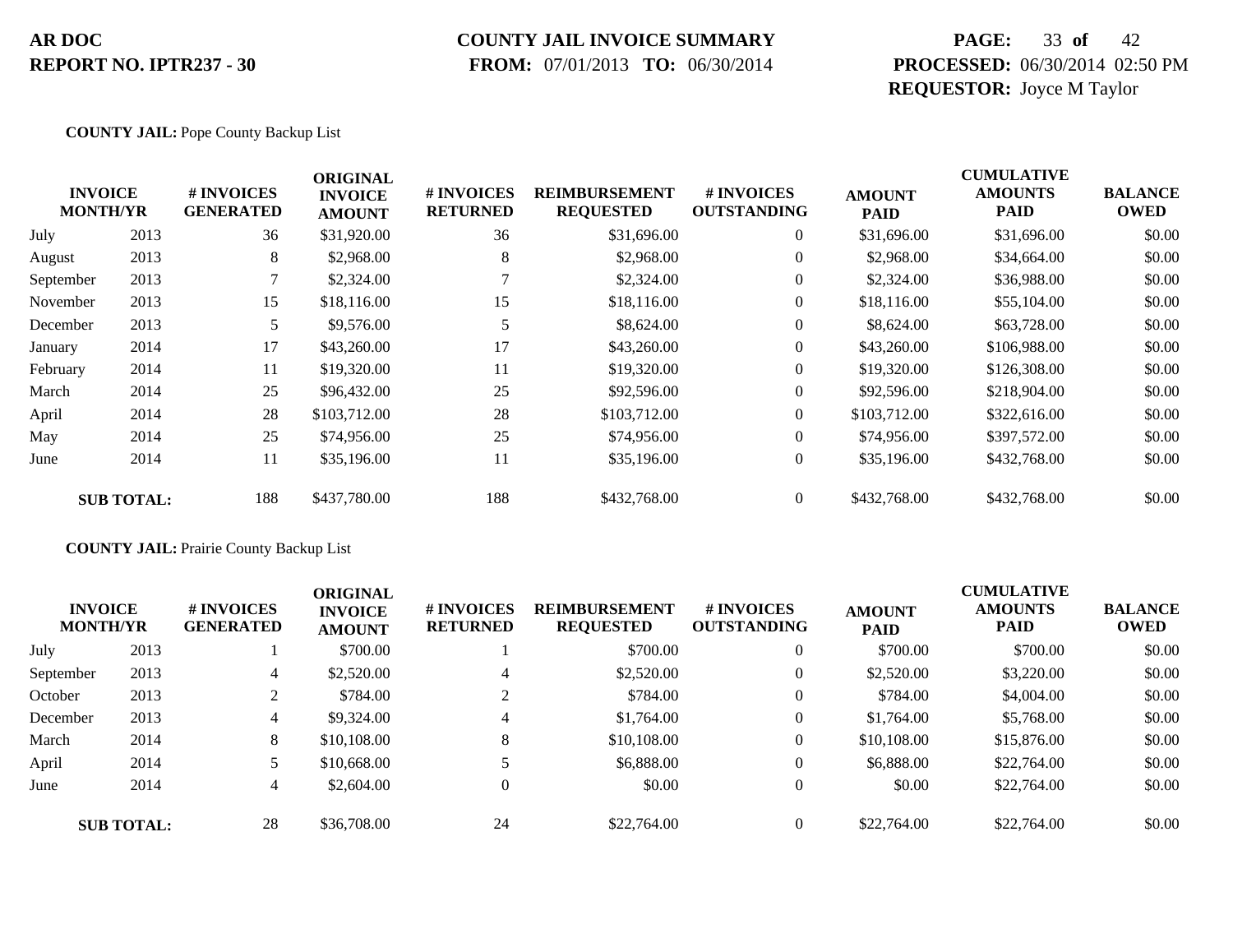# **COUNTY JAIL INVOICE SUMMARY**

 **FROM:** 07/01/2013 **TO:** 06/30/2014

### **PAGE:** 34 **of** 42 **PROCESSED:** 06/30/2014 02:50 PM **REQUESTOR:** Joyce M Taylor

#### **COUNTY JAIL:** Pulaski County Backup List

|           | <b>INVOICE</b><br><b>MONTH/YR</b> | # INVOICES<br><b>GENERATED</b> | <b>ORIGINAL</b><br><b>INVOICE</b><br><b>AMOUNT</b> | # INVOICES<br><b>RETURNED</b> | <b>REIMBURSEMENT</b><br><b>REQUESTED</b> | # INVOICES<br><b>OUTSTANDING</b> | <b>AMOUNT</b><br><b>PAID</b> | <b>CUMULATIVE</b><br><b>AMOUNTS</b><br>PAID | <b>BALANCE</b><br><b>OWED</b> |
|-----------|-----------------------------------|--------------------------------|----------------------------------------------------|-------------------------------|------------------------------------------|----------------------------------|------------------------------|---------------------------------------------|-------------------------------|
| July      | 2013                              | 124                            | \$129,416.00                                       | 124                           | \$131,600.00                             | $\overline{0}$                   | \$131,600.00                 | \$131,600.00                                | \$0.00                        |
| August    | 2013                              | 244                            | \$144,592.00                                       | 244                           | \$144,200.00                             | $\overline{0}$                   | \$144,200.00                 | \$275,800.00                                | \$0.00                        |
| September | 2013                              | 36                             | \$19,992.00                                        | 36                            | \$21,504.00                              | $\overline{0}$                   | \$21,504.00                  | \$297,304.00                                | \$0.00                        |
| October   | 2013                              | 178                            | \$127,176.00                                       | 178                           | \$123,256.00                             | $\overline{0}$                   | \$123,256.00                 | \$420,560.00                                | \$0.00                        |
| November  | 2013                              | 47                             | \$42,420.00                                        | 47                            | \$40,908.00                              | $\overline{0}$                   | \$40,908.00                  | \$461,468.00                                | \$0.00                        |
| December  | 2013                              | 106                            | \$160,496.00                                       | 106                           | \$154,672.00                             | $\overline{0}$                   | \$154,672.00                 | \$616,140.00                                | \$0.00                        |
| January   | 2014                              | 41                             | \$56,056.00                                        | 41                            | \$52,948.00                              | $\overline{0}$                   | \$52,948.00                  | \$669,088.00                                | \$0.00                        |
| February  | 2014                              | 95                             | \$237,692.00                                       | 95                            | \$229,376.00                             | $\overline{0}$                   | \$229,376.00                 | \$898,464.00                                | \$0.00                        |
| March     | 2014                              | 76                             | \$207,004.00                                       | 76                            | \$190,792.00                             | $\overline{0}$                   | \$190,792.00                 | \$1,089,256.00                              | \$0.00                        |
| April     | 2014                              | 113                            | \$258,972.00                                       | 113                           | \$252,140.00                             | $\overline{0}$                   | \$252,140.00                 | \$1,341,396.00                              | \$0.00                        |
| May       | 2014                              | 133                            | \$473,060.00                                       | 133                           | \$467,264.00                             | $\overline{0}$                   | \$467,264.00                 | \$1,808,660.00                              | \$0.00                        |
| June      | 2014                              | 99                             | \$325,808.00                                       | 99                            | \$318,836.00                             | $\overline{0}$                   | \$318,836.00                 | \$2,127,496.00                              | \$0.00                        |
|           | <b>SUB TOTAL:</b>                 | 1292                           | \$2,182,684.00                                     | 1292                          | \$2,127,496.00                           | $\overline{0}$                   | \$2,127,496.00               | \$2,127,496.00                              | \$0.00                        |

#### **COUNTY JAIL:** Randolph County Backup List

|         | <b>INVOICE</b><br><b>MONTH/YR</b> | # INVOICES<br><b>GENERATED</b> | <b>ORIGINAL</b><br><b>INVOICE</b><br><b>AMOUNT</b> | # INVOICES<br><b>RETURNED</b> | <b>REIMBURSEMENT</b><br><b>REQUESTED</b> | # INVOICES<br><b>OUTSTANDING</b> | <b>AMOUNT</b><br><b>PAID</b> | <b>CUMULATIVE</b><br><b>AMOUNTS</b><br><b>PAID</b> | <b>BALANCE</b><br><b>OWED</b> |
|---------|-----------------------------------|--------------------------------|----------------------------------------------------|-------------------------------|------------------------------------------|----------------------------------|------------------------------|----------------------------------------------------|-------------------------------|
| July    | 2013                              | $\overline{L}$                 | \$2,240.00                                         |                               | \$2,240.00                               | $\overline{0}$                   | \$2,240.00                   | \$2,240.00                                         | \$0.00                        |
| October | 2013                              |                                | \$9,632.00                                         |                               | \$9,632.00                               | $\overline{0}$                   | \$9,632.00                   | \$11,872.00                                        | \$0.00                        |
| April   | 2014                              | 8                              | \$10,528.00                                        | 8                             | \$10,528.00                              | $\theta$                         | \$10,528.00                  | \$22,400.00                                        | \$0.00                        |
| May     | 2014                              |                                | \$21,616.00                                        |                               | \$21,616.00                              | $\theta$                         | \$21,616.00                  | \$44,016.00                                        | \$0.00                        |
| June    | 2014                              |                                | \$10,416.00                                        |                               | \$10,416.00                              | $\overline{0}$                   | \$10,416.00                  | \$54,432.00                                        | \$0.00                        |
|         | <b>SUB TOTAL:</b>                 | 27                             | \$54,432.00                                        | 27                            | \$54,432.00                              | $\theta$                         | \$54,432.00                  | \$54,432.00                                        | \$0.00                        |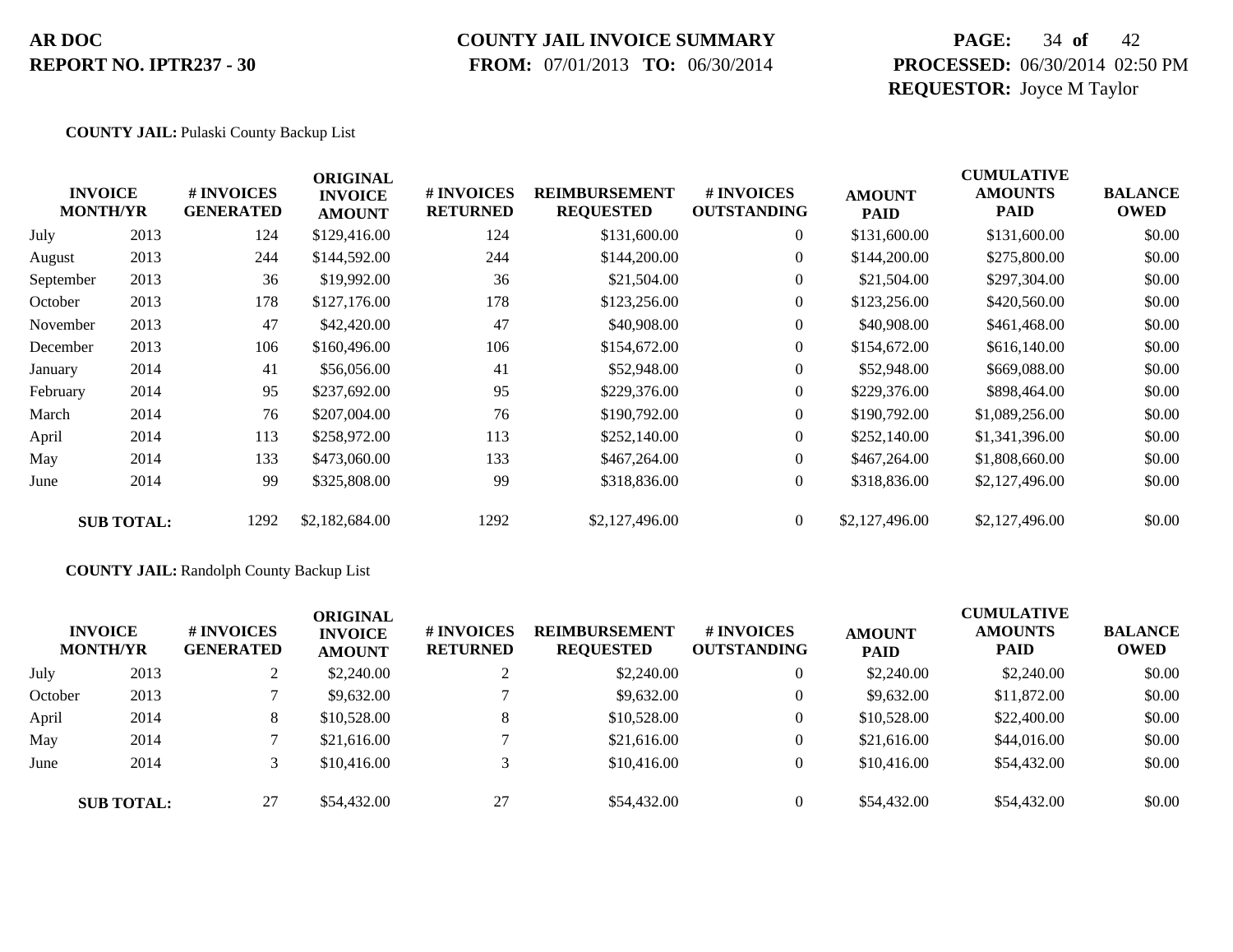### **COUNTY JAIL INVOICE SUMMARY**

 **FROM:** 07/01/2013 **TO:** 06/30/2014

### **PAGE:** 35 **of** 42 **PROCESSED:** 06/30/2014 02:50 PM **REQUESTOR:** Joyce M Taylor

#### **COUNTY JAIL:** Saline County Backup List

| <b>MONTH/YR</b> | <b>INVOICE</b>    | # INVOICES<br><b>GENERATED</b> | <b>ORIGINAL</b><br><b>INVOICE</b><br><b>AMOUNT</b> | # INVOICES<br><b>RETURNED</b> | <b>REIMBURSEMENT</b><br><b>REQUESTED</b> | # INVOICES<br><b>OUTSTANDING</b> | <b>AMOUNT</b><br><b>PAID</b> | <b>CUMULATIVE</b><br><b>AMOUNTS</b><br><b>PAID</b> | <b>BALANCE</b><br><b>OWED</b> |
|-----------------|-------------------|--------------------------------|----------------------------------------------------|-------------------------------|------------------------------------------|----------------------------------|------------------------------|----------------------------------------------------|-------------------------------|
| July            | 2013              | 26                             | \$19,264.00                                        | 26                            | \$19,264.00                              | $\overline{0}$                   | \$19,264.00                  | \$19,264.00                                        | \$0.00                        |
| August          | 2013              | $\overline{4}$                 | \$196.00                                           | 4                             | \$196.00                                 | $\overline{0}$                   | \$196.00                     | \$19,460.00                                        | \$0.00                        |
| September       | 2013              | 7                              | \$8,848.00                                         |                               | \$8,848.00                               | $\overline{0}$                   | \$8,848.00                   | \$28,308.00                                        | \$0.00                        |
| October         | 2013              | 10                             | \$13,104.00                                        | 10                            | \$13,104.00                              | $\overline{0}$                   | \$13,104.00                  | \$41,412.00                                        | \$0.00                        |
| November        | 2013              | 13                             | \$11,536.00                                        | 13                            | \$11,536.00                              | $\boldsymbol{0}$                 | \$11,536.00                  | \$52,948.00                                        | \$0.00                        |
| December        | 2013              | 10                             | \$17,248.00                                        | 10                            | \$17,248.00                              | $\overline{0}$                   | \$17,248.00                  | \$70,196.00                                        | \$0.00                        |
| January         | 2014              | 37                             | \$106,652.00                                       | 37                            | \$106,652.00                             | $\overline{0}$                   | \$106,652.00                 | \$176,848.00                                       | \$0.00                        |
| February        | 2014              | 5                              | \$14,308.00                                        | 5                             | \$14,308.00                              | $\overline{0}$                   | \$14,308.00                  | \$191,156.00                                       | \$0.00                        |
| March           | 2014              | 19                             | \$44,408.00                                        | 19                            | \$44,408.00                              | $\overline{0}$                   | \$44,408.00                  | \$235,564.00                                       | \$0.00                        |
| April           | 2014              | 24                             | \$75,068.00                                        | 24                            | \$75,068.00                              | $\overline{0}$                   | \$75,068.00                  | \$310,632.00                                       | \$0.00                        |
| May             | 2014              | 18                             | \$50,260.00                                        | 18                            | \$49,980.00                              | $\overline{0}$                   | \$49,980.00                  | \$360,612.00                                       | \$0.00                        |
| June            | 2014              | 19                             | \$56,812.00                                        | 19                            | \$56,812.00                              | $\boldsymbol{0}$                 | \$56,812.00                  | \$417,424.00                                       | \$0.00                        |
|                 | <b>SUB TOTAL:</b> | 192                            | \$417,704.00                                       | 192                           | \$417,424.00                             | $\overline{0}$                   | \$417,424.00                 | \$417,424.00                                       | \$0.00                        |

#### **COUNTY JAIL:** Scott County Backup List

|           | <b>INVOICE</b><br><b>MONTH/YR</b> | # INVOICES<br><b>GENERATED</b> | <b>ORIGINAL</b><br><b>INVOICE</b><br><b>AMOUNT</b> | # INVOICES<br><b>RETURNED</b> | <b>REIMBURSEMENT</b><br><b>REQUESTED</b> | # INVOICES<br><b>OUTSTANDING</b> | <b>AMOUNT</b><br><b>PAID</b> | <b>CUMULATIVE</b><br><b>AMOUNTS</b><br>PAID | <b>BALANCE</b><br><b>OWED</b> |
|-----------|-----------------------------------|--------------------------------|----------------------------------------------------|-------------------------------|------------------------------------------|----------------------------------|------------------------------|---------------------------------------------|-------------------------------|
| July      | 2013                              |                                | \$588.00                                           |                               | \$588.00                                 | $\overline{0}$                   | \$588.00                     | \$588.00                                    | \$0.00                        |
| August    | 2013                              |                                | \$1,316.00                                         |                               | \$1,316.00                               | $\overline{0}$                   | \$1,316.00                   | \$1,904.00                                  | \$0.00                        |
| September | 2013                              | 2                              | \$560.00                                           |                               | \$560.00                                 | $\overline{0}$                   | \$560.00                     | \$2,464.00                                  | \$0.00                        |
| October   | 2013                              | 6                              | \$5,012.00                                         | 6                             | \$5,012.00                               | $\overline{0}$                   | \$5,012.00                   | \$7,476.00                                  | \$0.00                        |
| November  | 2013                              |                                | \$448.00                                           |                               | \$448.00                                 | $\overline{0}$                   | \$448.00                     | \$7,924.00                                  | \$0.00                        |
| December  | 2013                              | 3                              | \$2,408.00                                         | $\sim$                        | \$2,408.00                               | $\overline{0}$                   | \$2,408.00                   | \$10,332.00                                 | \$0.00                        |
| January   | 2014                              |                                | \$1,792.00                                         |                               | \$1,792.00                               | $\overline{0}$                   | \$1,792.00                   | \$12,124.00                                 | \$0.00                        |
| February  | 2014                              | 2                              | \$1,540.00                                         |                               | \$1,540.00                               | $\overline{0}$                   | \$1,540.00                   | \$13,664.00                                 | \$0.00                        |
| May       | 2014                              | $\overline{2}$                 | \$1,456.00                                         | $\sim$                        | \$1,456.00                               | $\overline{0}$                   | \$1,456.00                   | \$15,120.00                                 | \$0.00                        |
| June      | 2014                              |                                | \$560.00                                           |                               | \$560.00                                 | $\overline{0}$                   | \$560.00                     | \$15,680.00                                 | \$0.00                        |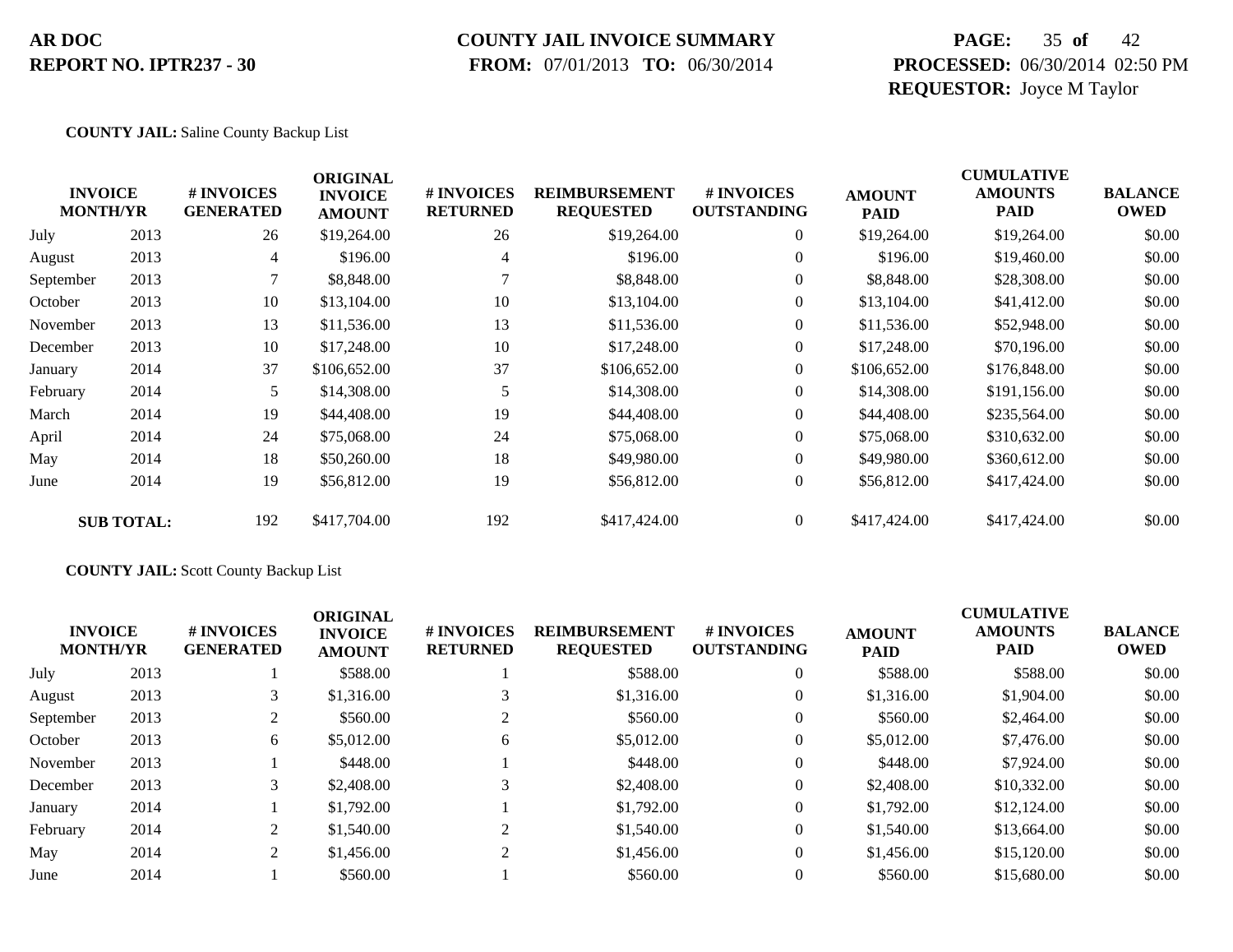### **PAGE:** 36 **of** 42 **PROCESSED:** 06/30/2014 02:50 PM **REQUESTOR:** Joyce M Taylor

**COUNTY JAIL:** Scott County Backup List

| <b>INVOICE</b><br><b>MONTH/YR</b> | # INVOICES<br><b>GENERATED</b> | ORIGINAL<br><b>INVOICE</b><br><b>AMOUNT</b> | # INVOICES<br><b>RETURNED</b>              | <b>REIMBURSEMENT</b><br><b>REOUESTED</b> | # INVOICES<br><b>OUTSTANDING</b> | <b>AMOUNT</b><br><b>PAID</b> | <b>CUMULATIVE</b><br><b>AMOUNTS</b><br><b>PAID</b> | <b>BALANCE</b><br><b>OWED</b> |
|-----------------------------------|--------------------------------|---------------------------------------------|--------------------------------------------|------------------------------------------|----------------------------------|------------------------------|----------------------------------------------------|-------------------------------|
| <b>SUB TOTAL:</b>                 | 22<br>∠∠                       | \$15,680.00                                 | $\gamma\gamma$<br>$\overline{\phantom{a}}$ | \$15,680.00                              |                                  | \$15,680.00                  | \$15,680.00                                        | \$0.00                        |

**COUNTY JAIL:** Searcy County Backup List

| <b>INVOICE</b><br><b>MONTH/YR</b> |                   | <b># INVOICES</b><br><b>GENERATED</b> | ORIGINAL<br><b>INVOICE</b><br><b>AMOUNT</b> | <b># INVOICES</b><br><b>RETURNED</b> | <b>REIMBURSEMENT</b><br><b>REQUESTED</b> | <b># INVOICES</b><br><b>OUTSTANDING</b> | <b>AMOUNT</b><br><b>PAID</b> | <b>CUMULATIVE</b><br><b>AMOUNTS</b><br><b>PAID</b> | <b>BALANCE</b><br><b>OWED</b> |
|-----------------------------------|-------------------|---------------------------------------|---------------------------------------------|--------------------------------------|------------------------------------------|-----------------------------------------|------------------------------|----------------------------------------------------|-------------------------------|
| July                              | 2013              |                                       | \$616.00                                    |                                      | \$616.00                                 |                                         | \$616.00                     | \$616.00                                           | \$0.00                        |
| October                           | 2013              |                                       | \$1,680.00                                  |                                      | \$1,680.00                               |                                         | \$1,680.00                   | \$2,296.00                                         | \$0.00                        |
| December                          | 2013              |                                       | \$5,152.00                                  |                                      | \$5,152.00                               |                                         | \$5,152.00                   | \$7,448.00                                         | \$0.00                        |
| February                          | 2014              | ◠                                     | \$10,248.00                                 |                                      | \$10,248.00                              |                                         | \$10,248.00                  | \$17,696.00                                        | \$0.00                        |
| March                             | 2014              |                                       | \$1,456.00                                  |                                      | \$1,456.00                               |                                         | \$1,456.00                   | \$19,152.00                                        | \$0.00                        |
| June                              | 2014              |                                       | \$5,852.00                                  |                                      | \$5,852.00                               |                                         | \$5,852.00                   | \$25,004.00                                        | \$0.00                        |
|                                   | <b>SUB TOTAL:</b> | 8                                     | \$25,004.00                                 | 8                                    | \$25,004.00                              |                                         | \$25,004.00                  | \$25,004.00                                        | \$0.00                        |

#### **COUNTY JAIL:** Sebastian County Backup List

| <b>INVOICE</b><br><b>MONTH/YR</b> |      | # INVOICES<br><b>GENERATED</b> | <b>ORIGINAL</b><br><b>INVOICE</b><br><b>AMOUNT</b> | # INVOICES<br><b>RETURNED</b> | <b>REIMBURSEMENT</b><br><b>REQUESTED</b> | # INVOICES<br><b>OUTSTANDING</b> | <b>AMOUNT</b><br><b>PAID</b> | <b>CUMULATIVE</b><br><b>AMOUNTS</b><br><b>PAID</b> | <b>BALANCE</b><br><b>OWED</b> |
|-----------------------------------|------|--------------------------------|----------------------------------------------------|-------------------------------|------------------------------------------|----------------------------------|------------------------------|----------------------------------------------------|-------------------------------|
| July                              | 2013 | 67                             | \$71,204.00                                        | 67                            | \$75,656.00                              | $\overline{0}$                   | \$75,656.00                  | \$75,656.00                                        | \$0.00                        |
| August                            | 2013 | 80                             | \$60,060.00                                        | 80                            | \$63,588.00                              | $\overline{0}$                   | \$63,588.00                  | \$139,244.00                                       | \$0.00                        |
| September                         | 2013 | 44                             | \$20,160.00                                        | 44                            | \$20,748.00                              | $\overline{0}$                   | \$20,748.00                  | \$159,992.00                                       | \$0.00                        |
| October                           | 2013 | 77                             | \$73,752.00                                        | 77                            | \$76,748.00                              | $\overline{0}$                   | \$76,748.00                  | \$236,740.00                                       | \$0.00                        |
| November                          | 2013 | 34                             | \$46,592.00                                        | 34                            | \$40,264.00                              | $\overline{0}$                   | \$40,264.00                  | \$277,004.00                                       | \$0.00                        |
| December                          | 2013 | 25                             | \$27,664.00                                        | 25                            | \$27,664.00                              | $\overline{0}$                   | \$27,664.00                  | \$304,668.00                                       | \$0.00                        |
| January                           | 2014 | 95                             | \$191,016.00                                       | 95                            | \$190,988.00                             | $\overline{0}$                   | \$190,988.00                 | \$495,656.00                                       | \$0.00                        |
| February                          | 2014 | 58                             | \$126,196.00                                       | 58                            | \$125,748.00                             | $\Omega$                         | \$125,748.00                 | \$621,404.00                                       | \$0.00                        |
| March                             | 2014 | 66                             | \$122,304.00                                       | 66                            | \$122,332.00                             | $\Omega$                         | \$122,332.00                 | \$743,736.00                                       | \$0.00                        |
| April                             | 2014 | 90                             | \$162,092.00                                       | 90                            | \$159,684.00                             | $\Omega$                         | \$159,684.00                 | \$903,420.00                                       | \$0.00                        |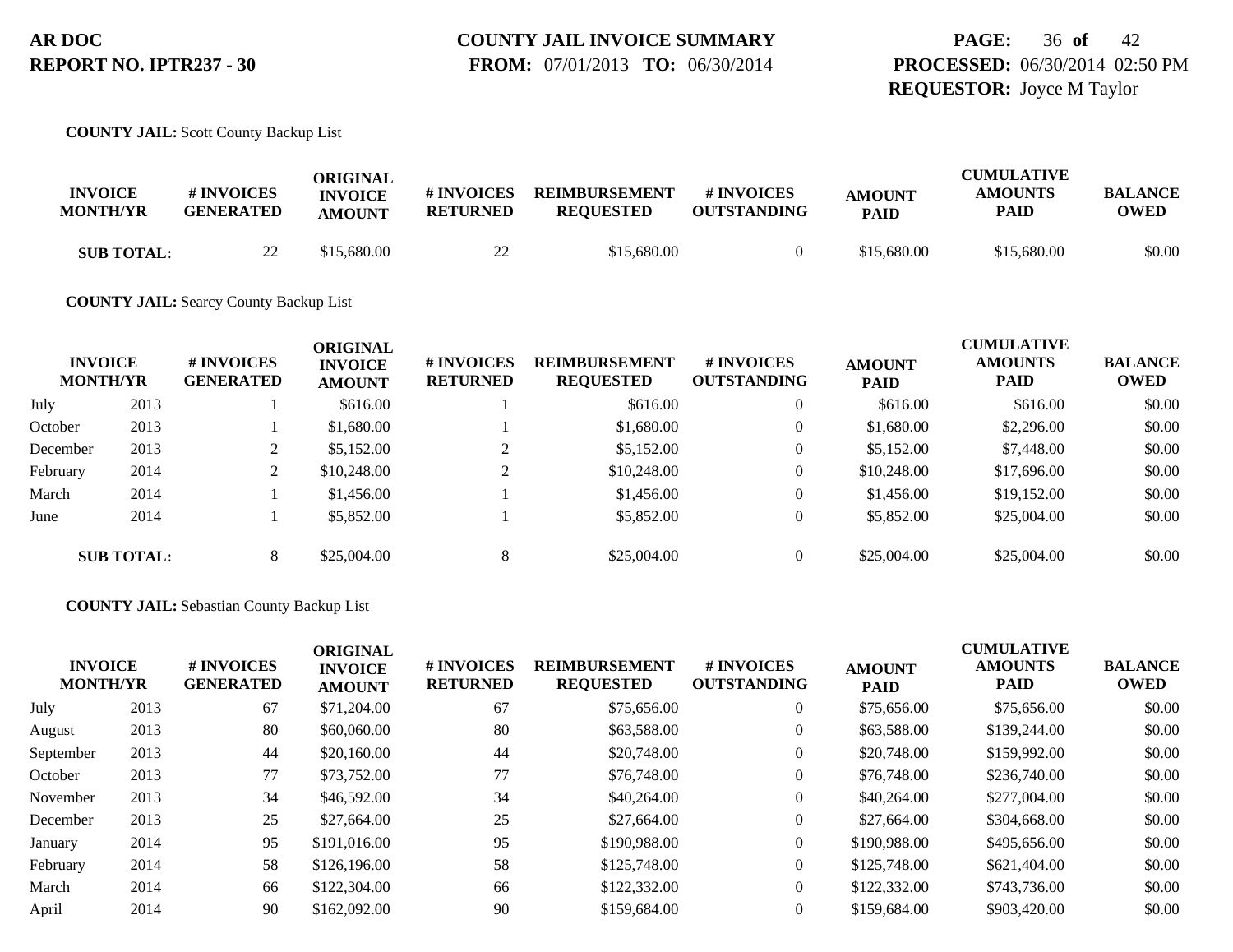# **COUNTY JAIL INVOICE SUMMARY**

 **FROM:** 07/01/2013 **TO:** 06/30/2014

### **PAGE:** 37 **of** 42 **PROCESSED:** 06/30/2014 02:50 PM **REQUESTOR:** Joyce M Taylor

#### **COUNTY JAIL:** Sebastian County Backup List

|      | <b>INVOICE</b><br><b>MONTH/YR</b> | # INVOICES<br><b>GENERATED</b> | ORIGINAL<br><b>INVOICE</b><br><b>AMOUNT</b> | <b>#INVOICES</b><br><b>RETURNED</b> | <b>REIMBURSEMENT</b><br><b>REQUESTED</b> | # INVOICES<br><b>OUTSTANDING</b> | <b>AMOUNT</b><br><b>PAID</b> | <b>CUMULATIVE</b><br><b>AMOUNTS</b><br><b>PAID</b> | <b>BALANCE</b><br><b>OWED</b> |
|------|-----------------------------------|--------------------------------|---------------------------------------------|-------------------------------------|------------------------------------------|----------------------------------|------------------------------|----------------------------------------------------|-------------------------------|
| May  | 2014                              | 93                             | \$229,348.00                                | 93                                  | \$233,940.00                             |                                  | \$233,940.00                 | \$1,137,360.00                                     | \$0.00                        |
| June | 2014                              | 57                             | \$114,800,00                                | 57                                  | \$115,556.00                             |                                  | \$115,556.00                 | \$1,252,916.00                                     | \$0.00                        |
|      | <b>SUB TOTAL:</b>                 | 786                            | \$1,245,188.00                              | 786                                 | \$1,252,916.00                           |                                  | \$1,252,916.00               | \$1,252,916.00                                     | \$0.00                        |

**COUNTY JAIL:** Sevier County Backup List

|           |                                   |                                | <b>ORIGINAL</b>                 |                               |                                          |                                        |                              | <b>CUMULATIVE</b>      |                               |
|-----------|-----------------------------------|--------------------------------|---------------------------------|-------------------------------|------------------------------------------|----------------------------------------|------------------------------|------------------------|-------------------------------|
|           | <b>INVOICE</b><br><b>MONTH/YR</b> | # INVOICES<br><b>GENERATED</b> | <b>INVOICE</b><br><b>AMOUNT</b> | # INVOICES<br><b>RETURNED</b> | <b>REIMBURSEMENT</b><br><b>REQUESTED</b> | <b>#INVOICES</b><br><b>OUTSTANDING</b> | <b>AMOUNT</b><br><b>PAID</b> | <b>AMOUNTS</b><br>PAID | <b>BALANCE</b><br><b>OWED</b> |
| July      | 2013                              | 9                              | \$4,592.00                      | 9                             | \$4,592.00                               | $\overline{0}$                         | \$4,592.00                   | \$4,592.00             | \$0.00                        |
| August    | 2013                              |                                | \$308.00                        |                               | \$308.00                                 | 0                                      | \$308.00                     | \$4,900.00             | \$0.00                        |
| September | 2013                              | 9                              | \$8,764.00                      | 9                             | \$8,764.00                               | $\overline{0}$                         | \$8,764.00                   | \$13,664.00            | \$0.00                        |
| October   | 2013                              |                                | \$1,288.00                      |                               | \$1,288.00                               |                                        | \$1,288.00                   | \$14,952.00            | \$0.00                        |
| November  | 2013                              |                                | \$8,400.00                      |                               | \$8,400.00                               | $\overline{0}$                         | \$8,400.00                   | \$23,352.00            | \$0.00                        |
| December  | 2013                              |                                | \$1,288.00                      |                               | \$1,288.00                               | $\overline{0}$                         | \$1,288.00                   | \$24,640.00            | \$0.00                        |
| February  | 2014                              | 8                              | \$24,864.00                     | 8                             | \$24,864.00                              | $\overline{0}$                         | \$24,864.00                  | \$49,504.00            | \$0.00                        |
| March     | 2014                              | 6                              | \$11,620.00                     | 6                             | \$11,620.00                              | $\overline{0}$                         | \$11,620.00                  | \$61,124.00            | \$0.00                        |
| April     | 2014                              | 8                              | \$19,292.00                     | 8                             | \$19,292.00                              | $\overline{0}$                         | \$19,292.00                  | \$80,416.00            | \$0.00                        |
| May       | 2014                              | 6                              | \$10,360.00                     | 6                             | \$10,360.00                              | $\overline{0}$                         | \$10,360.00                  | \$90,776.00            | \$0.00                        |
| June      | 2014                              | 6                              | \$8,652.00                      | 6                             | \$8,652.00                               | $\overline{0}$                         | \$8,652.00                   | \$99,428.00            | \$0.00                        |
|           | <b>SUB TOTAL:</b>                 | 62                             | \$99,428.00                     | 62                            | \$99,428.00                              |                                        | \$99,428.00                  | \$99,428.00            | \$0.00                        |

#### **COUNTY JAIL:** Sharp County Backup List

|                                   |      |                                | ORIGINAL                        |                               |                                          |                                        |                              | <b>CUMULATIVE</b>             |                               |
|-----------------------------------|------|--------------------------------|---------------------------------|-------------------------------|------------------------------------------|----------------------------------------|------------------------------|-------------------------------|-------------------------------|
| <b>INVOICE</b><br><b>MONTH/YR</b> |      | # INVOICES<br><b>GENERATED</b> | <b>INVOICE</b><br><b>AMOUNT</b> | # INVOICES<br><b>RETURNED</b> | <b>REIMBURSEMENT</b><br><b>REOUESTED</b> | <b>#INVOICES</b><br><b>OUTSTANDING</b> | <b>AMOUNT</b><br><b>PAID</b> | <b>AMOUNTS</b><br><b>PAID</b> | <b>BALANCE</b><br><b>OWED</b> |
| July                              | 2013 |                                | \$2,184.00                      |                               | \$2,184.00                               |                                        | \$2,184.00                   | \$2,184.00                    | \$0.00                        |
| August                            | 2013 |                                | \$1,484.00                      |                               | \$1,484.00                               |                                        | \$1,484.00                   | \$3,668.00                    | \$0.00                        |
| September                         | 2013 |                                | \$5.264.00                      |                               | \$0.00                                   |                                        | \$0.00                       | \$3,668.00                    | \$0.00                        |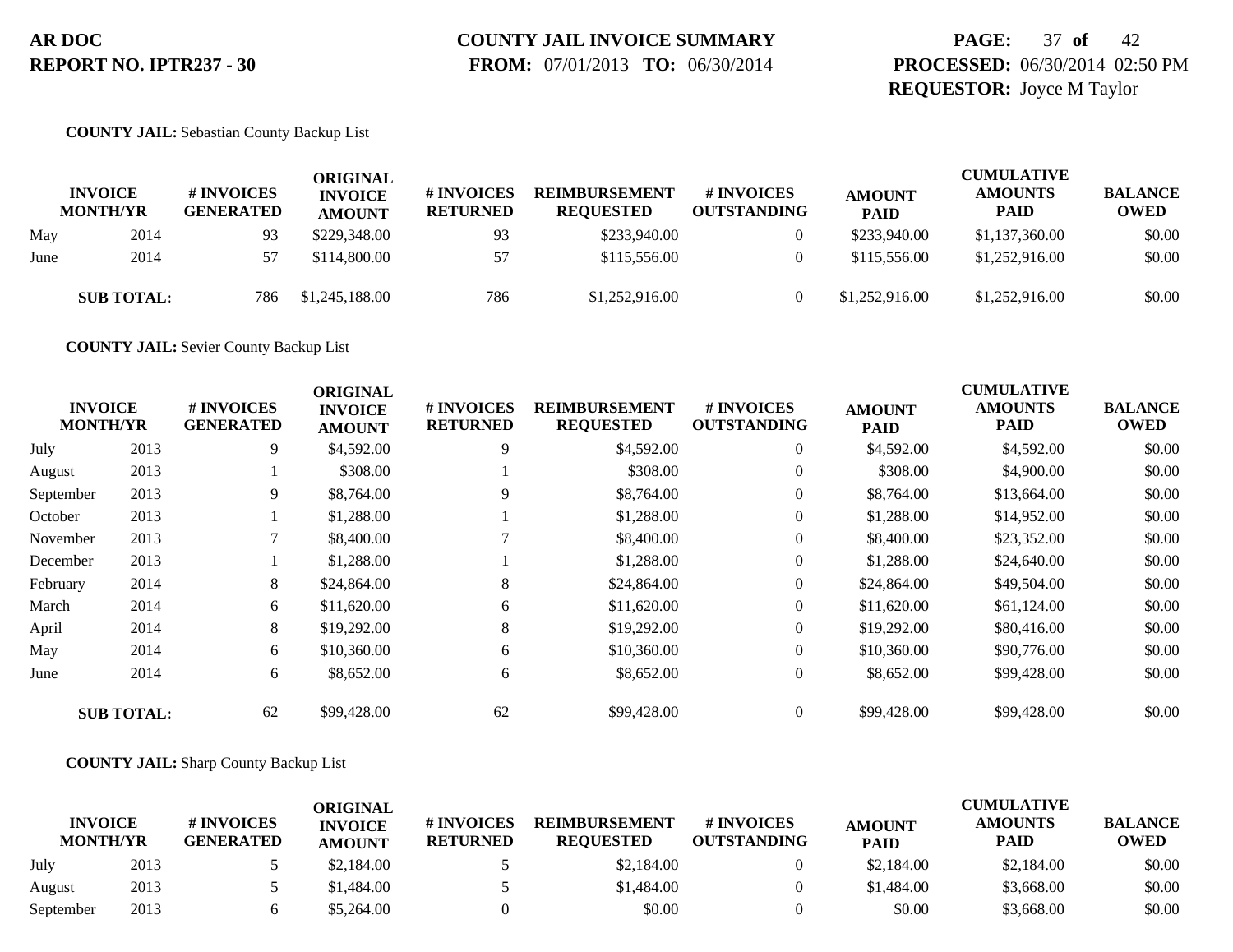### **COUNTY JAIL INVOICE SUMMARY**

 **FROM:** 07/01/2013 **TO:** 06/30/2014

### **PAGE:** 38 **of** 42 **PROCESSED:** 06/30/2014 02:50 PM **REQUESTOR:** Joyce M Taylor

#### **COUNTY JAIL:** Sharp County Backup List

| <b>INVOICE</b><br><b>MONTH/YR</b> |                   | # INVOICES<br><b>GENERATED</b> | <b>ORIGINAL</b><br><b>INVOICE</b><br><b>AMOUNT</b> | <b># INVOICES</b><br><b>RETURNED</b> | <b>REIMBURSEMENT</b><br><b>REQUESTED</b> | <b>#INVOICES</b><br><b>OUTSTANDING</b> | <b>AMOUNT</b><br><b>PAID</b> | <b>CUMULATIVE</b><br><b>AMOUNTS</b><br><b>PAID</b> | <b>BALANCE</b><br><b>OWED</b> |
|-----------------------------------|-------------------|--------------------------------|----------------------------------------------------|--------------------------------------|------------------------------------------|----------------------------------------|------------------------------|----------------------------------------------------|-------------------------------|
| October                           | 2013              |                                | \$1,848.00                                         |                                      | \$1,848.00                               |                                        | \$1,848.00                   | \$5,516.00                                         | \$0.00                        |
| November                          | 2013              | 6                              | \$1,960.00                                         | 6                                    | \$1,960.00                               |                                        | \$1,960.00                   | \$7,476.00                                         | \$0.00                        |
| December                          | 2013              | 4                              | \$3,052.00                                         |                                      | \$3,052.00                               |                                        | \$3,052.00                   | \$10,528.00                                        | \$0.00                        |
| January                           | 2014              |                                | \$9,968.00                                         |                                      | \$9,968.00                               |                                        | \$9,968.00                   | \$20,496.00                                        | \$0.00                        |
| February                          | 2014              | 4                              | \$1,484.00                                         |                                      | \$1,484.00                               |                                        | \$1,484.00                   | \$21,980.00                                        | \$0.00                        |
| May                               | 2014              | 4                              | \$1,232.00                                         |                                      | \$1,232.00                               |                                        | \$1,232.00                   | \$23,212.00                                        | \$0.00                        |
|                                   | <b>SUB TOTAL:</b> | 48                             | \$28,476.00                                        | 42                                   | \$23,212.00                              |                                        | \$23,212.00                  | \$23,212.00                                        | \$0.00                        |

#### **COUNTY JAIL:** St Francis County Backup List

|          | <b>INVOICE</b><br><b>MONTH/YR</b> | <b># INVOICES</b><br><b>GENERATED</b> | <b>ORIGINAL</b><br><b>INVOICE</b><br><b>AMOUNT</b> | <b># INVOICES</b><br><b>RETURNED</b> | <b>REIMBURSEMENT</b><br><b>REQUESTED</b> | # INVOICES<br><b>OUTSTANDING</b> | <b>AMOUNT</b><br><b>PAID</b> | <b>CUMULATIVE</b><br><b>AMOUNTS</b><br><b>PAID</b> | <b>BALANCE</b><br><b>OWED</b> |
|----------|-----------------------------------|---------------------------------------|----------------------------------------------------|--------------------------------------|------------------------------------------|----------------------------------|------------------------------|----------------------------------------------------|-------------------------------|
| October  | 2013                              |                                       | \$224.00                                           |                                      | \$224.00                                 | $\overline{0}$                   | \$224.00                     | \$224.00                                           | \$0.00                        |
| November | 2013                              |                                       | \$28.00                                            |                                      | \$28.00                                  | $\overline{0}$                   | \$28.00                      | \$252.00                                           | \$0.00                        |
| December | 2013                              |                                       | \$14,308.00                                        |                                      | \$14,308.00                              | $\overline{0}$                   | \$14,308.00                  | \$14,560.00                                        | \$0.00                        |
| February | 2014                              | 20                                    | \$46,088,00                                        | 20                                   | \$46,088.00                              | $\overline{0}$                   | \$46,088,00                  | \$60,648.00                                        | \$0.00                        |
| March    | 2014                              |                                       | \$2,016.00                                         |                                      | \$2,016.00                               | $\overline{0}$                   | \$2,016.00                   | \$62,664.00                                        | \$0.00                        |
| May      | 2014                              | ↑                                     | \$2,212.00                                         | $\overline{0}$                       | \$0.00                                   | $\overline{0}$                   | \$0.00                       | \$62,664.00                                        | \$0.00                        |
|          | <b>SUB TOTAL:</b>                 | 30                                    | \$64,876.00                                        | 28                                   | \$62,664.00                              | $\overline{0}$                   | \$62,664.00                  | \$62,664.00                                        | \$0.00                        |

#### **COUNTY JAIL:** Stone County Backup List

| <b>INVOICE</b><br><b>MONTH/YR</b> |      | # INVOICES<br><b>GENERATED</b> | ORIGINAL<br><b>INVOICE</b><br><b>AMOUNT</b> | # INVOICES<br><b>RETURNED</b> | <b>REIMBURSEMENT</b><br><b>REOUESTED</b> | <b>#INVOICES</b><br><b>OUTSTANDING</b> | <b>AMOUNT</b><br><b>PAID</b> | <b>CUMULATIVE</b><br><b>AMOUNTS</b><br><b>PAID</b> | <b>BALANCE</b><br><b>OWED</b> |
|-----------------------------------|------|--------------------------------|---------------------------------------------|-------------------------------|------------------------------------------|----------------------------------------|------------------------------|----------------------------------------------------|-------------------------------|
| August                            | 2013 |                                | \$1,176.00                                  |                               | \$1,176.00                               |                                        | \$1,176.00                   | \$1,176.00                                         | \$0.00                        |
| September                         | 2013 |                                | \$420.00                                    |                               | \$420.00                                 |                                        | \$420.00                     | \$1,596.00                                         | \$0.00                        |
| October                           | 2013 |                                | \$952.00                                    |                               | \$952.00                                 |                                        | \$952.00                     | \$2,548.00                                         | \$0.00                        |
| December                          | 2013 |                                | \$84.00                                     |                               | \$84.00                                  |                                        | \$84.00                      | \$2,632.00                                         | \$0.00                        |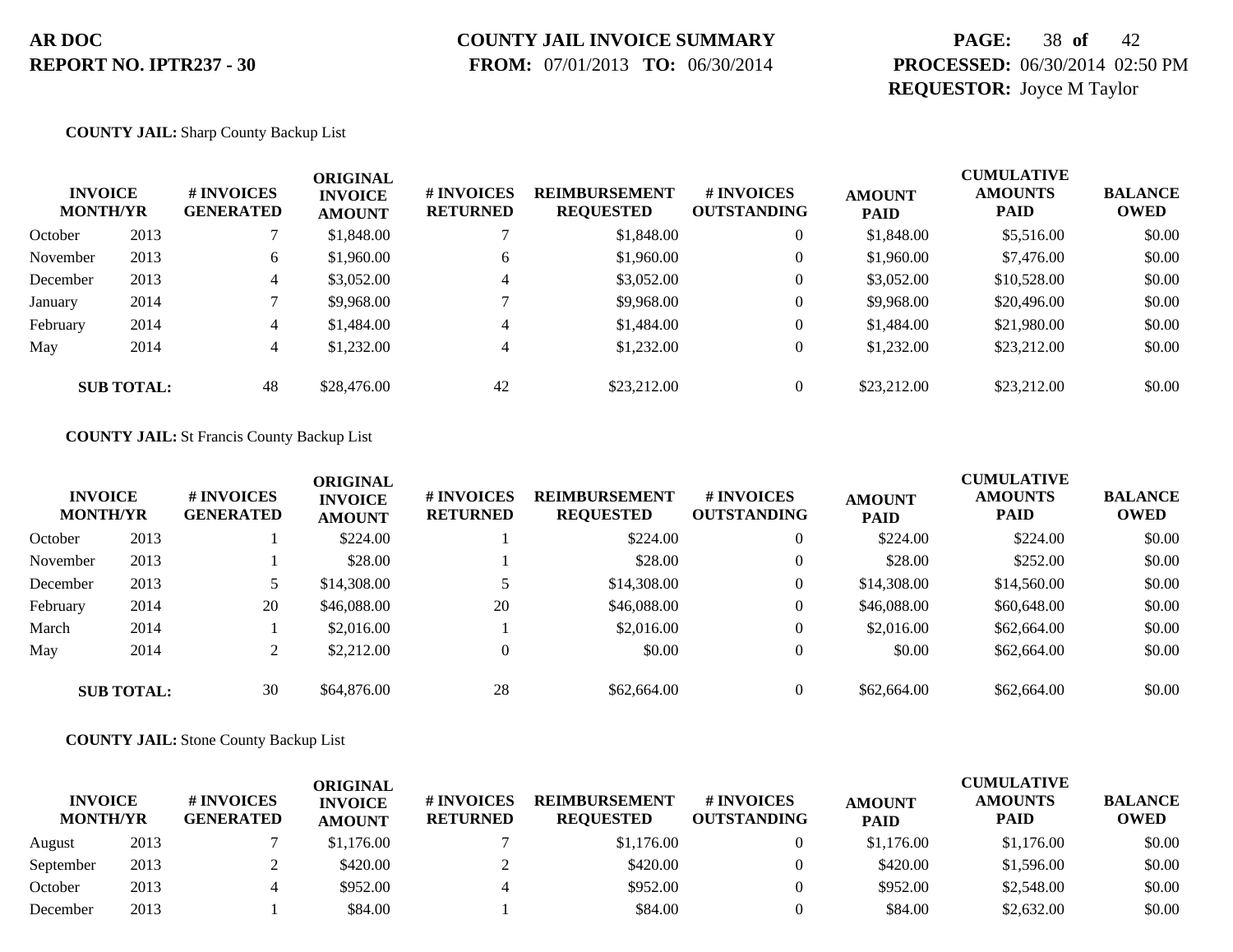# **COUNTY JAIL INVOICE SUMMARY**

 **FROM:** 07/01/2013 **TO:** 06/30/2014

### **PAGE:** 39 **of** 42 **PROCESSED:** 06/30/2014 02:50 PM **REQUESTOR:** Joyce M Taylor

#### **COUNTY JAIL:** Stone County Backup List

|          | <b>INVOICE</b><br><b>MONTH/YR</b> | # INVOICES<br><b>GENERATED</b> | ORIGINAL<br><b>INVOICE</b><br><b>AMOUNT</b> | # INVOICES<br><b>RETURNED</b> | <b>REIMBURSEMENT</b><br><b>REQUESTED</b> | # INVOICES<br><b>OUTSTANDING</b> | <b>AMOUNT</b><br><b>PAID</b> | <b>CUMULATIVE</b><br><b>AMOUNTS</b><br><b>PAID</b> | <b>BALANCE</b><br><b>OWED</b> |
|----------|-----------------------------------|--------------------------------|---------------------------------------------|-------------------------------|------------------------------------------|----------------------------------|------------------------------|----------------------------------------------------|-------------------------------|
| January  | 2014                              | 4                              | \$2,632.00                                  |                               | \$2,632.00                               | $\overline{0}$                   | \$2,632.00                   | \$5,264.00                                         | \$0.00                        |
| February | 2014                              |                                | \$812.00                                    |                               | \$812.00                                 | $\overline{0}$                   | \$812.00                     | \$6,076.00                                         | \$0.00                        |
| April    | 2014                              | 4                              | \$5,208.00                                  | 4                             | \$5,208.00                               | $\overline{0}$                   | \$5,208.00                   | \$11,284.00                                        | \$0.00                        |
| May      | 2014                              |                                | \$560.00                                    |                               | \$560.00                                 | $\Omega$                         | \$560.00                     | \$11,844.00                                        | \$0.00                        |
| June     | 2014                              |                                | \$1,792.00                                  |                               | \$1,792.00                               | $\theta$                         | \$1,792.00                   | \$13,636.00                                        | \$0.00                        |
|          | <b>SUB TOTAL:</b>                 | 28                             | \$13,636.00                                 | 28                            | \$13,636.00                              | $\Omega$                         | \$13,636.00                  | \$13,636.00                                        | \$0.00                        |

#### **COUNTY JAIL:** Union County Backup List

| <b>INVOICE</b>    |                 | # INVOICES       | <b>ORIGINAL</b><br><b>INVOICE</b> | # INVOICES      | <b>REIMBURSEMENT</b> | # INVOICES         | <b>AMOUNT</b> | <b>CUMULATIVE</b><br><b>AMOUNTS</b> | <b>BALANCE</b> |
|-------------------|-----------------|------------------|-----------------------------------|-----------------|----------------------|--------------------|---------------|-------------------------------------|----------------|
|                   | <b>MONTH/YR</b> | <b>GENERATED</b> | <b>AMOUNT</b>                     | <b>RETURNED</b> | <b>REQUESTED</b>     | <b>OUTSTANDING</b> | <b>PAID</b>   | PAID                                | <b>OWED</b>    |
| July              | 2013            | 25               | \$18,536.00                       | 25              | \$18,536.00          | $\overline{0}$     | \$18,536.00   | \$18,536.00                         | \$0.00         |
| August            | 2013            | 5                | \$3,724.00                        |                 | \$3,724.00           | $\boldsymbol{0}$   | \$3,724.00    | \$22,260.00                         | \$0.00         |
| October           | 2013            | 6                | \$9,772.00                        | 6               | \$9,772.00           | $\overline{0}$     | \$9,772.00    | \$32,032.00                         | \$0.00         |
| November          | 2013            | 2                | \$784.00                          | $\sim$          | \$784.00             | $\overline{0}$     | \$784.00      | \$32,816.00                         | \$0.00         |
| December          | 2013            | 2                | \$1,736.00                        | 2               | \$1,736.00           | $\overline{0}$     | \$1,736.00    | \$34,552.00                         | \$0.00         |
| January           | 2014            | 11               | \$17,192.00                       | 11              | \$17,276.00          | $\overline{0}$     | \$17,276.00   | \$51,828.00                         | \$0.00         |
| February          | 2014            | 10               | \$15,400.00                       | 10              | \$15,400.00          | $\overline{0}$     | \$15,400.00   | \$67,228.00                         | \$0.00         |
| March             | 2014            | 7                | \$10,864.00                       |                 | \$10,556.00          | $\overline{0}$     | \$10,556.00   | \$77,784.00                         | \$0.00         |
| April             | 2014            | 16               | \$16,324.00                       | 16              | \$15,876.00          | $\overline{0}$     | \$15,876.00   | \$93,660.00                         | \$0.00         |
| May               | 2014            | 3                | \$1,708.00                        | 3               | \$1,708.00           | $\overline{0}$     | \$1,708.00    | \$95,368.00                         | \$0.00         |
| June              | 2014            | 10               | \$18,452.00                       | 10              | \$18,452.00          | $\boldsymbol{0}$   | \$18,452.00   | \$113,820.00                        | \$0.00         |
| <b>SUB TOTAL:</b> |                 | 97               | \$114,492.00                      | 97              | \$113,820.00         | $\Omega$           | \$113,820.00  | \$113,820.00                        | \$0.00         |

**COUNTY JAIL:** Van Buren County Backup List

|                 |                  | ORIGINAL       |                   |                  |             |               | <b>CUMULATIVE</b> |                |
|-----------------|------------------|----------------|-------------------|------------------|-------------|---------------|-------------------|----------------|
| <b>INVOICE</b>  | # INVOICES       | <b>INVOICE</b> | <b># INVOICES</b> | REIMBURSEMENT    | # INVOICES  | <b>AMOUNT</b> | <b>AMOUNTS</b>    | <b>BALANCE</b> |
| <b>MONTH/YR</b> | <b>GENERATED</b> | <b>AMOUNT</b>  | <b>RETURNED</b>   | <b>REOUESTED</b> | OUTSTANDING | <b>PAID</b>   | <b>PAID</b>       | <b>OWED</b>    |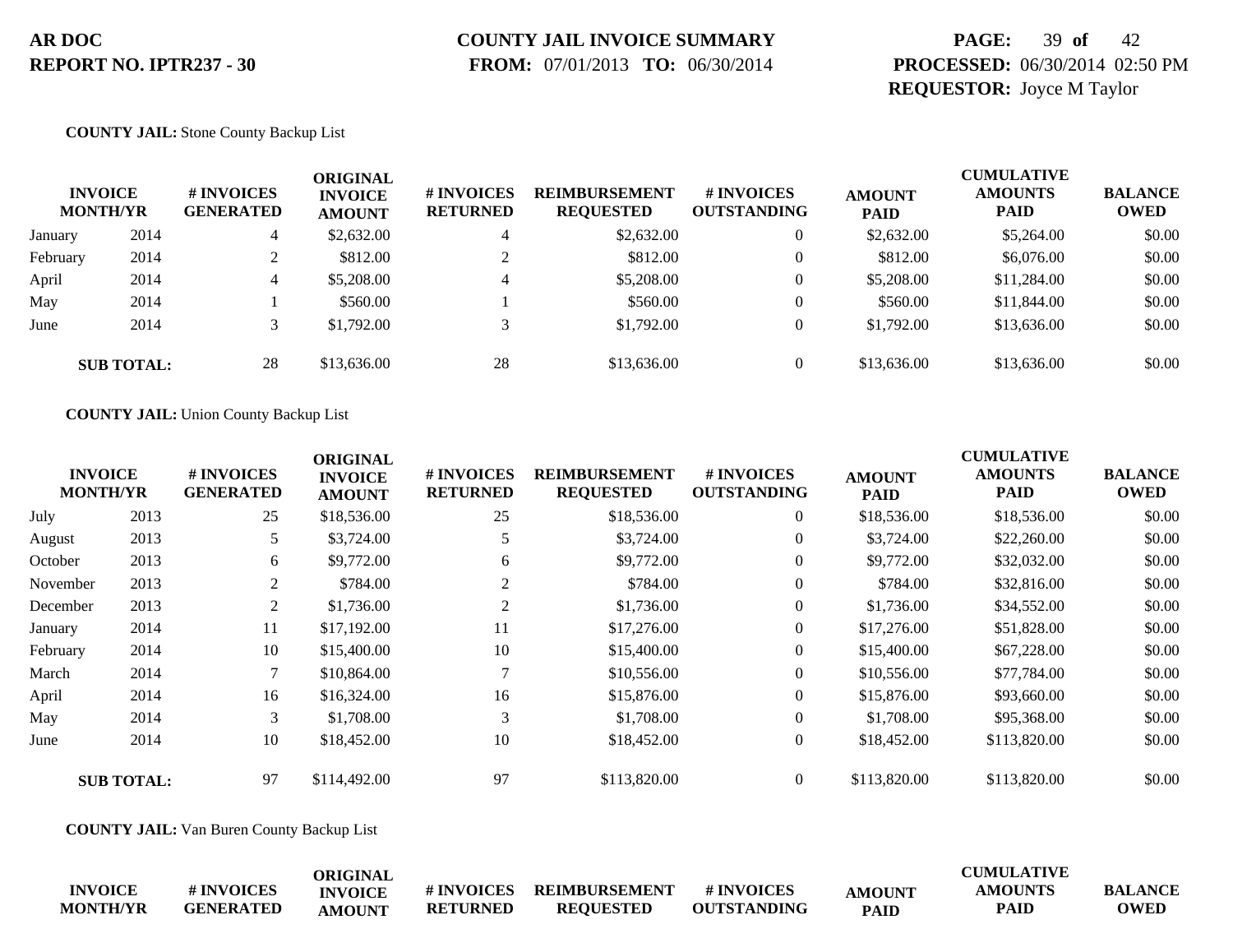#### **COUNTY JAIL INVOICE SUMMARY**

 **FROM:** 07/01/2013 **TO:** 06/30/2014

### **PAGE:** 40 **of** 42 **PROCESSED:** 06/30/2014 02:50 PM **REQUESTOR:** Joyce M Taylor

#### **COUNTY JAIL:** Van Buren County Backup List

|                                   |                   |                                | <b>ORIGINAL</b>                 |                               |                                          |                                  |                              | <b>CUMULATIVE</b>             |                               |
|-----------------------------------|-------------------|--------------------------------|---------------------------------|-------------------------------|------------------------------------------|----------------------------------|------------------------------|-------------------------------|-------------------------------|
| <b>INVOICE</b><br><b>MONTH/YR</b> |                   | # INVOICES<br><b>GENERATED</b> | <b>INVOICE</b><br><b>AMOUNT</b> | # INVOICES<br><b>RETURNED</b> | <b>REIMBURSEMENT</b><br><b>REQUESTED</b> | # INVOICES<br><b>OUTSTANDING</b> | <b>AMOUNT</b><br><b>PAID</b> | <b>AMOUNTS</b><br><b>PAID</b> | <b>BALANCE</b><br><b>OWED</b> |
| July                              | 2013              | 2                              | \$1,624.00                      | 2                             | \$0.00                                   | $\theta$                         | \$0.00                       | \$0.00                        | \$0.00                        |
| August                            | 2013              | 3                              | \$1,568.00                      | 3                             | \$1,540.00                               | 0                                | \$1,540.00                   | \$1,540.00                    | \$0.00                        |
| September                         | 2013              |                                | \$1,652.00                      |                               | \$1,652.00                               | 0                                | \$1,652.00                   | \$3,192.00                    | \$0.00                        |
| November                          | 2013              |                                | \$2,604.00                      |                               | \$2,604.00                               | $\overline{0}$                   | \$2,604.00                   | \$5,796.00                    | \$0.00                        |
| December                          | 2013              |                                | \$896.00                        |                               | \$0.00                                   | $\overline{0}$                   | \$0.00                       | \$5,796.00                    | \$0.00                        |
| January                           | 2014              |                                | \$4,004.00                      |                               | \$3,920.00                               | $\overline{0}$                   | \$3,920.00                   | \$9,716.00                    | \$0.00                        |
| February                          | 2014              | 3                              | \$2,212.00                      | 3                             | \$2,212.00                               | $\overline{0}$                   | \$2,212.00                   | \$11,928.00                   | \$0.00                        |
| March                             | 2014              |                                | \$224.00                        |                               | \$224.00                                 | $\overline{0}$                   | \$224.00                     | \$12,152.00                   | \$0.00                        |
| April                             | 2014              | 3                              | \$6,440.00                      | 3                             | \$6,328.00                               | $\theta$                         | \$6,328.00                   | \$18,480.00                   | \$0.00                        |
| May                               | 2014              | $\overline{2}$                 | \$4,872.00                      | 2                             | \$4,872.00                               | $\overline{0}$                   | \$4,872.00                   | \$23,352.00                   | \$0.00                        |
| June                              | 2014              | 3                              | \$1,960.00                      | 3                             | \$1,960.00                               | $\overline{0}$                   | \$1,960.00                   | \$25,312.00                   | \$0.00                        |
|                                   | <b>SUB TOTAL:</b> | 33                             | \$28,056.00                     | 33                            | \$25,312.00                              | $\overline{0}$                   | \$25,312.00                  | \$25,312.00                   | \$0.00                        |

**COUNTY JAIL:** Washington County Backup List

| <b>INVOICE</b><br><b>MONTH/YR</b> |      | # INVOICES<br><b>GENERATED</b> | <b>ORIGINAL</b><br><b>INVOICE</b><br><b>AMOUNT</b> | # INVOICES<br><b>RETURNED</b> | <b>REIMBURSEMENT</b><br><b>REQUESTED</b> | <b>#INVOICES</b><br><b>OUTSTANDING</b> | <b>AMOUNT</b><br><b>PAID</b> | <b>CUMULATIVE</b><br><b>AMOUNTS</b><br><b>PAID</b> | <b>BALANCE</b><br><b>OWED</b> |
|-----------------------------------|------|--------------------------------|----------------------------------------------------|-------------------------------|------------------------------------------|----------------------------------------|------------------------------|----------------------------------------------------|-------------------------------|
| July                              | 2013 | 79                             | \$131,572.00                                       | 77                            | \$78,568.00                              | $\mathbf{0}$                           | \$78,568.00                  | \$78,568.00                                        | \$0.00                        |
| August                            | 2013 | 49                             | \$64,064.00                                        | 49                            | \$56,672.00                              | $\overline{0}$                         | \$56,672.00                  | \$135,240.00                                       | \$0.00                        |
| September                         | 2013 | 56                             | \$69,412.00                                        | 56                            | \$66,920.00                              | $\overline{0}$                         | \$66,920.00                  | \$202,160.00                                       | \$0.00                        |
| October                           | 2013 | 57                             | \$82,404.00                                        | 57                            | \$70,448.00                              | $\overline{0}$                         | \$70,448.00                  | \$272,608.00                                       | \$0.00                        |
| November                          | 2013 | 38                             | \$64,848.00                                        | 38                            | \$54,180.00                              | $\overline{0}$                         | \$54,180.00                  | \$326,788.00                                       | \$0.00                        |
| December                          | 2013 | 16                             | \$32,788.00                                        | 16                            | \$31,864.00                              | $\overline{0}$                         | \$31,864.00                  | \$358,652.00                                       | \$0.00                        |
| January                           | 2014 | 57                             | \$165,396.00                                       | 57                            | \$159,936.00                             | $\overline{0}$                         | \$159,936.00                 | \$518,588.00                                       | \$0.00                        |
| February                          | 2014 | 48                             | \$152,376.00                                       | 48                            | \$140,224.00                             | $\overline{0}$                         | \$140,224.00                 | \$658,812.00                                       | \$0.00                        |
| March                             | 2014 | 44                             | \$227,136.00                                       | 44                            | \$146,972.00                             | $\Omega$                               | \$146,972.00                 | \$805,784.00                                       | \$0.00                        |
| April                             | 2014 | 75                             | \$225,428.00                                       | 75                            | \$202,244.00                             | $\overline{0}$                         | \$202,244.00                 | \$1,008,028.00                                     | \$0.00                        |
| May                               | 2014 | 72                             | \$300,160.00                                       | 72                            | \$247,856.00                             | $\Omega$                               | \$247,856.00                 | \$1,255,884.00                                     | \$0.00                        |
| June                              | 2014 | 36                             | \$133,896.00                                       | 36                            | \$115,500.00                             | $\overline{0}$                         | \$115,500.00                 | \$1,371,384.00                                     | \$0.00                        |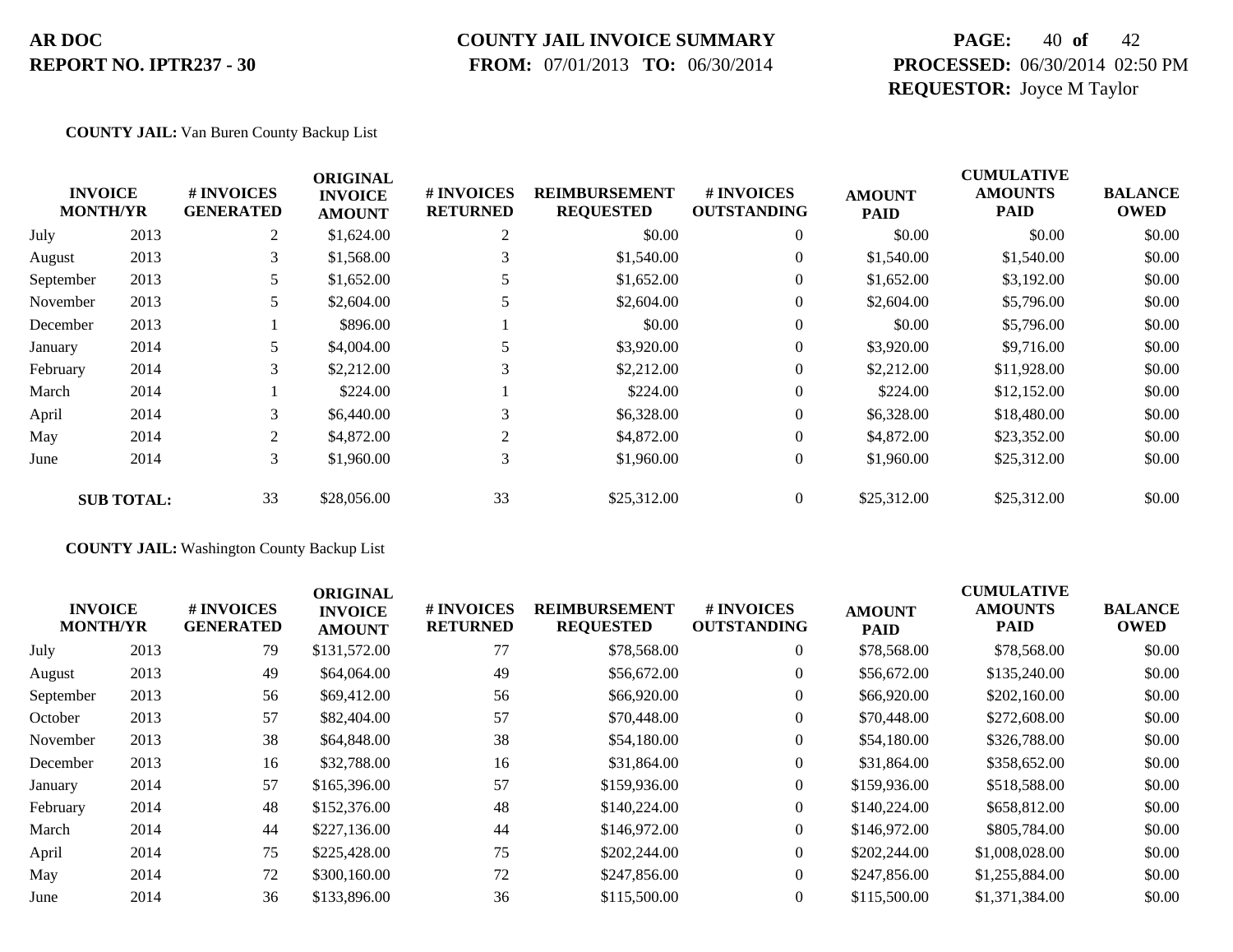### **PAGE:** 41 **of** 42 **PROCESSED:** 06/30/2014 02:50 PM **REQUESTOR:** Joyce M Taylor

**COUNTY JAIL:** Washington County Backup List

| <b>INVOICE</b><br><b>MONTH/YR</b> | # INVOICES<br><b>GENERATED</b> | ORIGINAL<br><b>INVOICE</b><br><b>AMOUNT</b> | # INVOICES<br><b>RETURNED</b> | <b>REIMBURSEMENT</b><br><b>REQUESTED</b> | # INVOICES<br><b>OUTSTANDING</b> | <b>AMOUNT</b><br><b>PAID</b> | <b>CUMULATIVE</b><br><b>AMOUNTS</b><br>PAID | <b>BALANCE</b><br><b>OWED</b> |
|-----------------------------------|--------------------------------|---------------------------------------------|-------------------------------|------------------------------------------|----------------------------------|------------------------------|---------------------------------------------|-------------------------------|
| <b>SUB TOTAL:</b>                 | 627                            | \$1,649,480.00                              | 625                           | \$1,371,384.00                           |                                  | \$1,371,384.00               | \$1,371,384.00                              | \$0.00                        |

**COUNTY JAIL:** White County Backup List

| <b>INVOICE</b><br><b>MONTH/YR</b> |                   | # INVOICES<br><b>GENERATED</b> | <b>ORIGINAL</b><br><b>INVOICE</b><br><b>AMOUNT</b> | # INVOICES<br><b>RETURNED</b> | <b>REIMBURSEMENT</b><br><b>REQUESTED</b> | # INVOICES<br><b>OUTSTANDING</b> | <b>AMOUNT</b><br><b>PAID</b> | <b>CUMULATIVE</b><br><b>AMOUNTS</b><br><b>PAID</b> | <b>BALANCE</b><br><b>OWED</b> |
|-----------------------------------|-------------------|--------------------------------|----------------------------------------------------|-------------------------------|------------------------------------------|----------------------------------|------------------------------|----------------------------------------------------|-------------------------------|
| July                              | 2013              | 29                             | \$19,348.00                                        | 29                            | \$19,348.00                              | $\overline{0}$                   | \$19,348.00                  | \$19,348.00                                        | \$0.00                        |
| August                            | 2013              | 8                              | \$2,772.00                                         | 8                             | \$2,772.00                               | $\overline{0}$                   | \$2,772.00                   | \$22,120.00                                        | \$0.00                        |
| September                         | 2013              | 4                              | \$2,492.00                                         | 4                             | \$2,492.00                               | $\overline{0}$                   | \$2,492.00                   | \$24,612.00                                        | \$0.00                        |
| October                           | 2013              | 7                              | \$10,108.00                                        |                               | \$10,108.00                              | $\overline{0}$                   | \$10,108.00                  | \$34,720.00                                        | \$0.00                        |
| November                          | 2013              | 16                             | \$21,168.00                                        | 16                            | \$21,168.00                              | $\overline{0}$                   | \$21,168.00                  | \$55,888.00                                        | \$0.00                        |
| December                          | 2013              | 13                             | \$23,184.00                                        | 13                            | \$23,184.00                              | $\overline{0}$                   | \$23,184.00                  | \$79,072.00                                        | \$0.00                        |
| January                           | 2014              | 25                             | \$79,716.00                                        | 25                            | \$79,716.00                              | $\overline{0}$                   | \$79,716.00                  | \$158,788.00                                       | \$0.00                        |
| February                          | 2014              |                                | \$3,528.00                                         |                               | \$3,528.00                               | $\boldsymbol{0}$                 | \$3,528.00                   | \$162,316.00                                       | \$0.00                        |
| March                             | 2014              | 13                             | \$60,816.00                                        | 13                            | \$60,816.00                              | $\overline{0}$                   | \$60,816.00                  | \$223,132.00                                       | \$0.00                        |
| April                             | 2014              | 28                             | \$97,552.00                                        | 28                            | \$97,552.00                              | $\overline{0}$                   | \$97,552.00                  | \$320,684.00                                       | \$0.00                        |
| May                               | 2014              | 22                             | \$81,368.00                                        | 22                            | \$81,368.00                              | $\overline{0}$                   | \$81,368.00                  | \$402,052.00                                       | \$0.00                        |
| June                              | 2014              | 16                             | \$63,924.00                                        | 16                            | \$63,924.00                              | $\overline{0}$                   | \$63,924.00                  | \$465,976.00                                       | \$0.00                        |
|                                   | <b>SUB TOTAL:</b> | 182                            | \$465,976.00                                       | 182                           | \$465,976.00                             | $\overline{0}$                   | \$465,976.00                 | \$465,976.00                                       | \$0.00                        |

**COUNTY JAIL:** Woodruff County Backup List

| <b>INVOICE</b><br><b>MONTH/YR</b> |      | # INVOICES<br><b>GENERATED</b> | ORIGINAL<br><b>INVOICE</b><br><b>AMOUNT</b> | # INVOICES<br><b>RETURNED</b> | <b>REIMBURSEMENT</b><br><b>REQUESTED</b> | # INVOICES<br><b>OUTSTANDING</b> | <b>AMOUNT</b><br><b>PAID</b> | <b>CUMULATIVE</b><br><b>AMOUNTS</b><br><b>PAID</b> | <b>BALANCE</b><br><b>OWED</b> |
|-----------------------------------|------|--------------------------------|---------------------------------------------|-------------------------------|------------------------------------------|----------------------------------|------------------------------|----------------------------------------------------|-------------------------------|
| August                            | 2013 |                                | \$196.00                                    |                               | \$196.00                                 |                                  | \$196.00                     | \$196.00                                           | \$0.00                        |
| October                           | 2013 |                                | \$1,764.00                                  |                               | \$1,764.00                               |                                  | \$1,764.00                   | \$1,960.00                                         | \$0.00                        |
| December                          | 2013 |                                | \$1,148.00                                  |                               | \$1,148.00                               |                                  | \$1,148.00                   | \$3,108.00                                         | \$0.00                        |
| February                          | 2014 |                                | \$2,324.00                                  |                               | \$756.00                                 |                                  | \$756.00                     | \$3,864.00                                         | \$0.00                        |